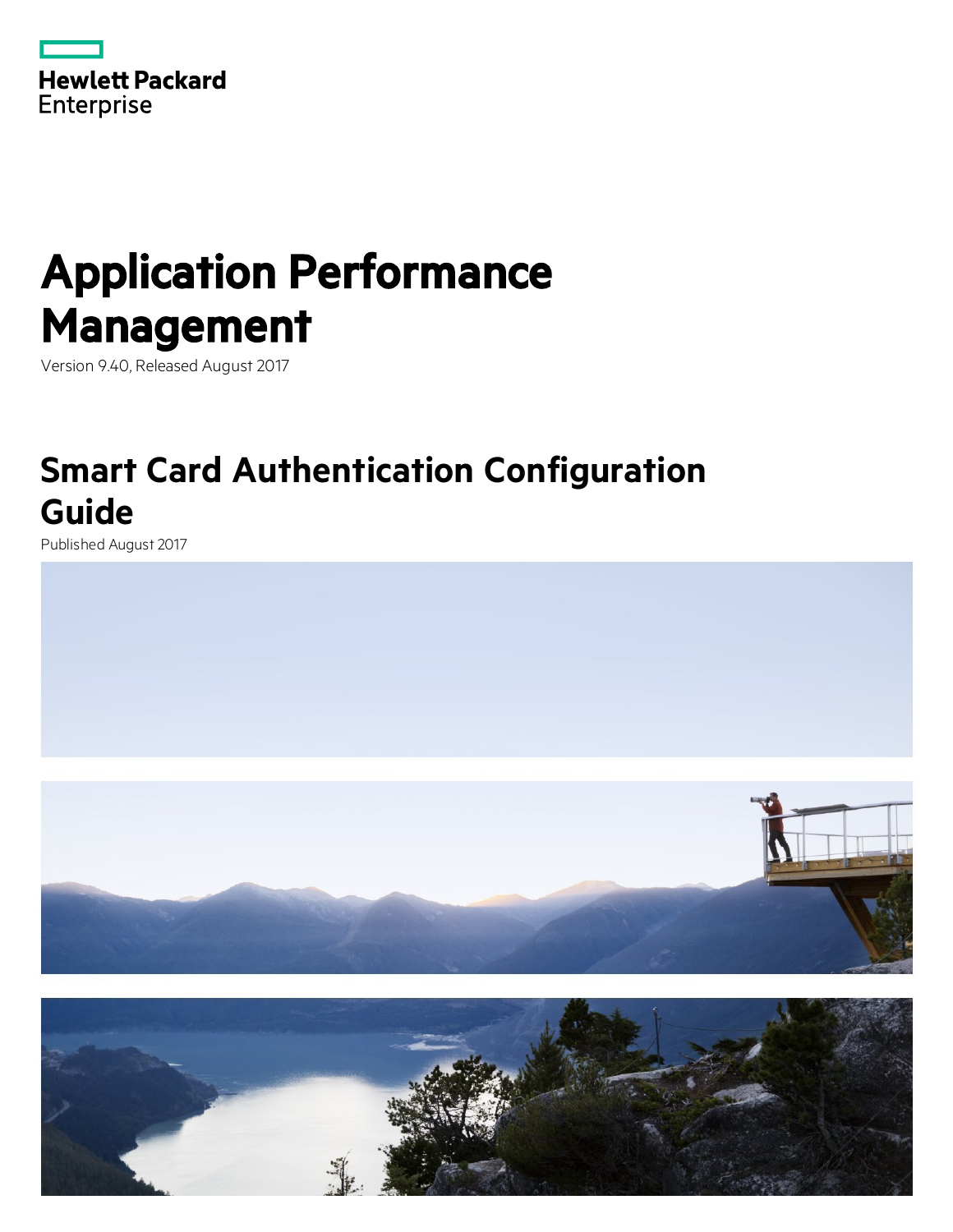### Legal Notices

#### **Warranty**

The only warranties for Hewlett Packard Enterprise products and services are set forth in the express warranty statements accompanying such products and services. Nothing herein should be construed as constituting an additional warranty. HPE shall not be liable for technical or editorial errors or omissions contained herein.

The information contained herein is subject to change without notice.

### Restricted Rights Legend

Confidential computer software. Valid license from HPE required for possession, use or copying. Consistent with FAR 12.211 and 12.212, Commercial Computer Software, Computer Software Documentation, and Technical Data for Commercial Items are licensed to the U.S. Government under vendor's standard commercial license.

### Copyright Notice

© Copyright 2005-2017 Hewlett Packard Enterprise Development LP

#### Trademark Notices

Adobe® and Acrobat® are trademarks of Adobe Systems Incorporated.

AMD and the AMD Arrow symbol are trademarks of Advanced Micro Devices, Inc.

Google™ and Google Maps™ are trademarks of Google Inc.

Intel®, Itanium®, Pentium®, and Intel® Xeon® are trademarks of Intel Corporation in the U.S. and other countries.

iPod is a trademark of Apple Computer, Inc.

Java is a registered trademark of Oracle and/or its affiliates.

Microsoft®, Windows®, Windows NT®, Windows Server® and Windows Vista™ are either registered trademarks or trademarks of Microsoft Corporation in the United States and/or other countries.

Oracle is a registered trademark of Oracle and/or its affiliates.

UNIX® is a registered trademark of The Open Group.

### Documentation Updates

The title page of this document contains the following identifying information:

- Software Version number, which indicates the software version.
- Document Release Date, which changes each time the document is updated.
- Software Release Date, which indicates the release date of this version of the software.

To check for recent updates or to verify that you are using the most recent edition of a document, go to: https://softwaresupport.hpe.com/group/softwaresupport/search-result?keyword=.

This site requires an HPE Passport account. If you do not have one, click the **Create an account** button on the HPE Passport Sign in page.

### Support

Visit the HPE Software Support website at: **https://softwaresupport.hpe.com**

This website provides contact information and details about the products, services, and support that HPE Software offers.

HPE Software Support provides customer self-solve capabilities. It provides a fast and efficient way to access interactive technical support tools needed to manage your business. As a valued support customer, you can benefit by using the support website to: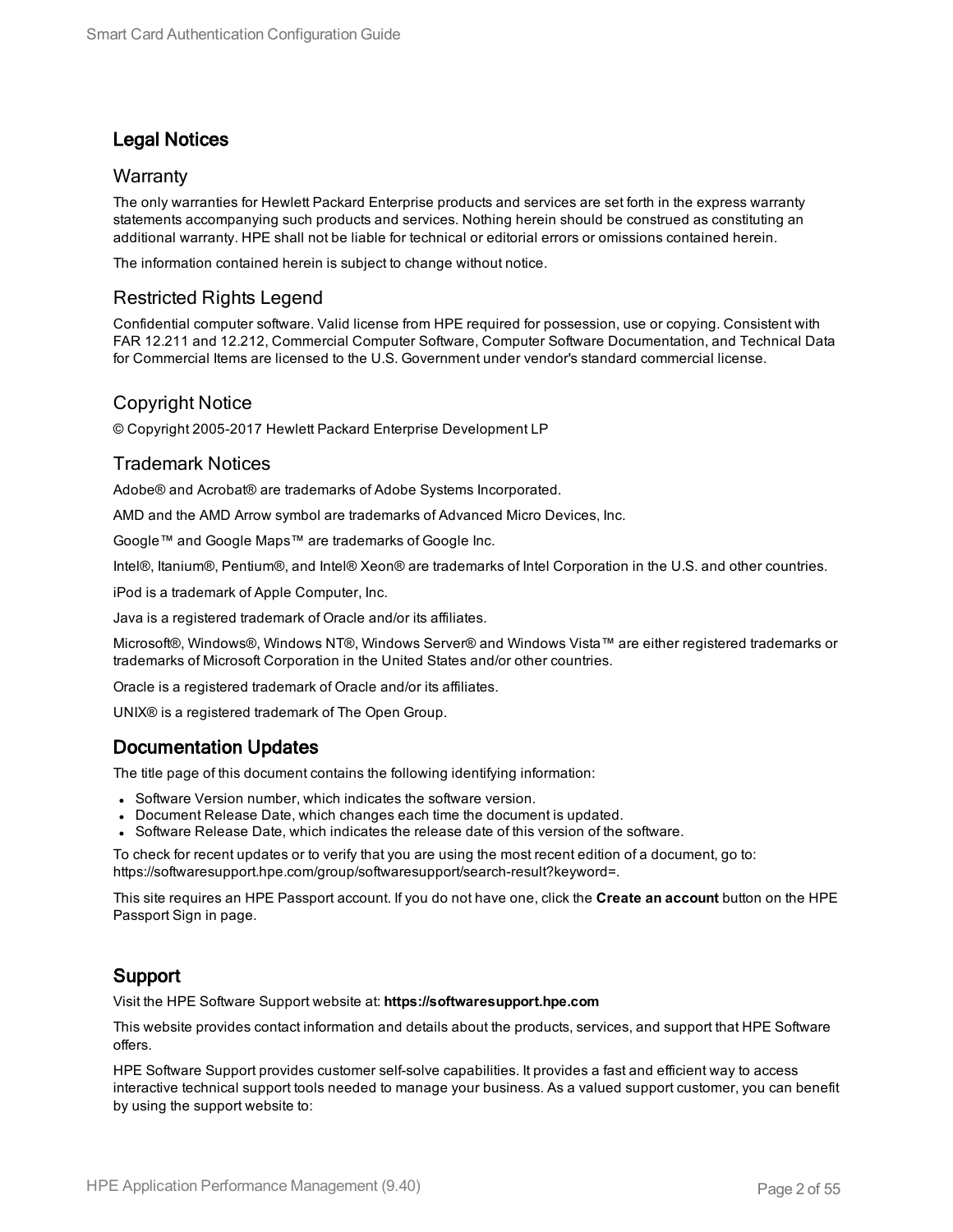- Search for knowledge documents of interest
- Submit and track support cases and enhancement requests
- Download software patches
- Manage support contracts
- Look up HPE support contacts
- Review information about available services
- Enter into discussions with other software customers
- Research and register for software training

Most of the support areas require that you register as an HPE Passport user and sign in. Many also require a support contract. To register for an HPE Passport ID, go to **https://softwaresupport.hpe.com** and click **Register**.

To find more information about access levels, go to: **https://softwaresupport.hpe.com/web/softwaresupport/access-levels**

#### HPE Software Integrations and Solutions

Visit the Integrations and Solutions Catalog at **https://softwaresupport.hpe.com/km/KM01702731** to explore how the products in the HPE Software catalog work together, exchange information, and solve business needs.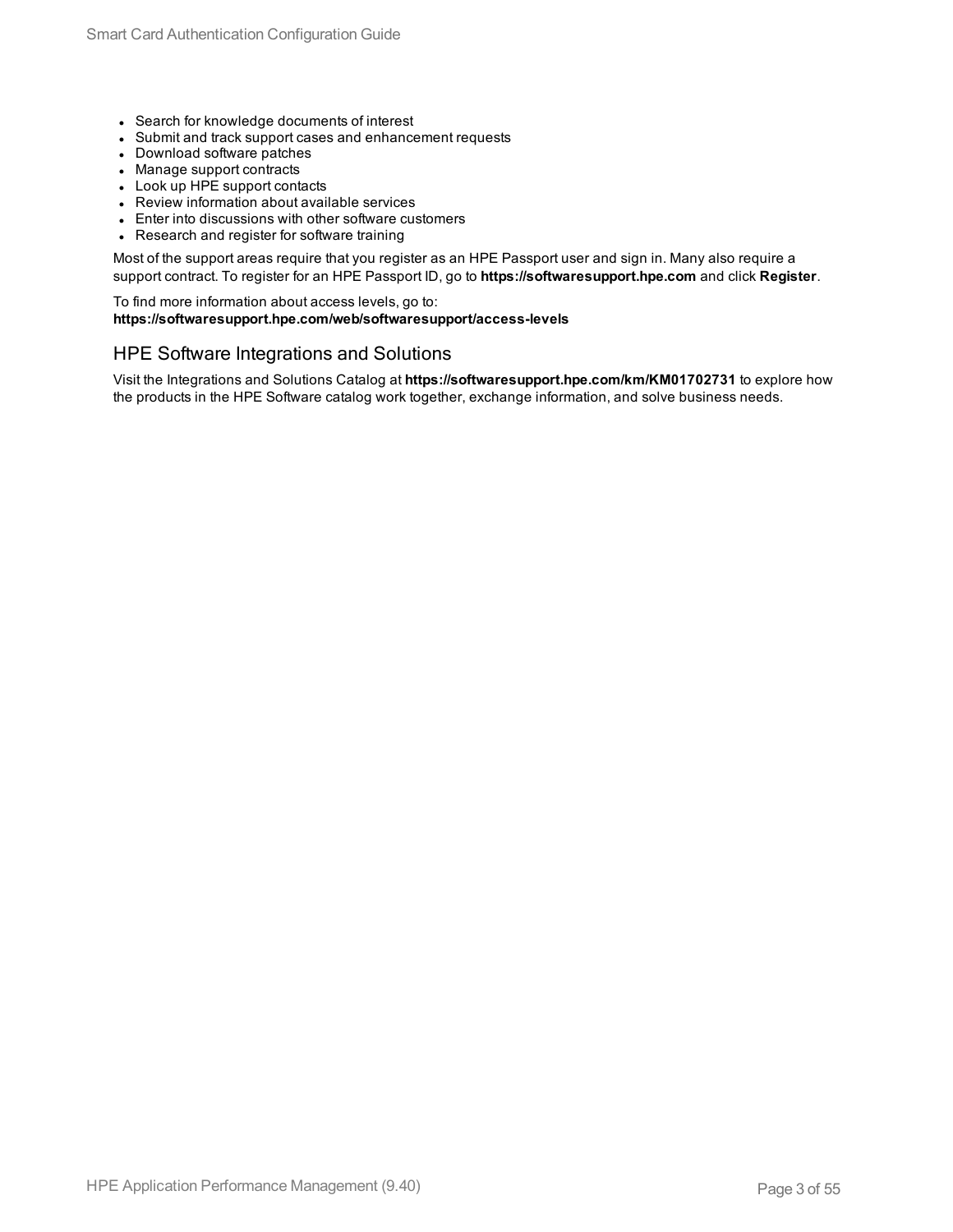## **Contents**

| Chapter 3: Smart Card Authentication Configuration Workflow  8                              |  |
|---------------------------------------------------------------------------------------------|--|
|                                                                                             |  |
|                                                                                             |  |
|                                                                                             |  |
|                                                                                             |  |
|                                                                                             |  |
|                                                                                             |  |
|                                                                                             |  |
| Chapter 5: Configuring Business Process Monitor for Smart Card Authentication  15           |  |
| Configure BPM to connect to APM when Smart Card Authentication is Enabled  15               |  |
|                                                                                             |  |
| Step 2: Obtain and Configure the CA Issued Client Authentication Certificate 17             |  |
|                                                                                             |  |
|                                                                                             |  |
|                                                                                             |  |
|                                                                                             |  |
| Chapter 6: Configuring SiteScope for Smart Card Authentication 22                           |  |
|                                                                                             |  |
|                                                                                             |  |
|                                                                                             |  |
|                                                                                             |  |
|                                                                                             |  |
|                                                                                             |  |
|                                                                                             |  |
| Chapter 7: Configuring BSM Connector for Smart Card Authentication 28                       |  |
|                                                                                             |  |
| How to Configure BSM Connector to Connect to an APM Server that Requires a Client           |  |
|                                                                                             |  |
| How to Configure the Topology Discovery Agent in BSM Connector when the APM Server Requires |  |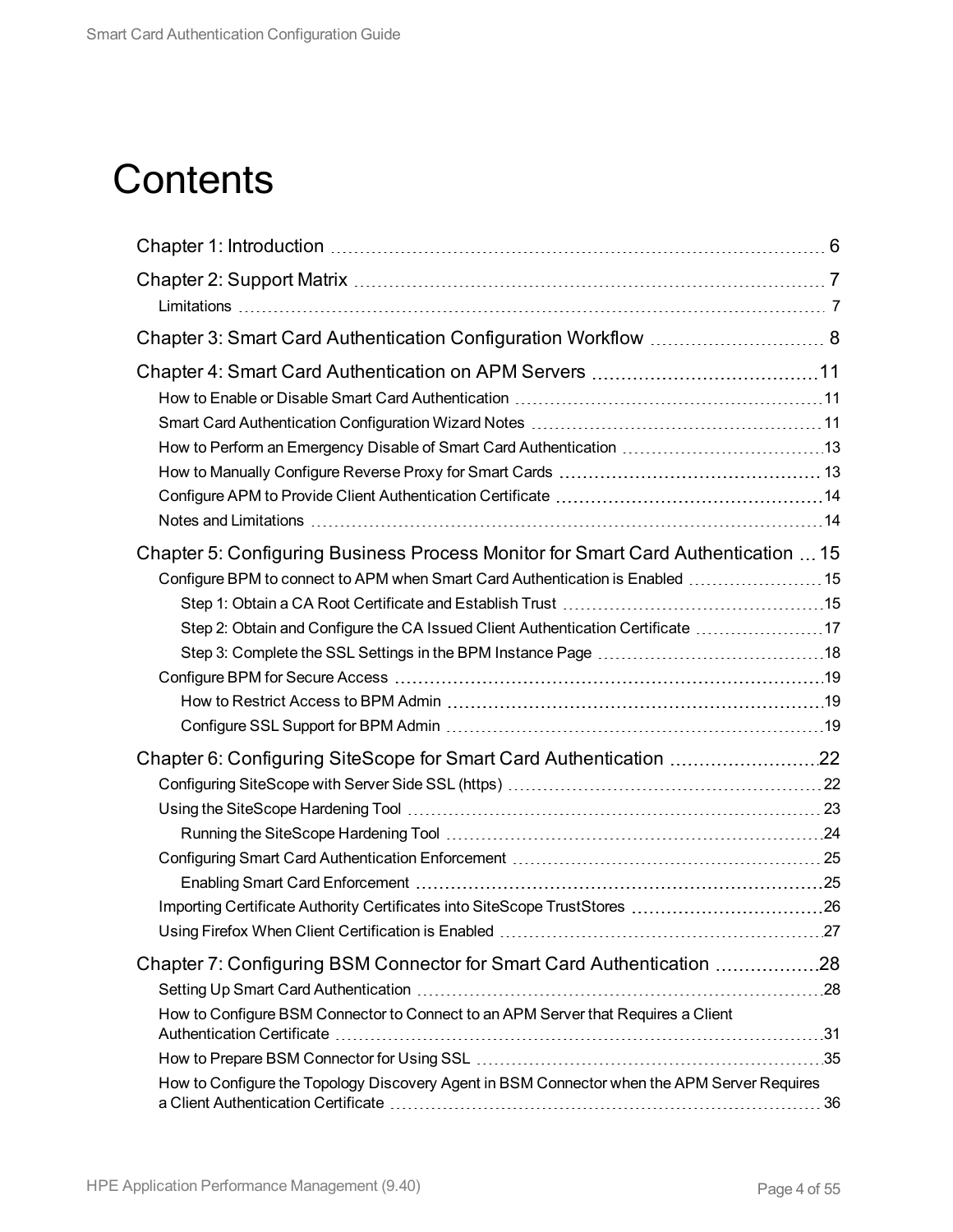| Chapter 8: Configuring Data Flow Probe for Smart Card Authentication 39                  |  |
|------------------------------------------------------------------------------------------|--|
| Connect the Data Flow Probe to APM Using Client Authentication Certificates 40           |  |
| Chapter 9: Configuring System Health for Smart Card Authentication 43                    |  |
|                                                                                          |  |
| Chapter 10: Configure RUM to Connect to APM when Smart Card Authentication is            |  |
|                                                                                          |  |
|                                                                                          |  |
|                                                                                          |  |
|                                                                                          |  |
| Frequent Requests to Re-enter Your Smart Card PIN Code when Accessing APM Components  51 |  |
|                                                                                          |  |
|                                                                                          |  |
| Applets Unavailable when Smart Card Authentication is Configured  53                     |  |
|                                                                                          |  |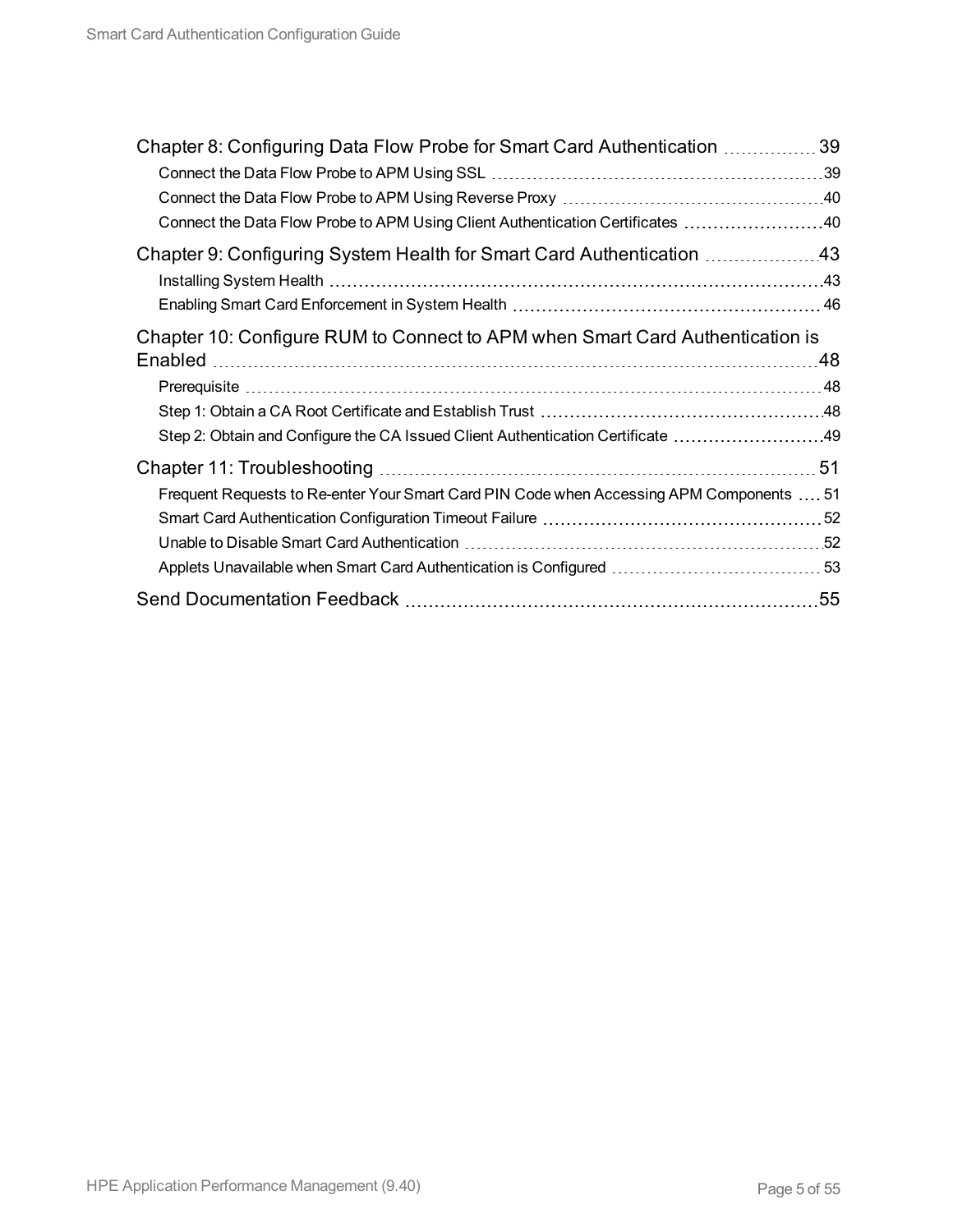# <span id="page-5-0"></span>Chapter 1: Introduction

Smart cards are physical devices used to identify users in secure systems. These cards can be used to store certificates both verifying the user's identity and allowing access to secure environments.

APM can be configured to use these certificates in place of the standard model of each user manually entering a user name and password. You can define a method of extracting the user name from the certificate stored on each card or use the system defaults.

When using smart cards with APM, users can only log in using the smart card. The option of logging in by manually typing in your username and password is locked for all users unless smart card configuration is disabled.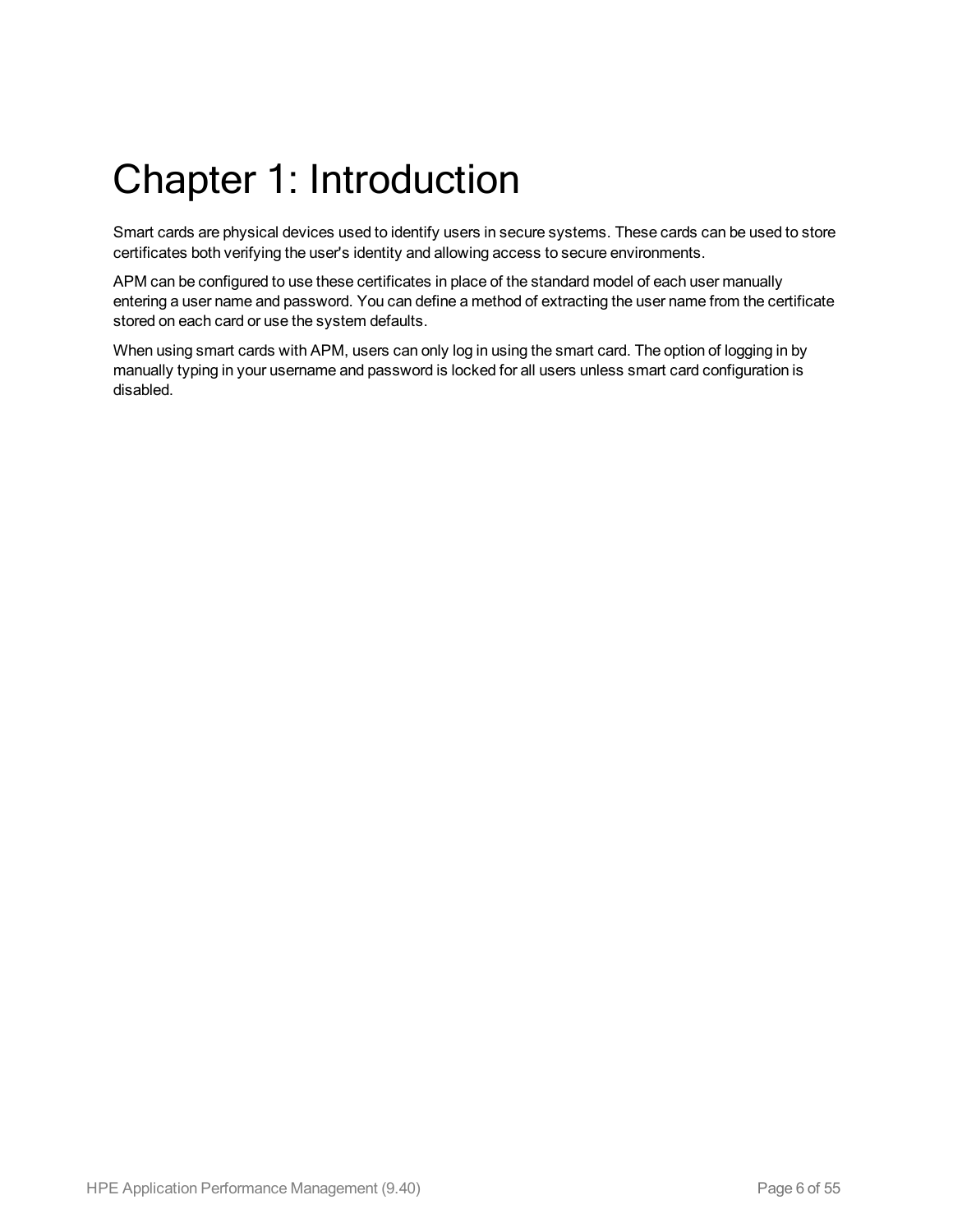# <span id="page-6-0"></span>Chapter 2: Support Matrix

This chapter contains information about which APM components and integrations support smart card authentication.

#### **Supported Data Collectors and Components**

- Business Process Monitor
- SiteScope
- BSM Connector
- Data Flow Probe
- System Health

#### **Supported Integrations:**

- <sup>l</sup> RUM
- <sup>l</sup> UCMDB
- Service Manager
- Release Control
- Operations Orchestration
- <span id="page-6-1"></span>• PAL / ALM

## Limitations

- When smart card authentication configuration is enabled, clients can only use Internet Explorer with APM. FireFox is not supported.
- The following integrations and components are not supported:
	- Diagnostics
	- UCMDB APM Downtime Integration
	- Executive Scorecard
	- Enterprise Collaboration
	- Systinet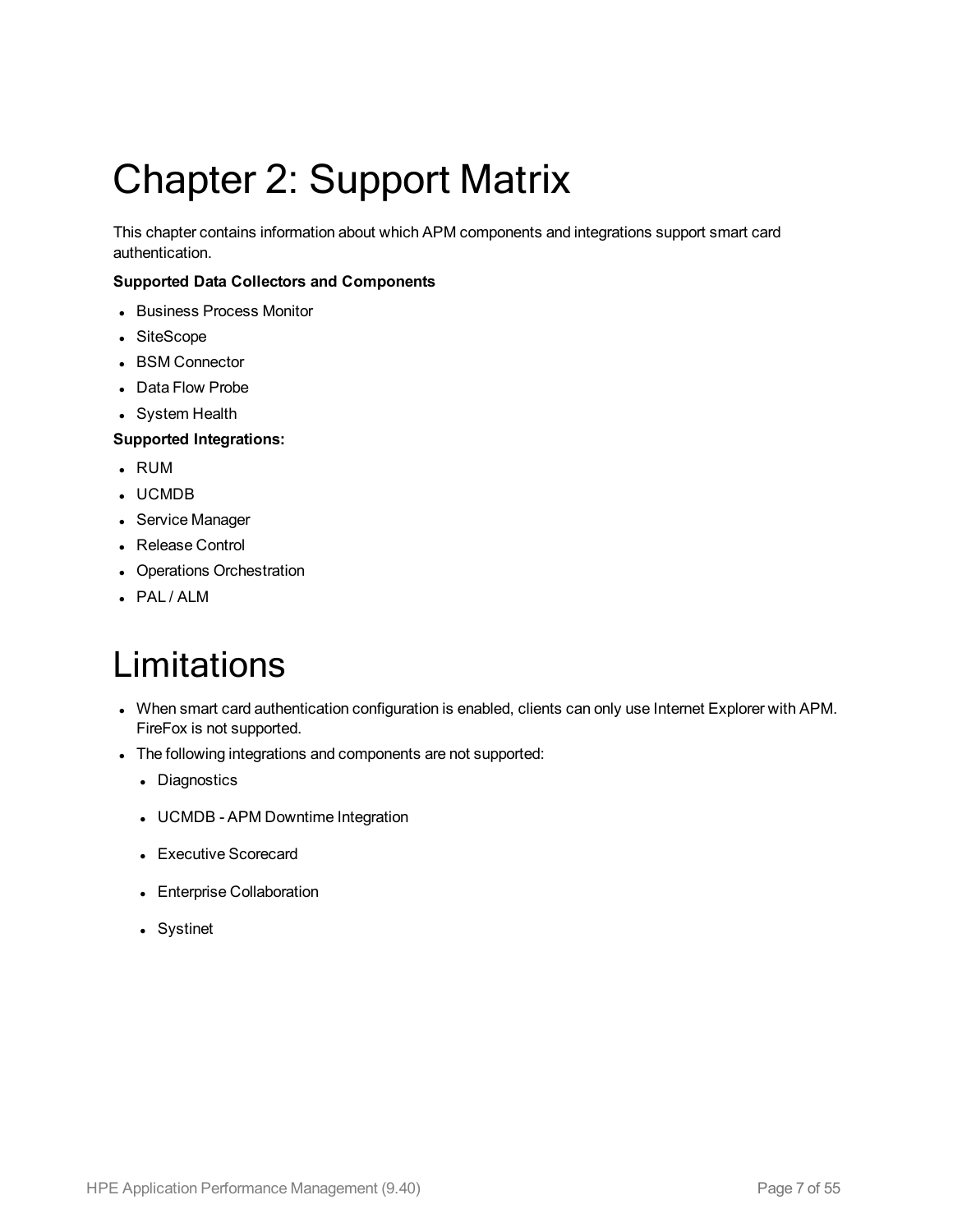# <span id="page-7-0"></span>Chapter 3: Smart Card Authentication Configuration Workflow

This section provides the high-level workflow for configuring smart card authentication in a multi-server APM environment. The core of the workflow is the Smart Card Authentication Configuration Wizard, which enables smart card authentication and disables other authentication methods.

- 1. Obtain standard Client Authentication certificate(s) from your Certificate Authority (CA). Make sure that your APM front-end server trusts this CA. These certificates will be distributed to the data collectors and used in the web services communication. They should be issued to a valid APM user.
- 2. Verify that the Client Authentication certificate is correct.
	- a. Double-click the Client Authentication certificate that is installed on your machine. The Certificate dialog box opens.
	- b. Click the **Details** tab.
	- c. Click **Enhanced Key Usage**.
	- d. Verify that the Client Authentication object identifier (OID) is **1.3.6.1.5.5.7.3.2**.

| Certificate                                                                                                                                                                                                                                                                                                                                                                                                                                                                                                                                                                        |       |  |
|------------------------------------------------------------------------------------------------------------------------------------------------------------------------------------------------------------------------------------------------------------------------------------------------------------------------------------------------------------------------------------------------------------------------------------------------------------------------------------------------------------------------------------------------------------------------------------|-------|--|
| <b>Details</b><br>Certification Path<br>General                                                                                                                                                                                                                                                                                                                                                                                                                                                                                                                                    |       |  |
| Show:<br>$<$ All $>$                                                                                                                                                                                                                                                                                                                                                                                                                                                                                                                                                               |       |  |
| Field                                                                                                                                                                                                                                                                                                                                                                                                                                                                                                                                                                              | Value |  |
| Enhanced Key Usage<br>Smart Card Logon (1.3.6.1.4<br>40 01 14 18 6e 5f 8e a1 11 9b<br>Subject Key Identifier<br>Authority Key Identifier<br>KeyID=85 ea f8 e7 b2 61 fb a<br>CRL Distribution Points<br>[1]CRL Distribution Point: Distr<br>Ξ<br>Authority Information Access<br>[1] Authority Info Access: Acc<br><b>Key Usage</b><br>Digital Signature, Non-Repudia<br>Thumbprint algorithm<br>sha 1<br>Thumborint<br>67 ae ha 12 d4 c9 21 c4 d1 94<br>Smart Card Logon (1.3.6.1.4.1.311.20.2.2)<br>Client Authentication (1.3.6.1.5.5.7.3.2)<br>Secure Email (1.3.6.1.5.5.7.3.4) |       |  |
| Edit Properties<br>Copy to File<br>Learn more about certificate details                                                                                                                                                                                                                                                                                                                                                                                                                                                                                                            |       |  |
|                                                                                                                                                                                                                                                                                                                                                                                                                                                                                                                                                                                    | OK    |  |

- 3. Obtain the root CA certificate and any intermediate CA certificates of the server CA used in the previous step.
- 4. If your APM front-end server is a reverse proxy, perform the following steps:
	- a. Follow the standard procedures for requiring a Client Authentication certificate specified on your Reverse Proxy. For details, see the third party documentation of your reverse proxy.
	- b. Pass the Client Authentication certificate details in a header to the APM Gateway server.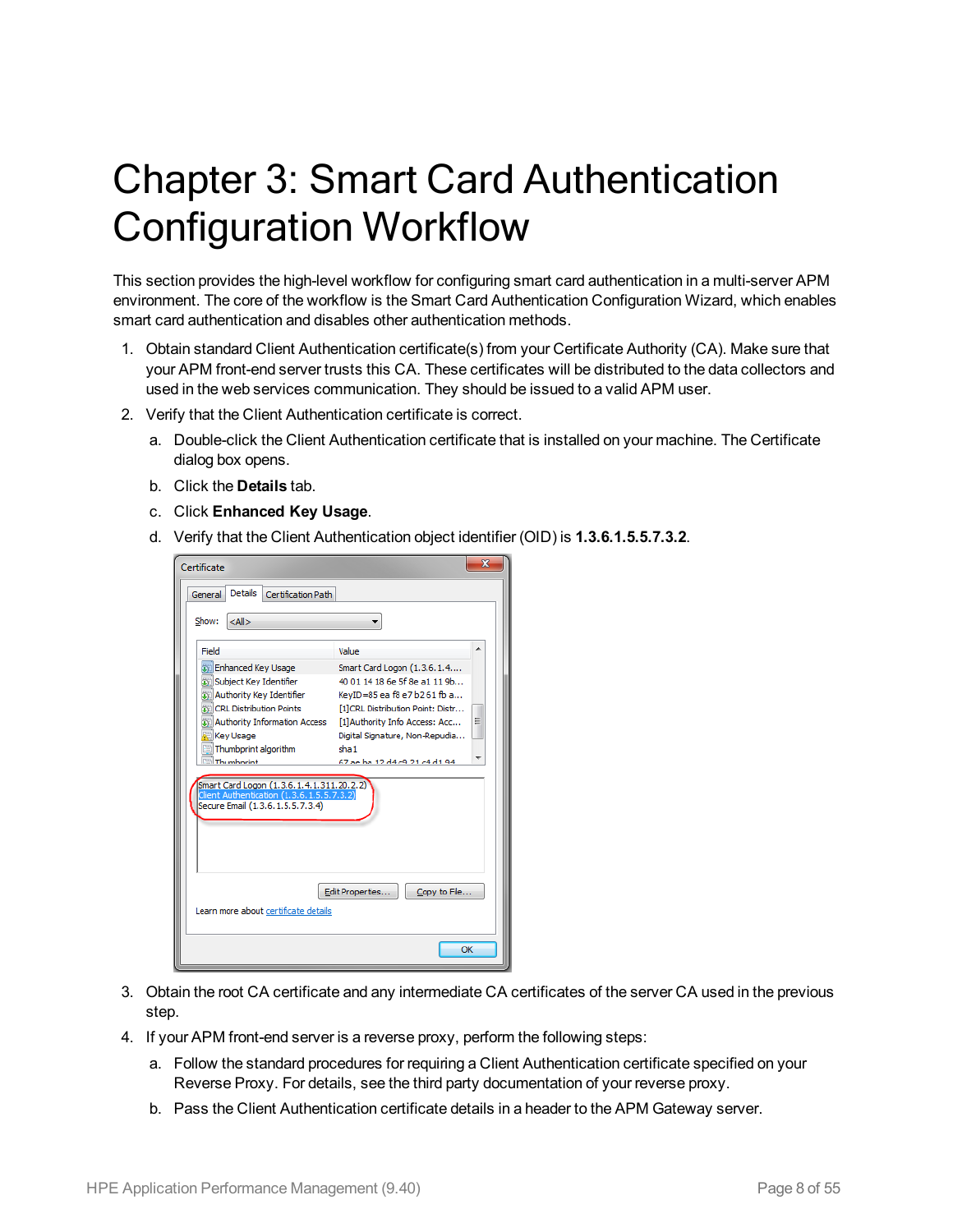This procedure differs depending on whether your reverse proxy is using the IIS or Apache web server. This procedure describes the general settings that are required, but you may need to refer to the web server documentation for the details. For details, see "How to Manually [Configure](#page-12-1) Reverse Proxy for Smart [Cards"](#page-12-1) on page 13.

- 5. Establish trust from the data collectors to the CA that issued the certificates above. Distribute the Client Authentication certificates to the data collectors and test the connections. For details, see the following topics:
	- Business Process Monitor. "Configure BPM to connect to APM when Smart Card [Authentication](#page-14-1) is [Enabled"](#page-14-1) on page 15
	- BSM [Connector](#page-30-0). "How to Configure BSM Connector to Connect to an APM Server that Requires a Client [Authentication](#page-30-0) Certificate" on page 31
	- SiteScope. ["Configuring](#page-21-1) SiteScope with Server Side SSL (https)" on page 22
	- Data Flow Probe. "Connect the Data Flow Probe to APM Using Client [Authentication](#page-39-1) Certificates" on [page](#page-39-1) 40
	- System Health. "How to install System Health in a secured [environment"](#page-45-1) on page 46
- 6. Create a superuser in APM and make sure there is a physical smart card with a certificate containing the user credentials (case sensitive). The user login value must be embedded in an attribute in the certificate. When you run the Smart Card Authentication Configuration Wizard you choose the attribute.
- 7. Enable smart card authentication on the APM servers by running the wizard. For details, see ["Smart](#page-10-0) Card [Authentication](#page-10-0) on APM Servers" on page 11.

**Note:** If you enabled a Reverse Proxy on APM, make sure you restarted the APM servers (GW and DPS) before running this wizard.

- 8. Restart all APM Gateway and Data Processing servers.
- 9. Verify that IIS8 is configured to support client authentication (optional).

If your front-end server is a APM Gateway server and you are using IIS8, you may need to manually reconfigure the SSL bindings:

#### **For example:**

- a. In the IIS Manager, select your web site.
- b. In the actions pane, select Bindings.
- c. Edit the HTTPS binding for port 443.
- d. Reselect your server certificate in the SSL Certificate field and click **OK**.
- 10. Configure APM to provide Client Authentication certificates.

In some cases, the APM server itself acts as a client with respect to other servers and must provide a Client Authentication certificate. If this is the case, it must be performed only once. For details, see "Configure APM to Provide Client [Authentication](#page-13-0) Certificate" on page 14.

11. Enable smart card authentication on the data collector or component servers. For details, see the following topics: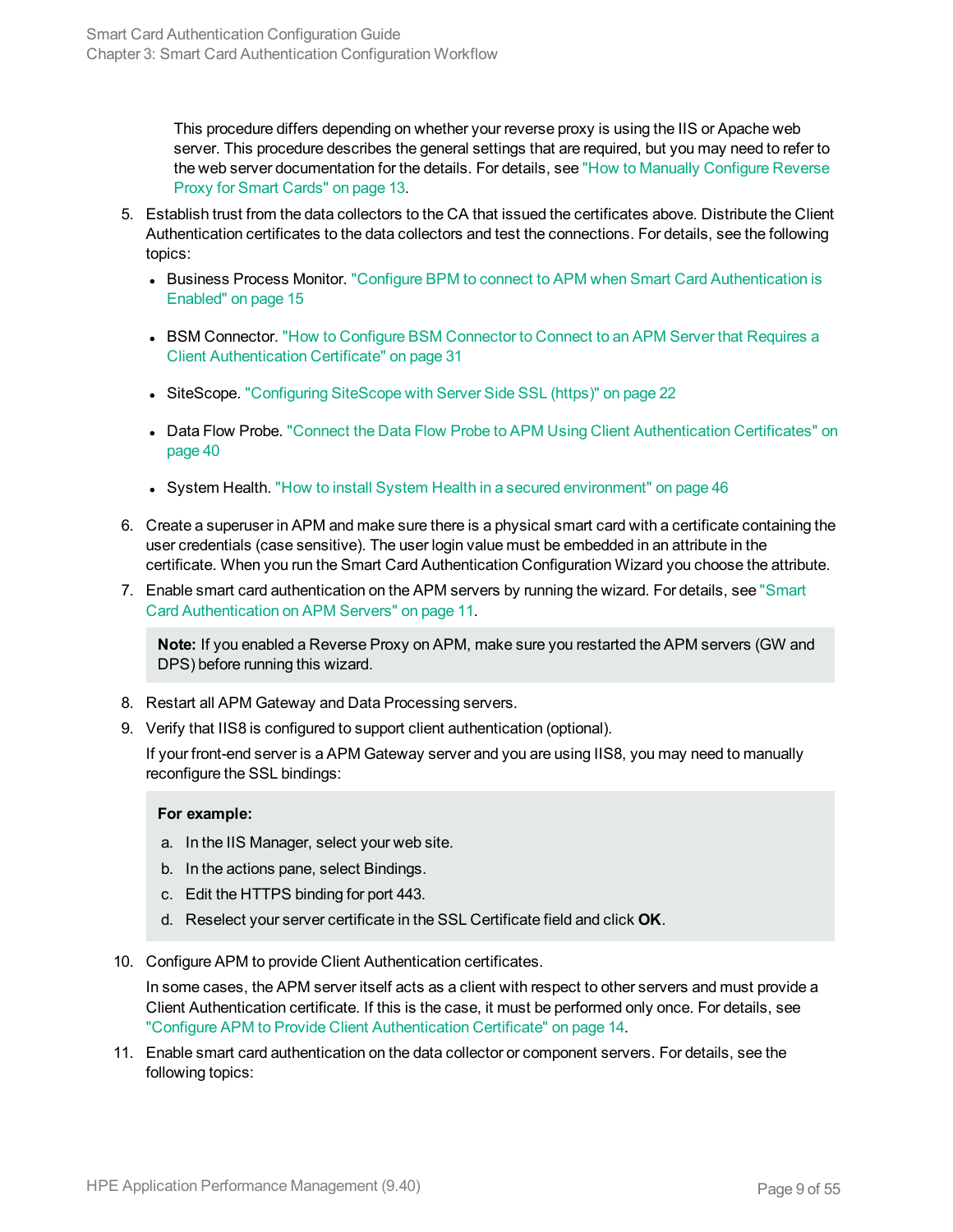- Business Process Monitor. ["Configure](#page-18-0) BPM for Secure Access" on page 19
- BSM Connector. "Setting Up Smart Card [Authentication"](#page-27-1) on page 28
- SiteScope. ["Configuring](#page-21-1) SiteScope with Server Side SSL (https)" on page 22
- System Health. "Enabling Smart Card [Enforcement](#page-45-0) in System Health" on page 46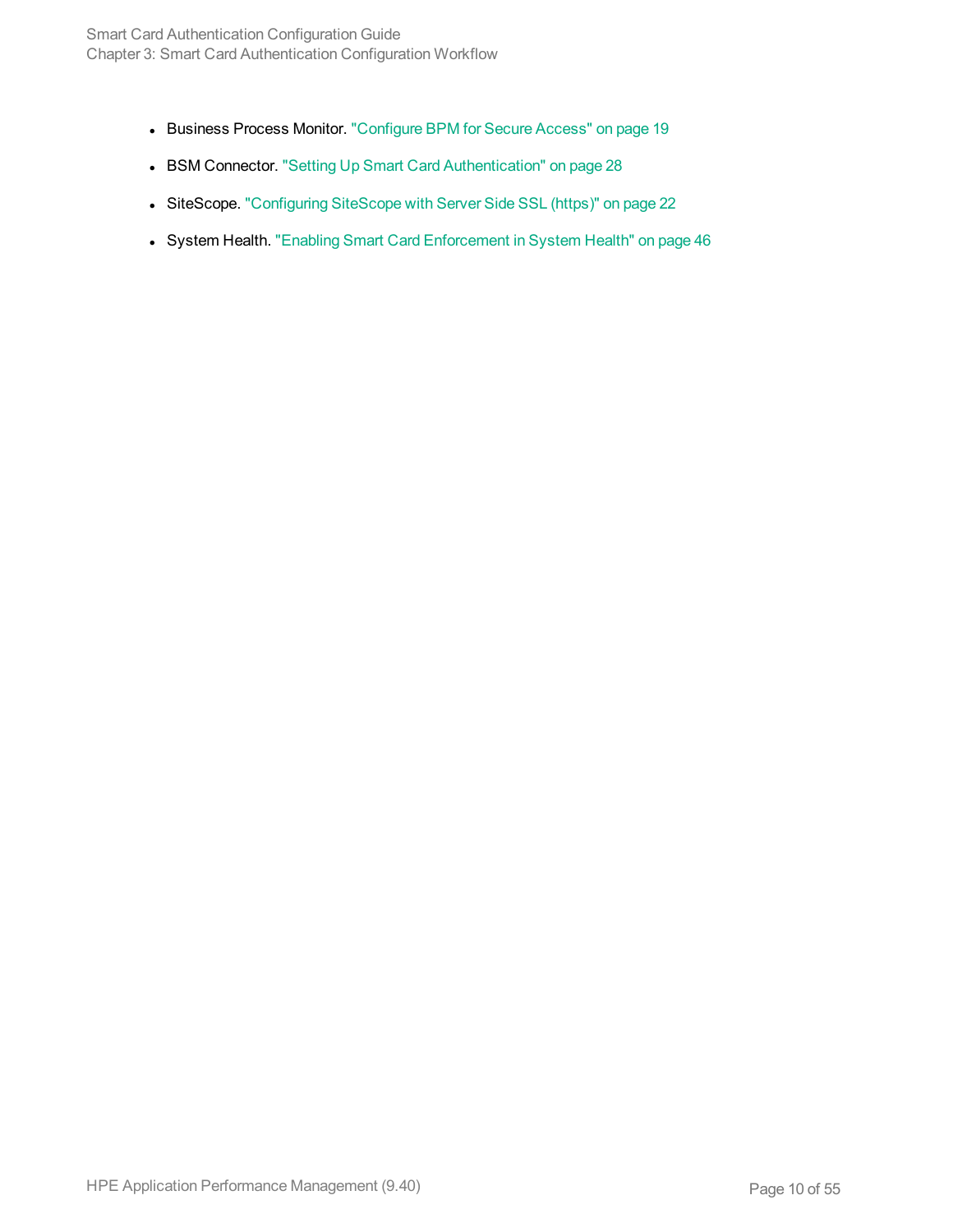# <span id="page-10-0"></span>Chapter 4: Smart Card Authentication on APM Servers

This chapter provides information about smart card authentication on APM Gateway and Data Processing servers.

If smart card authentication is configured, you cannot log in without a valid smart card.

This chapter contains the following topics:

- "How to Enable or Disable Smart Card [Authentication"](#page-10-1) below
- **.** "Smart Card [Authentication](#page-10-2) Configuration Wizard Notes" below
- "How to Perform an Emergency Disable of Smart Card [Authentication"](#page-12-0) on page 13
- "How to Manually [Configure](#page-12-1) Reverse Proxy for Smart Cards" on page 13
- "Configure APM to Provide Client [Authentication](#page-13-0) Certificate" on page 14
- "Notes and [Limitations"](#page-13-1) on page 14

**To access the Smart Card Authentication Configuration Wizard:**

<span id="page-10-1"></span>Select **Admin > Platform > Users and Permissions > Authentication Management > Smart Card Authentication Configuration > Configure** button.

## How to Enable or Disable Smart Card Authentication

Smart cards are both enabled and disabled by using the Smart Card Authentication Configuration Wizard. To access the wizard, select **Admin > Platform > Users and Permissions > Authentication Management > Smart Card Authentication Configuration > Configure** button.

**Note:** Your machine must have the openssl command installed. This is included as part of the Apache installation included on Windows APM environments. In Linux environments, it is sometimes included. To check if this is installed on your machine run

#### **usr/bin/openssl**

<span id="page-10-2"></span>If you do not have this command, install it and make sure you can execute it from any path before configuring smart card authentication.

### Smart Card Authentication Configuration Wizard Notes

The help for this wizard has been embedded in the "?" icons. The following section contains additional notes:

#### **Server Certificate Page**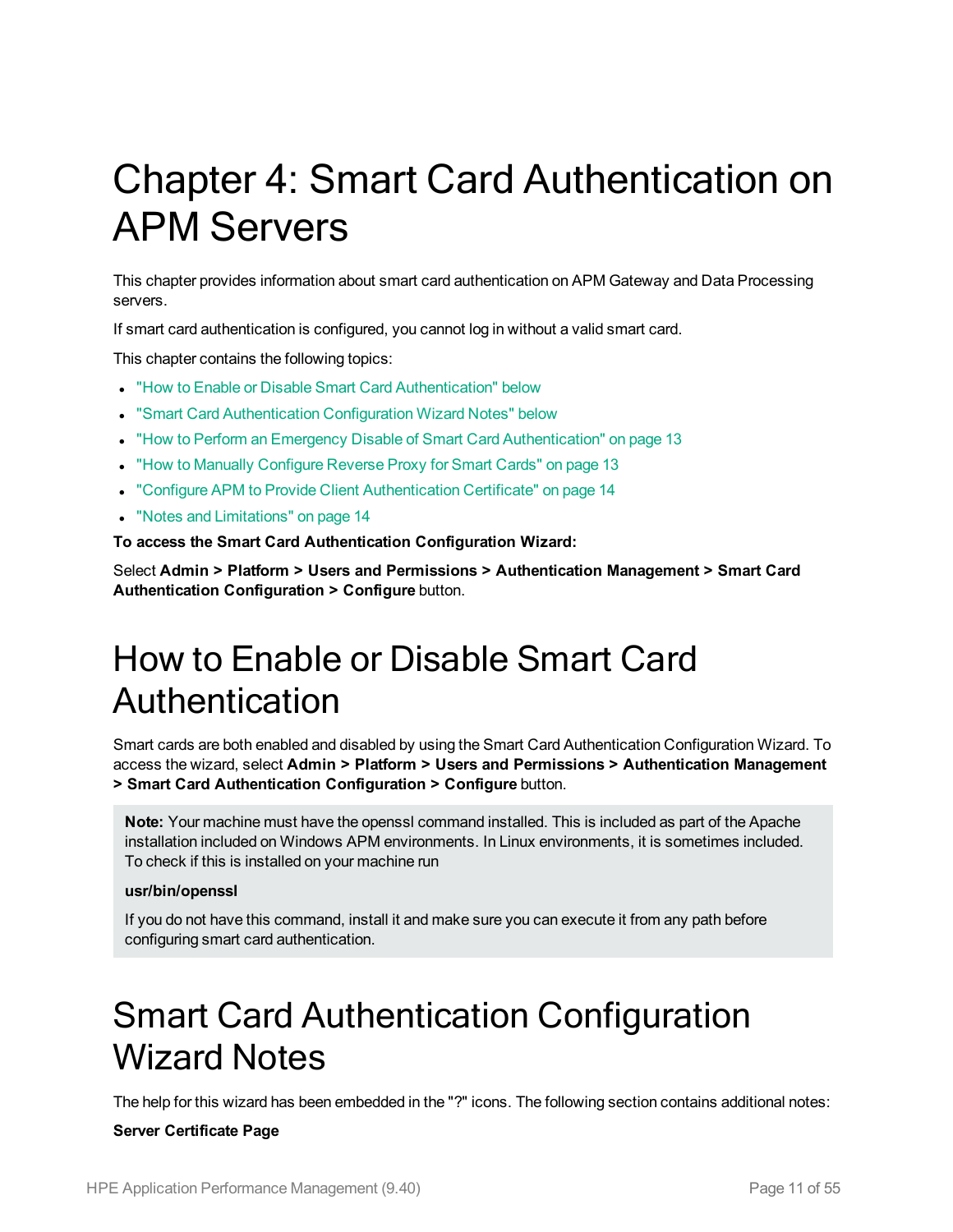Your Server Certificate Thumbprint can be found in the certificate details. To view the certificate details, the certificate must be installed into your browser (by double-clicking the certificate and using the wizard) or into the certificate store of your user account. If you installed the certificate and you are using Internet Explorer, you can view the details from **Tools > Internet Options > Content > Certificates > Personal**.

#### **Client Certificate Page**

- If you have more than one CA certificate issuer for the Client Authentication certificates (for example, there is an intermediate CA) follow the instructions below depending on your web server:
	- <sup>l</sup> **IIS.** Include all entries in a .p7b file, or enter the root CA in the CA certificate issuer for the Client Authentication certificates (.cer) field and manually establish trust to the other CAs. To do so, install the certificates into the certificate store of your computer account.
	- **Apache.** Create a chain certificate of the certificates in base64 format.
- For the revocation verification method, Apache does not support online CRL or OCSP. If your revocation list is in CRL format, you need to manually download the CRL and convert it to PEM format. The conversion can be performed as seen in the following example:

#### **C:\HPBSM\WebServer\bin>openssl crl -inform DER -outform PEM -in <path to .crl> -out <path to .pem to be created>**

<sup>l</sup> When defining the **Relevant part of the attribute** field, the attribute must be the user's unique identifier. You can find the certificate attributes in the certificate details. In Internet Explorer, these can be viewed from **Tools > Internet Options > Content > Certificates > Personal > Details > Subject** or **Subject Alternative Name**.

If Subject has an attribute called *E*, *Email, emailaddress*, *email address*, *e-mail address*, *e-mailaddress*, *rfc822 name*, or *rfc822name*, select **SubjectDN** in the **Attribute used to identify users** field, and enter the value of the attribute in the **Relevant part of the attribute** field.

If the Subject does not contain one of the attributes listed above, select **Subject Alternative Name** in the **Attribute used to identify users** field, and enter the attribute name (not its value) in the **Relevant part of the attribute** field. The attribute name may be one of the following: *Principal Name*, *Principalname*, *other name*, *principalname*, *principal name*, or *microsoft principal name*.

After completing the instructions in the Smart Card Authentication Configuration Wizard, APM requires CAC authentication for all requests, including data collector API/REST calls. If there is no requirement for client certificate authentication between data collectors and APM (SSL only), perform the following.

#### **Note:**

- . With this change, the client certificate enforcements for all of the data collectors is no longer required. In other words, many of the data collector sections of the SmartCard Authentication Guide are no longer needed, as you can focus entirely on the setup of the user-related configuration that is documented in the guide.
- If you rerun the Smart Card Authentication Configuration Wizard for any reason, you need to repeat this procedure.
- 1. In the file **httpd-ssl.conf**, locate the following section:

SSLVerifyClient require SSLVerifyDepth 10 SSLCACertificateFile /opt/HP/BSM/WebServer/conf/ssl/client\_ca\_root.pem SSLOptions +ExportCertData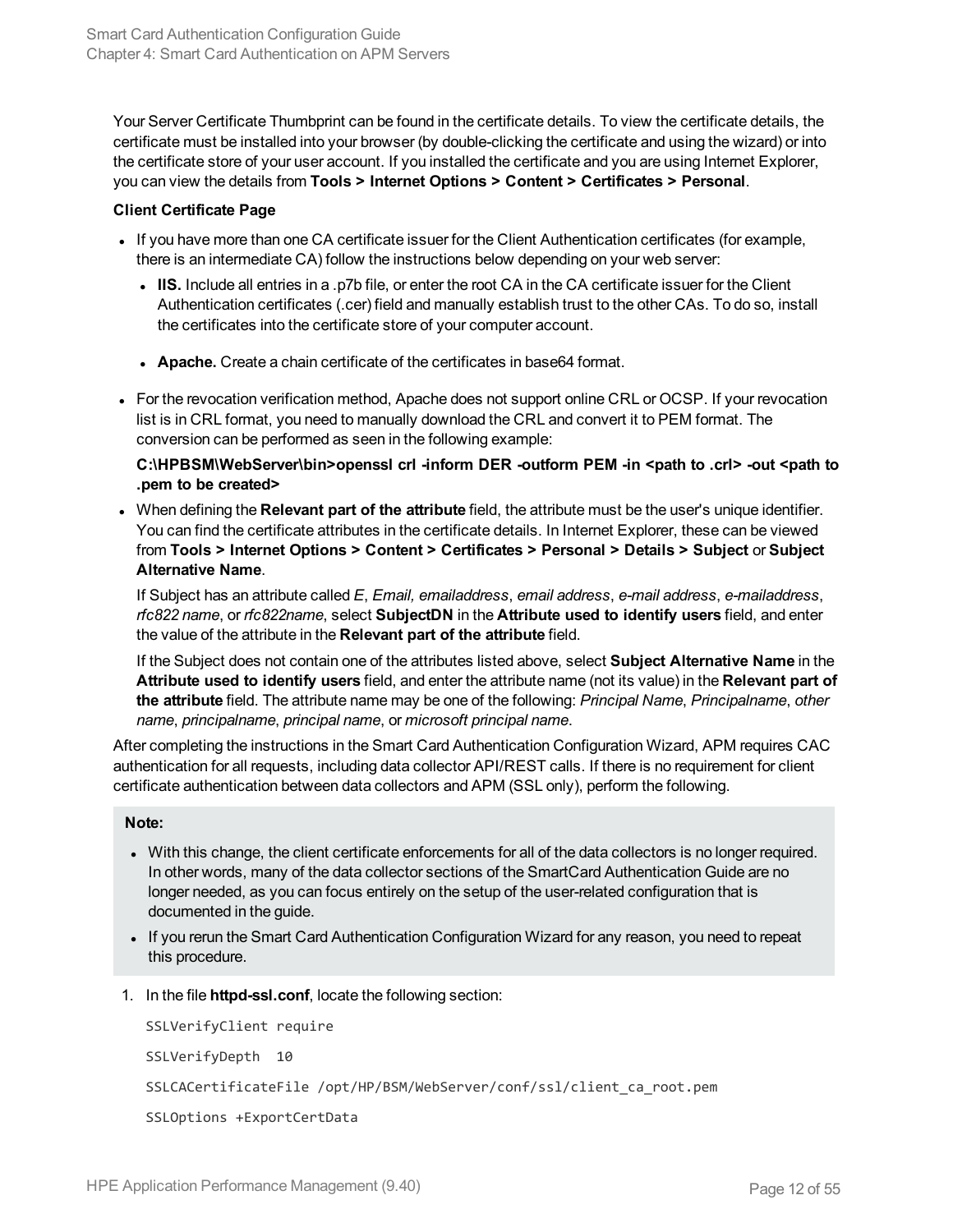2. Wrap this section with a URL constraint as follows. This enables this particular URL to do the Smartcard authentication (and thus the PIN prompt), while the remainder of the application session will be serverauthenticated https after a valid application session is established.

**<LocationMatch ".\*/topaz/login.jsp">** SSLVerifyClient require SSLVerifyDepth 10 SSLCACertificateFile /opt/HP/BSM/WebServer/conf/ssl/client\_ca\_root.pem SSLOptions +ExportCertData **</LocationMatch>**

<span id="page-12-0"></span>3. Restart the Apache web server to ensure that the configuration is activated.

## How to Perform an Emergency Disable of Smart Card Authentication

**Note:** This procedure should only be used if you cannot access APM normally.

If you cannot log in to APM using any smart card and want to disable smart card authentication, run the following batch file from any APM Gateway or Data Processing Server:

- <sup>l</sup> **Windows:** <APM Installation Directory>\bin\RevertHardening.bat
- <span id="page-12-1"></span>• Linux: <APM Installation Directory>/bin/RevertHardening.sh

When the batch file is complete, restart all APM Gateway Servers to activate the change.

### How to Manually Configure Reverse Proxy for Smart Cards

This procedure differs depending on whether your reverse proxy is using the IIS or Apache web server. This procedure describes the general settings that are required, but you may need to refer to the web server documentation for the details. It must be performed before you restart your APM Gateway servers to enable smart card authentication.

#### **For the IIS web server:**

- 1. Prerequisite: IIS is already configured to require Client Authentication certificate.
- 2. Configure the reverse proxy to forward the encoded Client Authentication certificate in the header **CLIENT\_CERT\_HEADER**.

#### **For the Apache web server:**

- 1. Prerequisite: Apache is already configured to require a Client Authentication certificate.
- 2. In httpd.conf, enable the **mod\_headers.so**.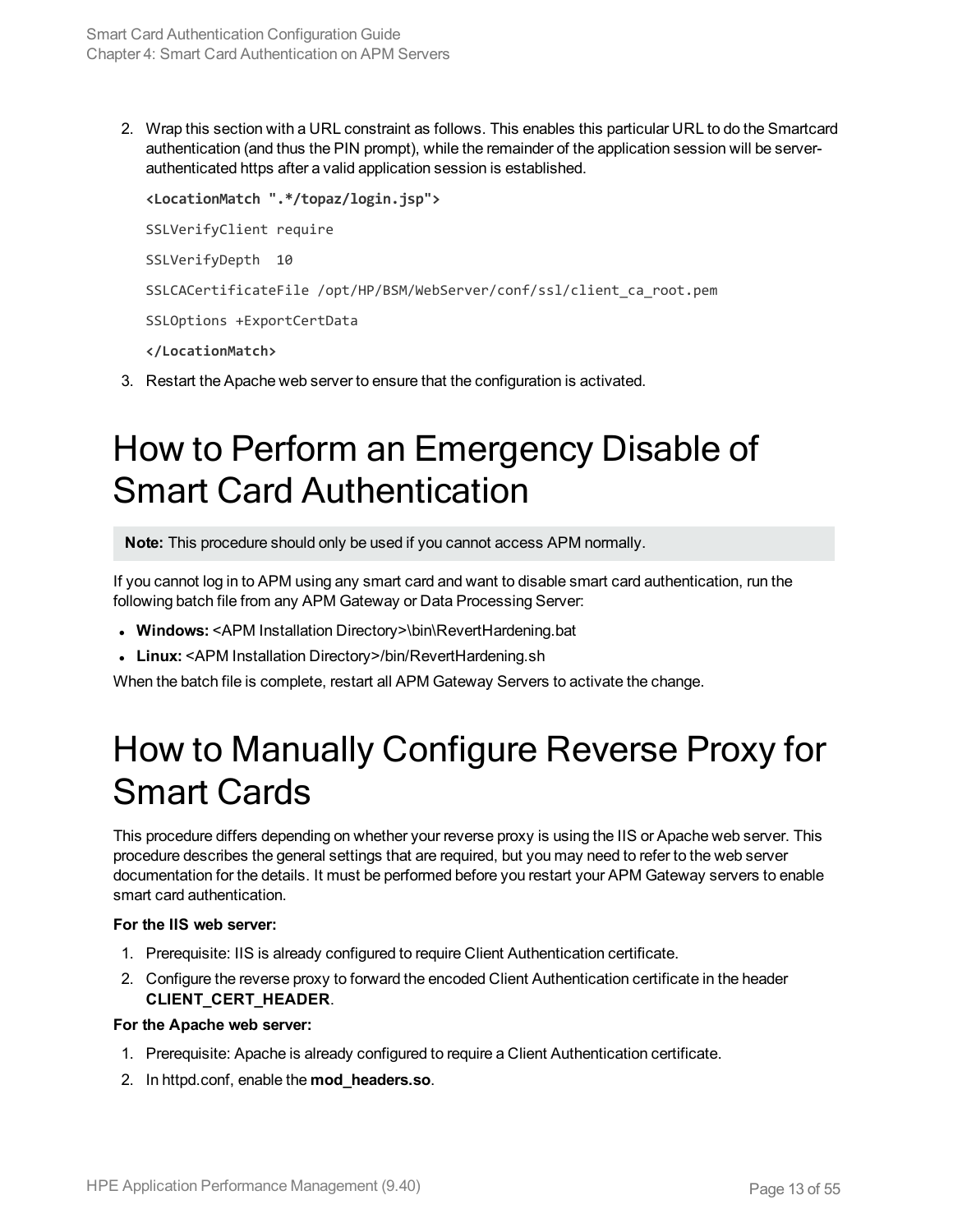<span id="page-13-0"></span>3. In httpd-ssl.conf, add the following line before </VirtualHost>: **requestHeader set CLIENT\_CERT\_HEADER "%{SSL\_CLIENT\_CERT}s"**

## Configure APM to Provide Client Authentication Certificate

In some cases, the APM server itself acts as a client with respect to other servers and must provide a Client Authentication certificate. If this is the case, it must be performed only once.

For example, this is required when a data collector such as SiteScope requires a Client Authentication certificate (for example, when smart cards authentication is required by the data collector).

- 1. Obtain software Client Authentication certificate from your CA issued to a user with appropriate permissions for this integration. You can use one of the certificates you obtained in the beginning of the "Smart Card [Authentication](#page-7-0) Configuration Workflow" on page 8.
- 2. If the certificate is not already in java keystore (JKS) format, convert it to JKS.

For example, if your certificate is in pfx format, you can convert it to JKS format as seen in the following example: **keytool.exe -importkeystore -srckeystore c:\certificate.pfx -destkeystore c:\certificate.jks -srcstoretype PKCS12**

- 3. Open the following files on all BSM/APM GW and Data Processing servers:
	- <sup>l</sup> **<BSM/APM installation directory\jboss-as\bin\standalone.bat**
	- <sup>l</sup> **<BSM/APM installation directory\jboss-as\bin\standalone.conf.bat**

And make the following changes on each server:

a. Add the following line somewhere before the line **set JAVA\_OPTS=...**

**set SECURITY\_OPTS=-Djavax.net.ssl.keyStore=<path to certificate.jks> - Djavax.net.ssl.keyStorePassword=<keystore password> -Djavax.net.ssl.keyStoreType=JKS**

b. Add the following line after the line **set JAVA\_OPTS=...**

**set JAVA\_OPTS=%JAVA\_OPTS% %SECURITY\_OPTS%**

### <span id="page-13-1"></span>Notes and Limitations

- User names are case sensitive.
- When smart card authentication is enabled, the JXM console can only be accessed directly from the APM servers.
- Clients can only access APM via Internet Explorer when smart card authentication is enabled. Firefox is not supported.
- When creating an admin user as directed in the smart card authentication wizard, make sure you enter a secure password even though no password is required for authentication with smart cards. If smart card authentication is disabled, the user will still exist on the system and if an insecure password is defined it could pose a security risk.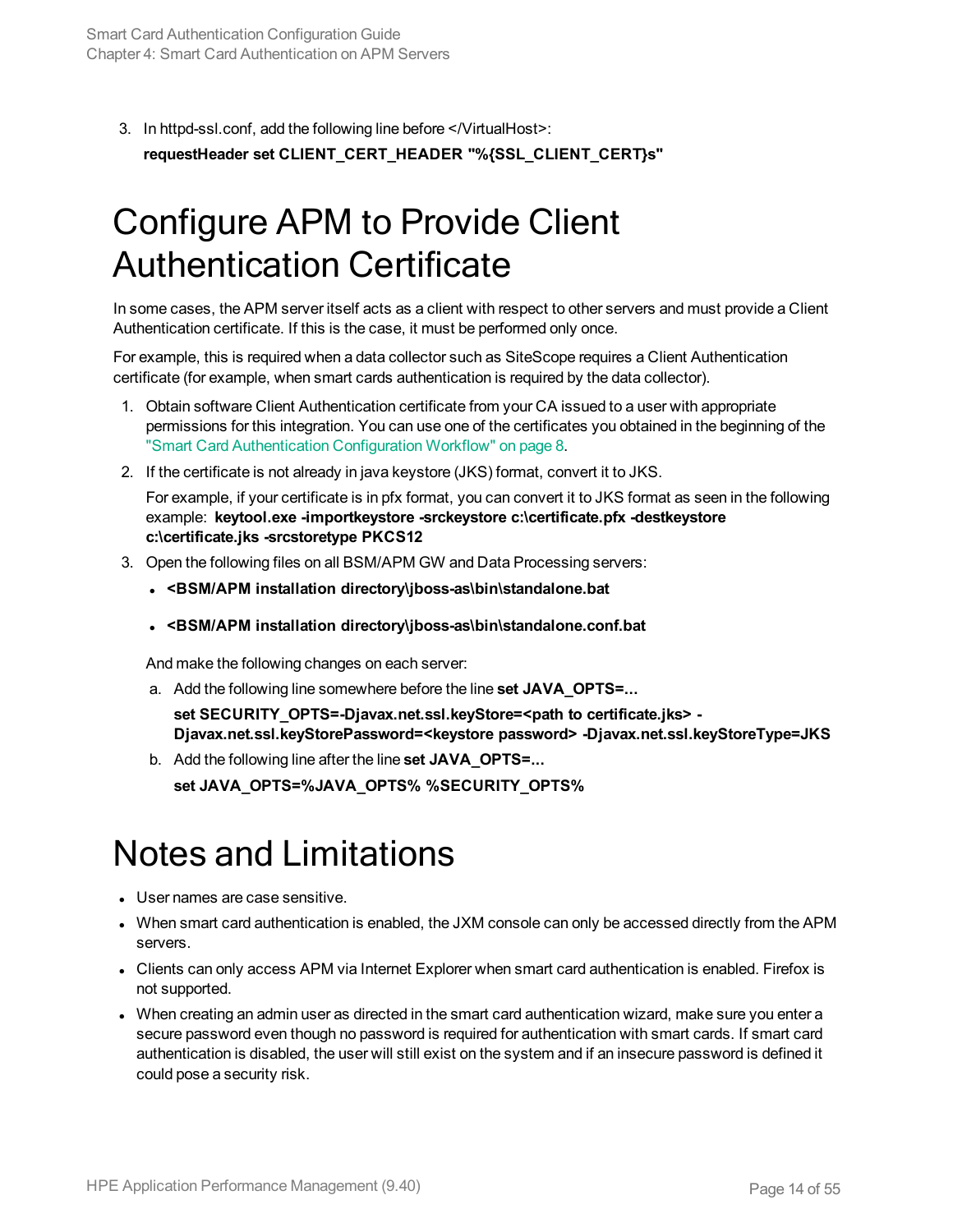# <span id="page-14-0"></span>Chapter 5: Configuring Business Process Monitor for Smart Card Authentication

BPM can be configured to communicate with APM servers that have enabled smart card authentication. Additionally, the BPM servers themselves can be closed to outside communication except for connections from APM and direct connections using localhost.

This chapter contains the following topics:

- <sup>l</sup> "Configure BPM to connect to APM when Smart Card [Authentication](#page-14-1) is Enabled" below
- <span id="page-14-1"></span>• ["Configure](#page-18-0) BPM for Secure Access" on page 19

## Configure BPM to connect to APM when Smart Card Authentication is Enabled

Configuring BPM to connect to a smart card authentication enabled APM mainly involves establishing trust to the certfiicate authority, taking a Client Authentication certificate from the certificate authority, configuring it properly, and saving it on the BPM machine. This is done in three main steps:

"Step 1: Obtain a CA Root [Certificate](#page-14-2) and Establish Trust" below

<span id="page-14-2"></span>"Step 2: Obtain and Configure the CA Issued Client [Authentication](#page-16-0) Certificate" on page 17

"Step 3: Complete the SSL Settings in the [BPM Instance](#page-17-0) Page" on page 18

### Step 1: Obtain a CA Root Certificate and Establish **Trust**

This procedure involves obtaining the root CA certificate that signs the server certificate used by APM, converting it to the proper format, and saving it on the BPM machine. This allows BPM to trust certificates coming from this authority.

#### **To obtain a CA root certificate:**

You must obtain the root certificate from the CA that signed the APM server certificate.

If you do not have the root certificate of the CA that signed the APM server certificate:

- 1. Obtain the CA root certificates for the APM virtual gateway (front end) server URLs.
	- a. In Internet Explorer, open a secured APM web console (https://<APM-GW-Server>/topaz).
	- b. Click the **Security Report** button (located on the right side of URL field in the Internet Explorer browser) and click the **Viewcertificates** link.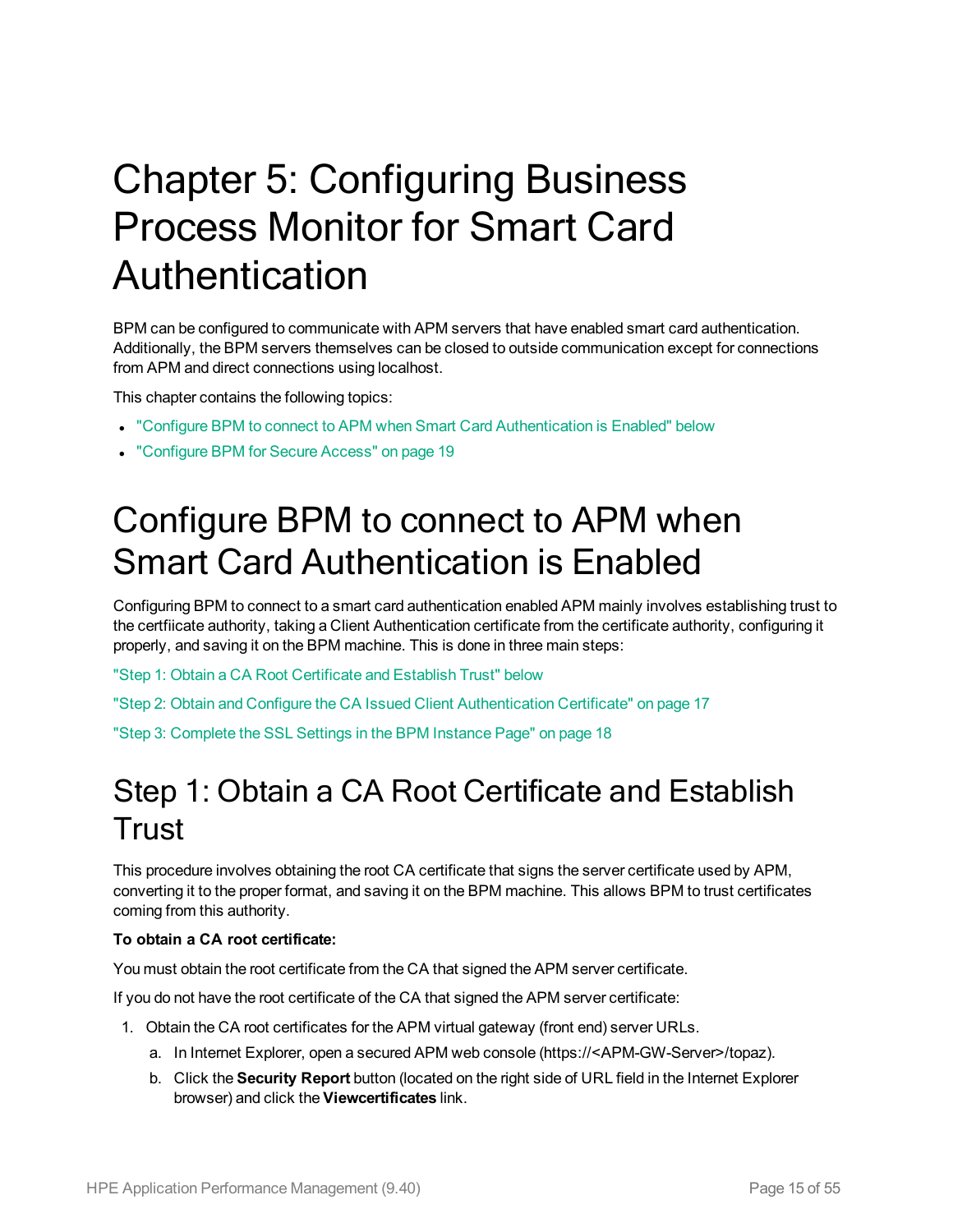**Note:** If you do not see the **Security Report** button, press **Alt** on your keyboard (to expand the upper toolbar options) and click **File > Properties** and click the **Certificates** button.

- c. Click the **General** tab and check that the following certificate fields are defined correctly:
	- <sup>o</sup> **issued to:** APM's host name
	- <sup>o</sup> **issued by:** SomeRoot-CA
- d. Verify that the certificate did not expire.
- e. Click the **Certificate Path** tab and click the root node of the certificate path.

**Note:** The certificate path may contain a chain of certificates. You will need to obtain each of the certificates in the chain.

- f. Click **View Certificate**.
- g. Click the **Details** tab and click **Copy to File**.
- h. Click **Next** and select **Base 64 encoded binary**.

**Note: Base 64 encoded** supports both Apache and IIS. **DER encoded** works only with IIS).

- i. Specify the certificate file name and path (for example, C:\BSM\_Root).
- j. Click **Next**.
- k. Click **Finish**.
- l. Click **OK** and exit the Certificate wizard. Make sure that the server certificate file was created in the requested path (for example, C:\BSM\_Root.cer).
- m. Copy the created certificate and save it on the local machine (for example, under  $C:\mathcal{C}$ .).
- n. Repeat steps e m for each CA root certificate in the chain of certificates.
- 2. If you do not have a CA root certificate in PEM format, convert the certificate to **PEM** format using OpenSSL:
	- a. In BPM\bin\ directory, run openssl\_10\_x32.exe.
	- b. When prompted, enter x509 -in <Certificate file full path in Base64 format> -out <Certificate file full path in PEM format>.

For example: x509 -in c:\ca.cer -out c:\ca.pem

**Troubleshooting:** If you receive an error during the x509 conversion, make sure your ca.cer is Base64 encoded. To check this, open the certificate in a text editor. If it starts with -----BEGIN CERTIFICATE----- then the file is Base64 encoded, otherwise the file is DER encoded.

3. Establish trust using one of the following options:

#### **Option 1 - Specify the path to the CA root certificate in the user interface:**

- a. In the security settings area of the user interface, set the **SSL authority certificate file** field to point to the CA root certificate file in PEM format.
- b. Click **Save** and wait for the instance to restart.

#### **Option 2 - Add the CA root certificate to the BPM truststore directly:**

- a. Open the **BPM\dat\cert\default\_auth\_cert.pem** file.
- b. Append the content of the CA root certificate file (in PEM format) to the default\_auth\_cert.pem file you opened, and save it.
- c. Restart BPM.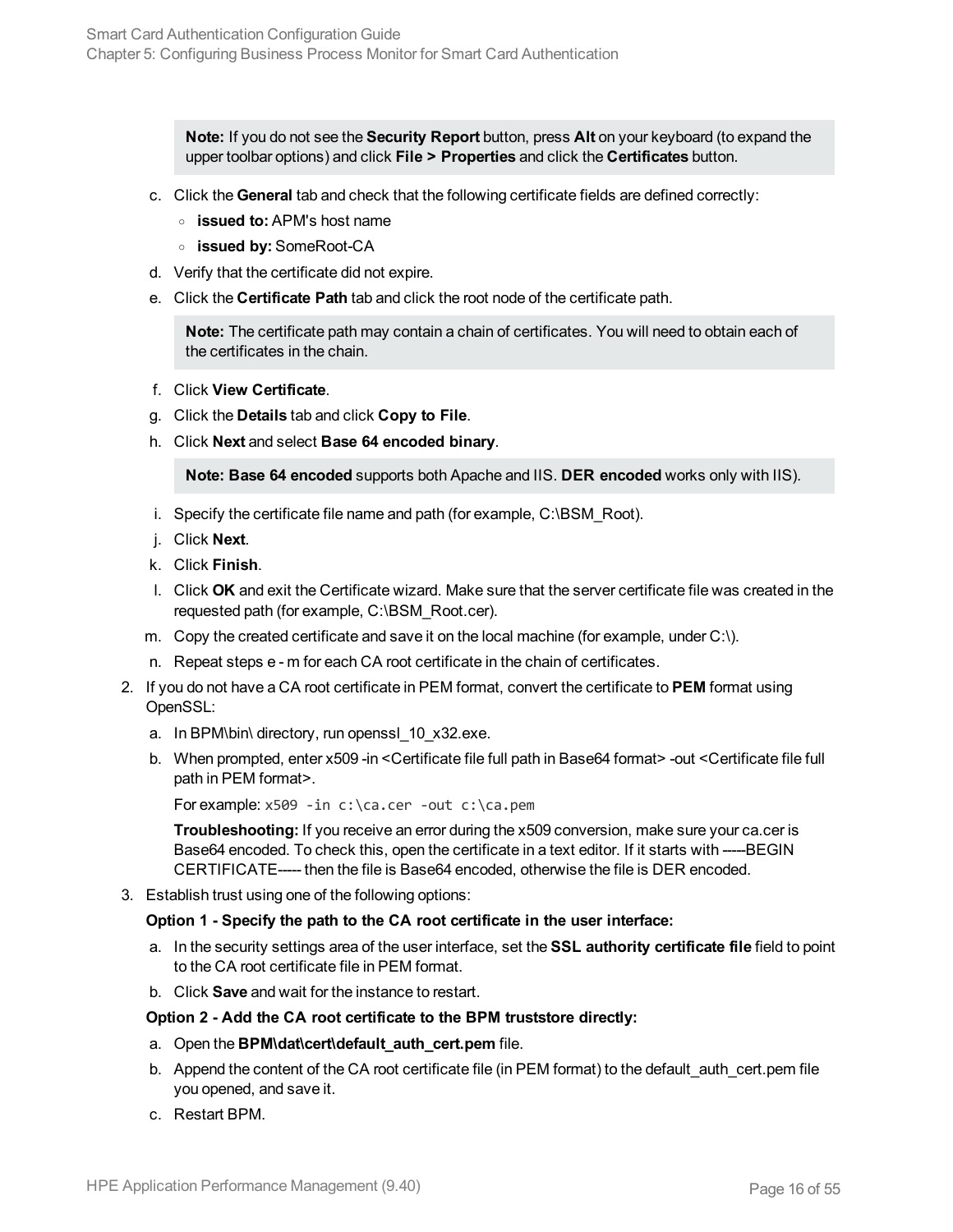### <span id="page-16-0"></span>Step 2: Obtain and Configure the CA Issued Client Authentication Certificate

#### **To work with a CA Client Authentication certificate:**

- 1. Request a Client Authentication certificate from your CA with keys marked as exportable, then export the certificate in PFX format with a password protected private key.
- 2. Verify that the Client Authentication certificate is correct.
	- a. Double-click the Client Authentication certificate that is installed on your machine. The Certificate dialog box opens.
	- b. Click the **Details** tab.
	- c. Click **Enhanced Key Usage**.
	- d. Verify that the Client Authentication object identifier (OID) is **1.3.6.1.5.5.7.3.2**.

| Certificate                                                                                                                |                                     |  |  |
|----------------------------------------------------------------------------------------------------------------------------|-------------------------------------|--|--|
| Details<br>Certification Path<br>General                                                                                   |                                     |  |  |
| $<$ All $>$<br>Show:                                                                                                       |                                     |  |  |
| Field                                                                                                                      | Value                               |  |  |
| <b>Enhanced Key Usage</b>                                                                                                  | Smart Card Logon (1.3.6.1.4         |  |  |
| Subject Key Identifier                                                                                                     | 40 01 14 18 6e 5f 8e a1 11 9b       |  |  |
| <b>TE Authority Key Identifier</b>                                                                                         | KevID=85 ea f8 e7 b2 61 fb a        |  |  |
| CRL Distribution Points                                                                                                    | [1]CRL Distribution Point: Distr    |  |  |
| Authority Information Access                                                                                               | Ξ<br>[1] Authority Info Access: Acc |  |  |
| <b>Key Usage</b>                                                                                                           | Digital Signature, Non-Repudia      |  |  |
| Thumbprint algorithm                                                                                                       | sha1                                |  |  |
| Thumborint                                                                                                                 | 67 ae ha 12 d4 c9 21 c4 d1 94       |  |  |
| Smart Card Logon (1.3.6.1.4.1.311.20.2.2)<br>Client Authentication (1.3.6.1.5.5.7.3.2)<br>Secure Email (1.3.6.1.5.5.7.3.4) |                                     |  |  |
| Edit Properties<br>Copy to File<br>Learn more about certificate details                                                    |                                     |  |  |
|                                                                                                                            | OK                                  |  |  |

- 3. Split the Client Authentication certificate into two files in PEM format using OpenSSL:
	- a. In the BPM\bin\ directory, run openssl\_10\_x32.exe.
	- b. For setting the **SSL client certificate file** field in the security settings, when prompted enter pkcs12 -in <CA Client Authentication certificate in PFX format> -clcerts -nokeys -out <BPM Client Authentication certificate in PEM format>.

For example, if the Client Authentication certificate in PFX format is bpm\_client.pfx, enter: pkcs12 in c:\bpm\_client.pfx -clcerts -nokeys –out c:\bpm\_client\_cert.pem.

Then set the **SSL client certificate file** field to point to <BPM Client Authentication certificate in PEM format>.

c. For setting the **SSL private key file** field in the security settings, when prompted enter pkcs12 -in <CA Client Authentication certificate in PFX format> -out <BPM private key in PEM format> -nodes.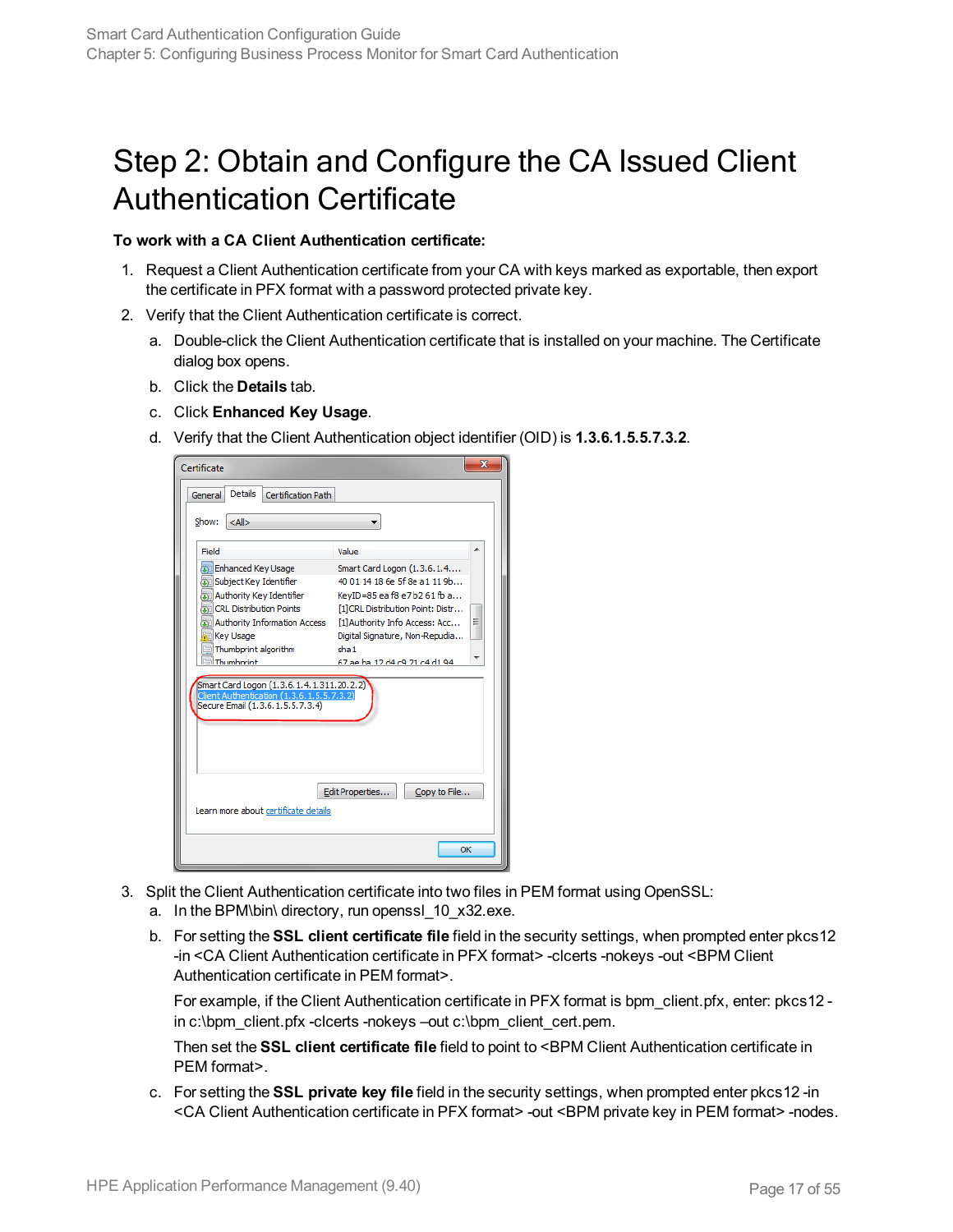<span id="page-17-0"></span>For example, if the Client Authentication certificate in PFX format is bpm\_client.pfx, enter: pkcs12 in c:\bpm\_client.pfx -out c:\bpm\_client\_key.pem -nodes.

Then set the **SSL private key file** field to point to <BPM private key in PEM format>.

### Step 3: Complete the SSL Settings in the BPM Instance Page

To access the Business Process Monitor Instance page, select an instance entity in the Business Process Monitor tree displayed in the left pane of the Business Process Monitor Admin console.

- 1. Open the Configuration Tab and locate the Security Settings Area.
- 2. Complete the user interface elements described below:

| <b>UI Element</b>                                                        | <b>Description</b>                                                                                                                                                                                                                                                                                                                                                             |
|--------------------------------------------------------------------------|--------------------------------------------------------------------------------------------------------------------------------------------------------------------------------------------------------------------------------------------------------------------------------------------------------------------------------------------------------------------------------|
| <b>SSL Settings</b><br>Note:<br>All certificates must be Base64 encoded. |                                                                                                                                                                                                                                                                                                                                                                                |
| <b>SSL client</b><br>certificate file                                    | Self-signed certificates are not supported.<br>Note: This field is relevant if the APM Gateway server requires client-side certification.<br>The path of the PEM file that holds the client-side certificate.<br>Syntax exceptions: You cannot use a UNC (Uniform Naming Convention) path.                                                                                     |
| <b>SSL private</b><br>key file                                           | Note: This field is relevant if the APM Gateway server requires client-side certification.<br>The path of the PEM file that holds the private key used as a public/private pair key for the<br>public key in the client-side certificate.<br>Syntax exceptions: You cannot use a UNC (Uniform Naming Convention) path.                                                         |
| <b>SSL private</b><br>key<br>password                                    | Note: This field is relevant if the APM Gateway server requires client-side certification.<br>The password of the private key, if the private key was encrypted with a password.                                                                                                                                                                                               |
| <b>SSL</b><br>authority<br>certificate file                              | If the APM Gateway server to which BPM connects is configured for SSL, enter the full<br>path to the CA root certificate file for the authority that issued the APM server certificate.<br>Alternatively, you can add a CA root certificate file to BPM, in which case leave this field<br>empty.<br>Syntax exceptions: You cannot use a UNC (Uniform Naming Convention) path. |
| <b>SSL host</b><br>name<br>validation                                    | The type of host name validation. Valid types are:<br>$\cdot$ Full<br>No host name validation<br>None<br>Default value: Full (recommended)                                                                                                                                                                                                                                     |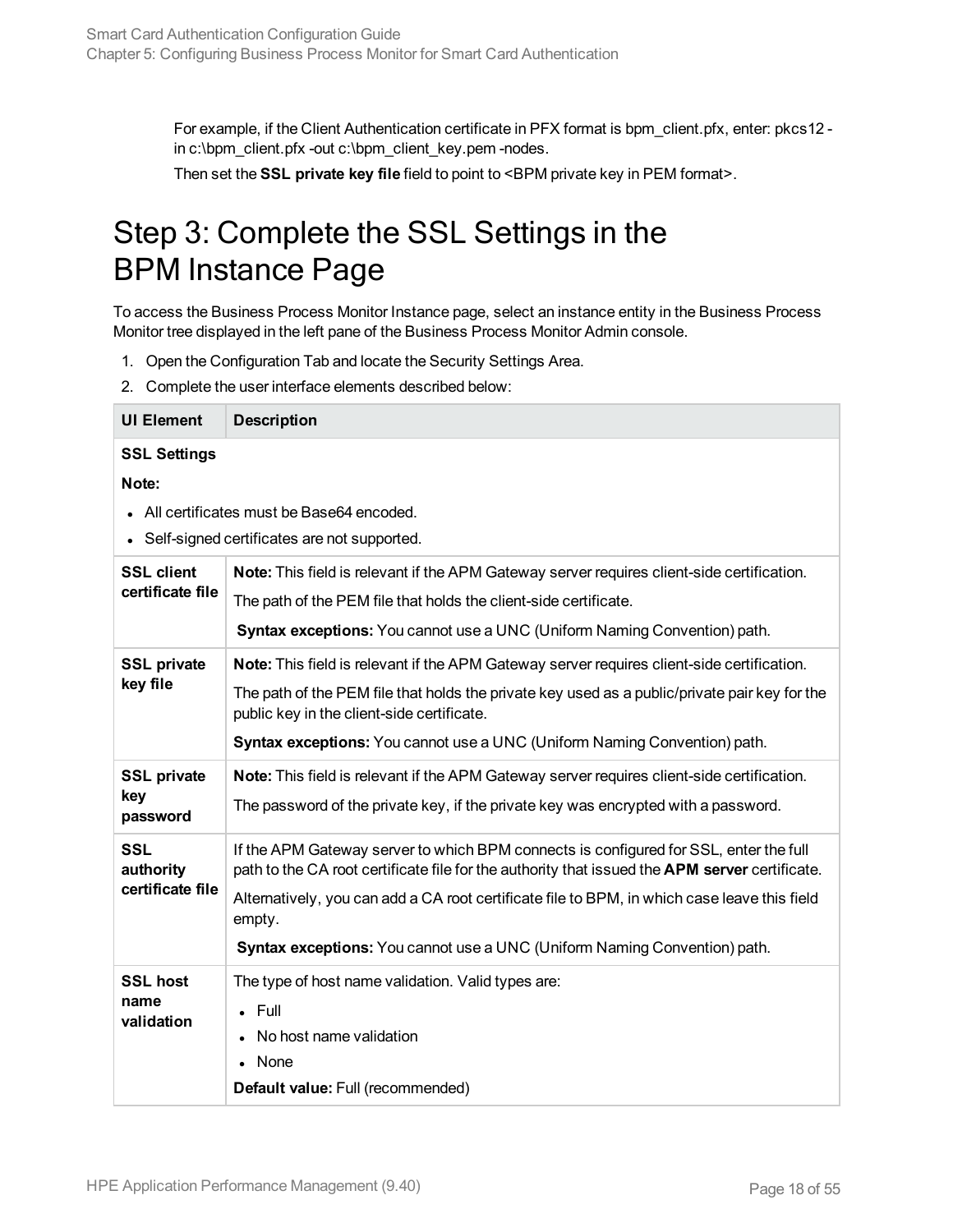## <span id="page-18-0"></span>Configure BPM for Secure Access

The BPM console cannot fully support smart card authentication because it does not normally require user authentication.

<span id="page-18-1"></span>The solution that BPM provides is to disable open access to the BPM console, and only allow access directly from APM or locally from a BPM server.

### How to Restrict Access to BPM Admin

You can configure secure access for BPM Admin, thereby controlling who can access the BPM Admin user interface. When secure access is activated, access to BPM Admin is limited to:

- Local users (that is, those users who connect to BPM Admin on the actual BPM machine using the URL http://localhost:2696).
- <sup>l</sup> Users who access a BPM Admin from APM (select **Admin > End User Management > Settings > BPM Agents**, select a BPM and click the **Open a Business Process Monitor Agent's Console** button) sending the configured authentication.

For more details, see the Business Process Monitor Administrator's Guide.

**To configure BPM for secure access:**

- 1. In APM, select **Admin > Platform > Users and Permissions > Authentication Management**.
- 2. Copy the value of the **Token Creation Key (initString)** property.
- 3. On the BPM machine, paste the copied value in the **initString** parameter in the **<BPM installation directory>\ServletContainer\webapps\ROOT\WEB-INF\classes\lwssofmconf.xml** file. For example:

```
<lwssoValidation id="ID000001">
                   <domain></domain>
                   <crypto cipherType="symmetricBlockCipher"
directKeyEncoded="false" directKeyEncoding="Hex"
                           encodingMode="Base64Url" engineName="AES"
initString="<copied value from APM>" keySize="256" paddingModeName="CBC"/>
               </lwssoValidation>
```
4. On the BPM machine, edit the **<BPM installaiton directory>\config\topaz\_agent\_ctrl.cfg** file and in the **General** section, change the setting for the **SecureAccess** parameter to **1**.

**Note:** If this parameter does not exist, add it to the file.

### <span id="page-18-2"></span>Configure SSL Support for BPM Admin

When you connect to BPM Admin from a remote machine using a browser, information is sent using http. This means that the data that you configure in BPM Admin, including passwords (for example, when adding/configuring a BPM instance), is sent "as is", in plain text. The passwords are encrypted only after arriving at the BPM Admin machine.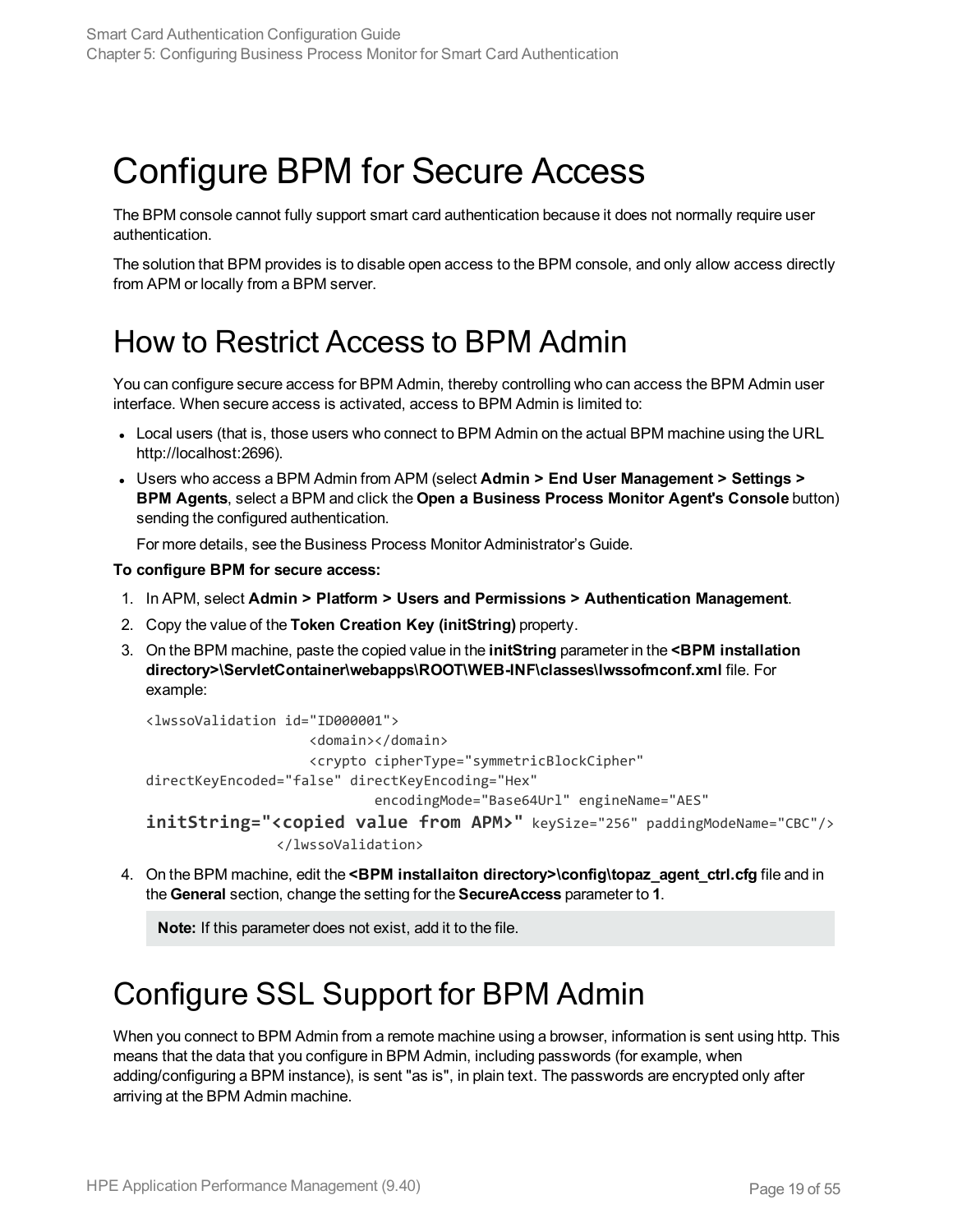If you want this data to be sent encrypted, it is possible to configure BPM Admin to work with SSL. This enables all communication between the remote browser and BPM Admin to be encrypted. The following procedure describes how to set BPM Admin to run using SSL configuration.

#### **To configure BPM Admin to run using SSL:**

1. Obtain or create the server certificate in one of the following methods:

**Option 1:** Obtain the server certificate from your corporate Certificate Authority in **.pfx (PKCS12)** format and skip to "Modify the [server.xml:"](#page-19-0) below.

**Option 2:** Create a java keystore with the server certificate as follows (replace the string "changeit" below with your password):

a. Generate a keystore with a private key.

keytool.exe -genkeypair -validity 1065 -keysize 2048 -keyalg rsa -keystore mykeystore storepass changeit -alias myserver.mydomain

Where validity (in days) and keysize depend on your certificate authority requirements.

b. Generate a server certificate request to have it signed by your internal certificate authority.

keytool.exe -keystore mykeystore -storepass changeit -alias myserver.mydomain -certreq -file CERTREQFILE.csr

- c. Download the signed server certificate **cert\_signed.cer** from your certificate authority.
- d. Obtain the root authority certificate **CA.crt** (and any intermediate authority certificates if applicable).
- e. Import the root certificate authority certificate (and any intermediate authority certificates if applicable) into the keystore created earlier in this procedure.

keytool.exe -import -trustcacerts -keystore mykeystore -storepass changeit -alias myRootCA file CA.crt

f. Import the signed certificate into the same keystore under the original alias.

keytool -import -v -alias myserver.mydomain -file cert\_signed.cer -keystore mykeystore keypass changeit -storepass changeit

g. Verify that the keystore contains at least two entries: **Trusted Cert Entry** and **Private Key Entry**.

keytool -list -keystore mykeystore

- <span id="page-19-0"></span>2. Modify the server.xml:
	- a. Open the **<Business Process Monitor root directory>\ServletContainer\conf\server.xml** file in a text editor.
	- b. Uncomment the section with Connector port="8443":

<--!

```
<Connector port="8443" protocol="HTTP/1.1" SSLEnabled="true"
```

```
maxthreads="150" scheme="https" secure="true"
```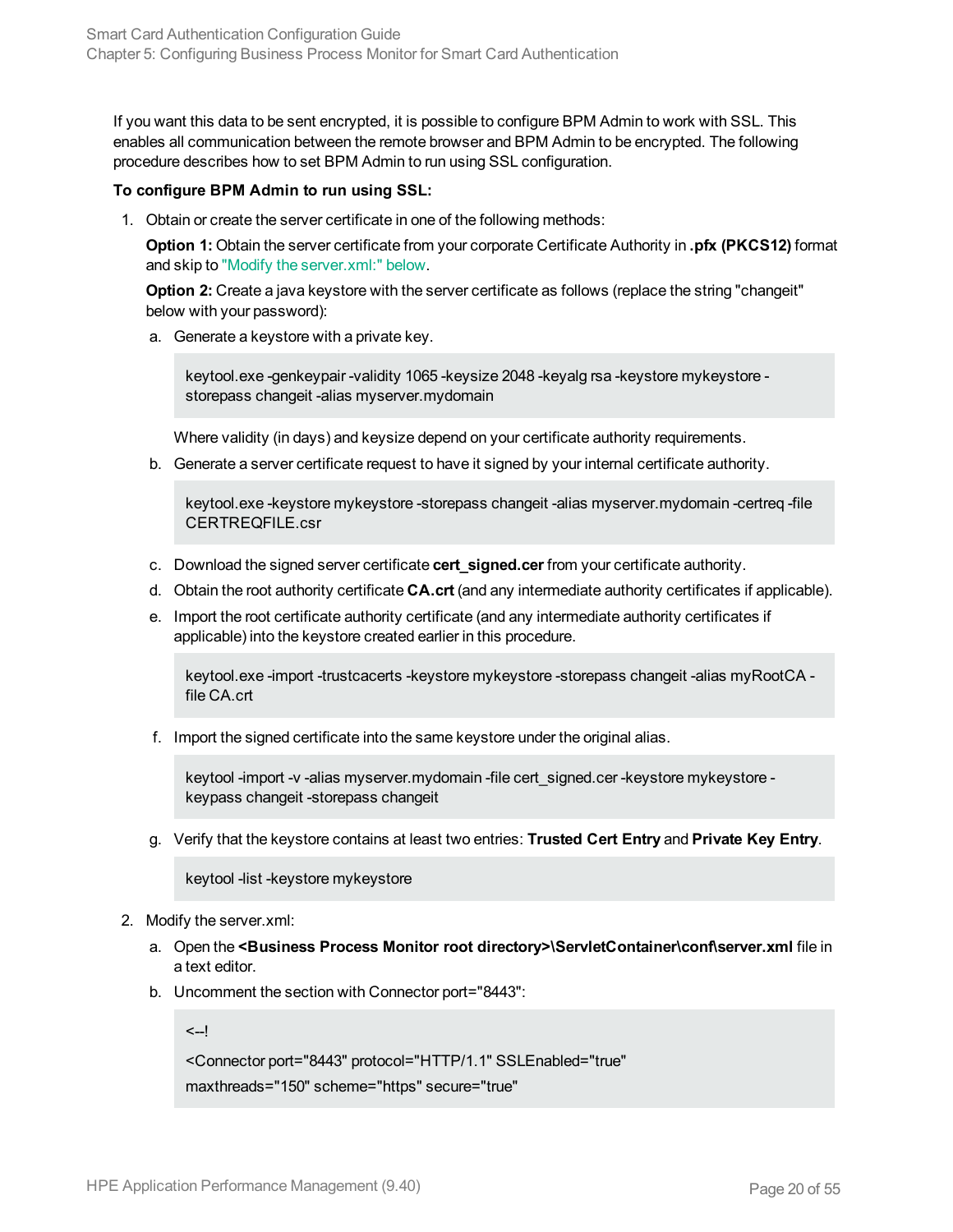```
clientAuth="false" sslProtocol="TLS" />
-->
```
c. Add information about your keystore (location, password, type). If your server certificate is in PKCS12 format, the keystore type should be **"PKCS12"**. Otherwise, it should be **"JKS"**. For example:

keystoreFile="c:\mykeystore" keystoreType="JKS" keystorePass="myprivatekeypassword"

The section should now look similar to this:

<Connector port="8443" protocol="HTTP/1.1" SSLEnabled="true"

maxthreads="150" scheme="https" secure="true"

clientAuth="false" sslProtocol="TLS"

keystoreFile="c:\mykeystore" keystoreType="JKS" keystorePass="myprivatekeypassword" />

- d. Save your changes.
- 3. Import the root authority certificate into the trustore used by BPM:

cd <BPM root directory>/JDK/bin

> keytool -import -alias <myCA> -file c:\myCArootcert.cer -keystore

```
..\lib\security\cacerts -trustcacerts -storepass changeit
```

```
4. Restart BPM.
```
5. Verify that you can open the BPM Admin console using the secure connection:

```
https://<BPM server FQDN>:8443
```
- 6. When you have succeeded in connecting securely, close the unsecure port in the server.xml by commenting out the section with Connector port="2696".
- 7. Restart BPM.
- 8. On the BPM server, modify the shortcut to the BPM Admin Console to use the secure URL.
- 9. In End User Management Administration in APM, modify the **BPM console URL** to use the secure connection. For details, see "Edit Business Process Monitor Properties Dialog Box" in the APM Application Administration Guide.

#### **Troubleshooting**

If it is still impossible to access the BPM Admin console via SSL, check the latest **catalina.<current date>.log** file located in:

- <sup>l</sup> **Windows Server 2003 and Windows XP** C:\Documents and Settings\All Users\Application Data\HP\BPM\Tomcat\logs
- <sup>l</sup> **Windows Server 2008, and Windows 7** C:\ProgramData\HP\BPM\Tomcat\logs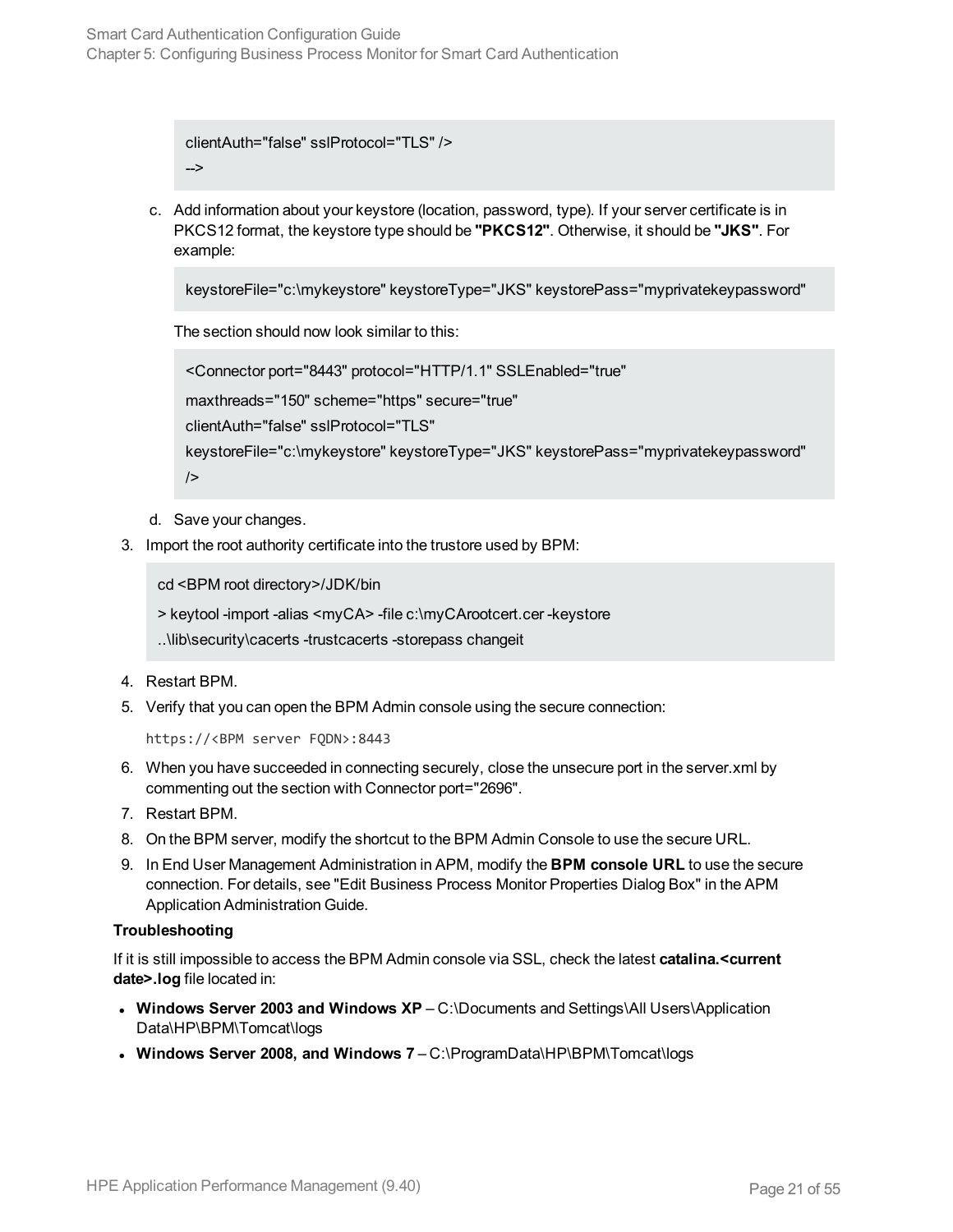# <span id="page-21-0"></span>Chapter 6: Configuring SiteScope for Smart Card Authentication

SiteScope can be configured to communicate with APM servers that have enabled smart card authentication. Additionally, the SiteScope servers themselves can be configured to support smart card authentication.

This chapter contains the following topics:

- <sup>l</sup> ["Configuring](#page-21-1) SiteScope with Server Side SSL (https)" below
- **.** "Using the [SiteScope](#page-22-0) Hardening Tool" on the next page
- "Configuring Smart Card [Authentication](#page-24-0) Enforcement" on page 25
- "Importing Certificate Authority Certificates into SiteScope [TrustStores"](#page-25-0) on page 26
- <span id="page-21-1"></span>**.** "Using Firefox When Client [Certification](#page-26-0) is Enabled" on page 27

## Configuring SiteScope with Server Side SSL (https)

You can use the SiteScope Hardening Tool to configure SiteScope to work over SSL (https).

To configure SiteScope to work over SSL:

- 1. Run the SiteScope Hardening Tool. For details, see "Using the [SiteScope](#page-22-0) Hardening Tool" on the next [page.](#page-22-0)
- 2. When prompted in the tool, select the option "Configuring SiteScope Standalone to work over SSL (https)".

Alternatively, if you want to perform all the hardening configuration tasks listed in "Using the [SiteScope](#page-22-0) [Hardening](#page-22-0) Tool" on the next page, select the option "Full SiteScope hardening configuration (all of the configuration options)".

- 3. Confirm that you want to configure SiteScope to work over SSL.
- 4. Select one of the following methods to create the SiteScope server keystore to hold the SiteScope server certificate:
	- <sup>l</sup> **Import a server keystore in .jks format.**

The tool prompts you to select an alias in which the key for SiteScope SSL authentication is located. Follow the instructions in the tool.

<sup>l</sup> **Create a server keystore by signing a request on a certified Certificate Authority server.**

Selecting this option creates a new keystore and generates a key request to a certificate authority for a signed certificate. The generated certificate is then imported into the keystore.

The tool prompts you to enter server keystore parameters. We recommend that for the Common Name, you enter your machine's URL (for example, yourserver.domain.com), and for the alias name, your machine's name (for example, yourserver).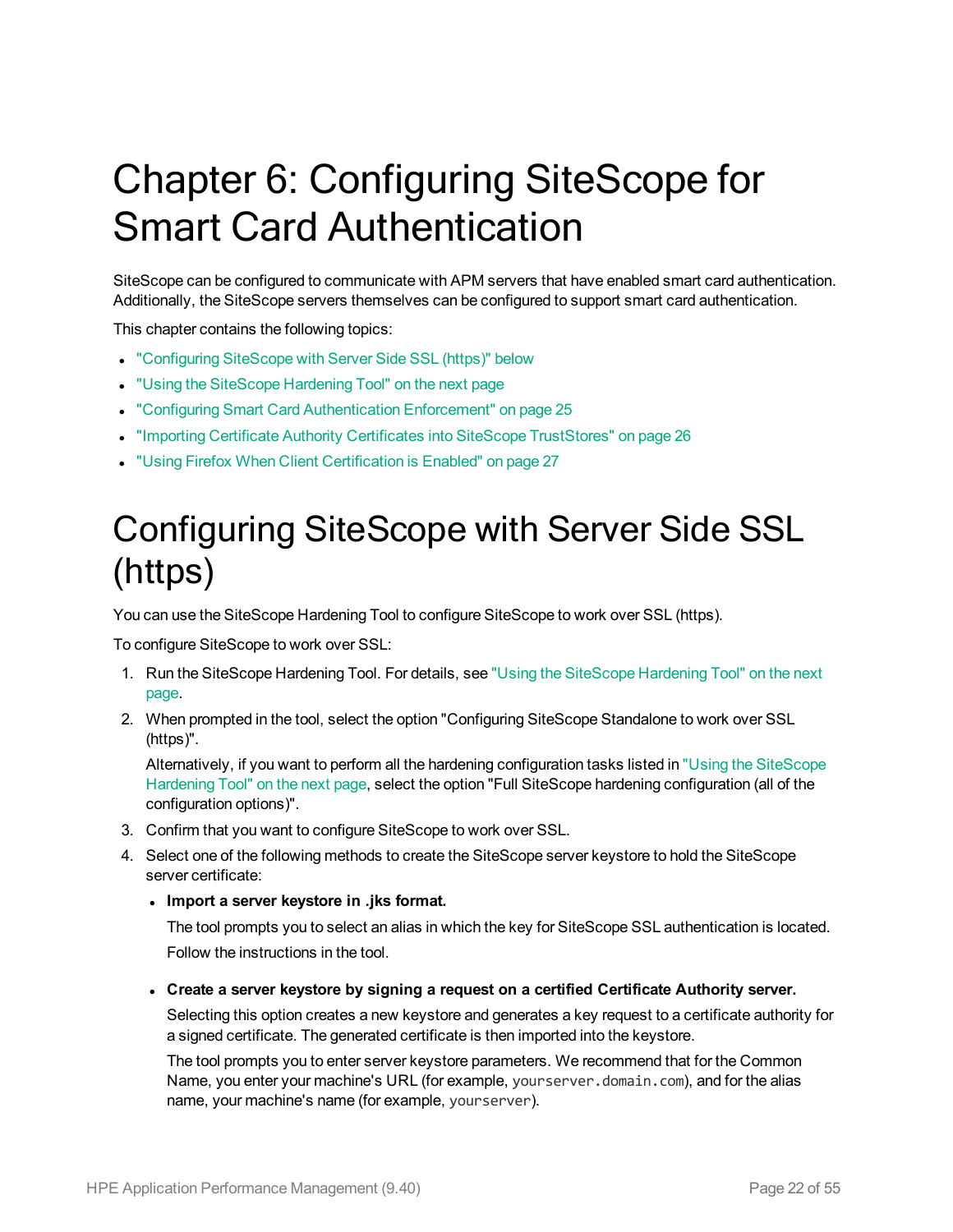<sup>l</sup> **Import a server keystore from a server certificate in .pfx format.**

Selecting this option creates a keystore from a certificate in **.pfx** format. This certificate must contain its private key.

The SiteScope Hardening Tool automatically ensures that the keystore password and the private key are the same each time a keystore is created.

- 5. Enter a username property for the Client Authentication certificate. The default username is Other Name. The server certificate is imported to the server keystore. The certificate alias appears in the tool.
- 6. Confirm if you want to enable SiteScope client authentication.

If you enable client SSL authentication, SiteScope performs full client SSL authentication upon the SSL handshake and extracts a Client Authentication certificate. This Client Authentication certificate is checked against the SiteScope user management system.

7. Confirm if you want to enable smart card enforcement.

If you enable smart card enforcement, SiteScope verifies that the Client Authentication certificate originates from a hardware device. For more details about smart card enforcement, see ["Configuring](#page-24-0) Smart Card [Authentication](#page-24-0) Enforcement" on page 25.

8. Enter a password for the SiteScope server TrustStore. The default password is changeit.

For SiteScope to trust a Client Authentication certificate, SiteScope must trust the Certificate Authority that issued the Client Authentication certificate. For SiteScope to trust a Certificate Authority, the Certificate Authority's certificate must be stored in the SiteScope server and main TrustStores. To import Certificate Authority certificates into SiteScope TrustStores, see "Importing [Certificate](#page-25-0) Authority Certificates into SiteScope [TrustStores"](#page-25-0) on page 26.

<span id="page-22-0"></span>Changes in configuration take effect only after you exit the SiteScope Hardening Tool.

### Using the SiteScope Hardening Tool

The SiteScope Hardening Tool enables you to configure SiteScope to perform a full or partial hardening of SiteScope.

You can use the SiteScope Hardening Tool to perform all or a combination of the following configuration tasks:

- Configure SiteScope to work over SSL.
- Enable smart card enforcement.
- Configure SiteScope and SiteScope public API client for client certificate authentication.
- Import Certificate Authority certificates into SiteScope TrustStores.
- Configure SiteScope to verify Client Authentication certificate revocation via CRL and OCSP.
- Configure SiteScope integration with APM when APM requires Client Certificate Authentication. For details, see *Configuring SiteScope to Connect to a APM Server That Requires a Client Certificate* in the HPE SiteScope Deployment Guide.
- Configure JMX remote access.

For details, see the HPE SiteScope Deployment Guide.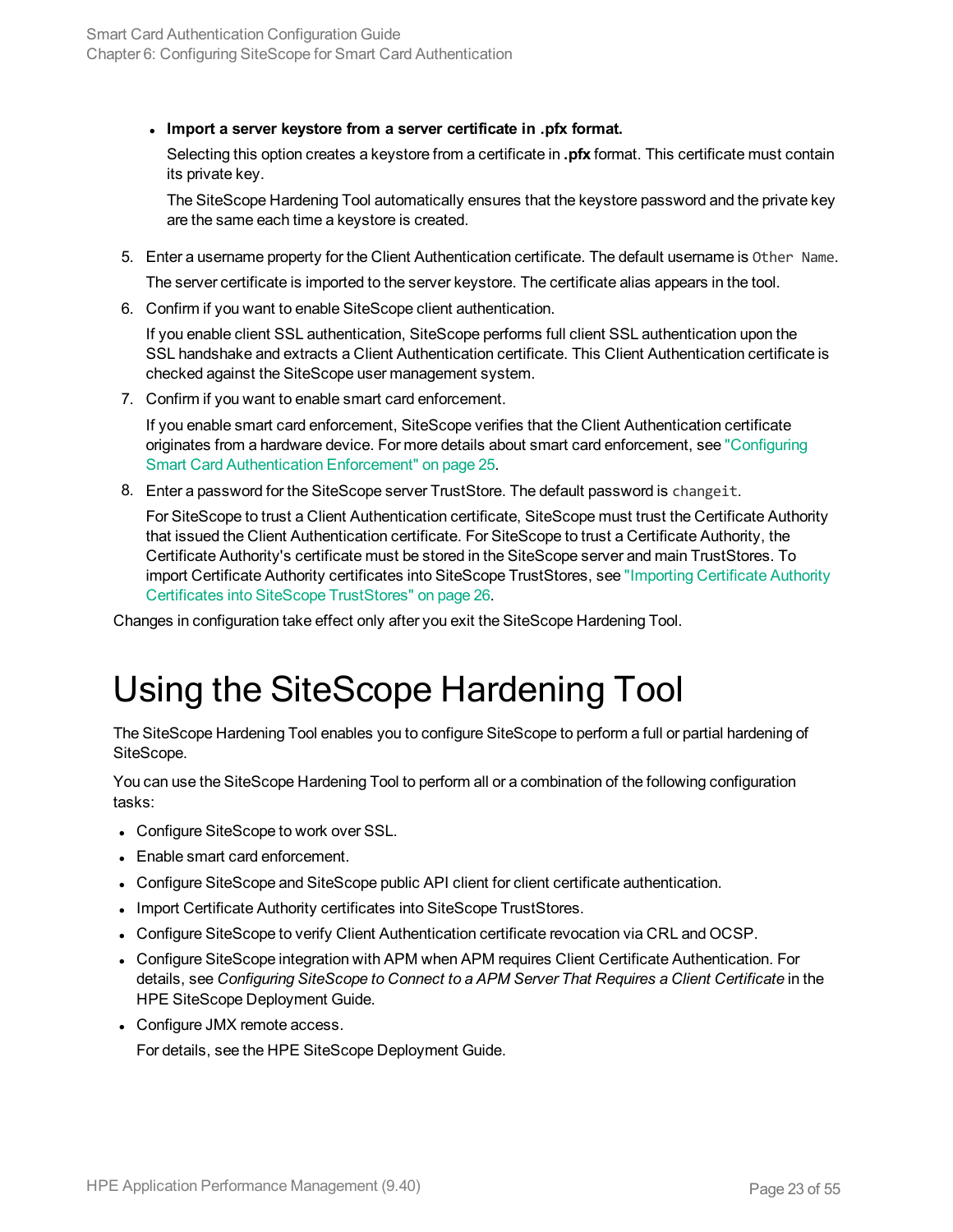### <span id="page-23-0"></span>Running the SiteScope Hardening Tool

To run the SiteScope Hardening Tool, do the following:

- 1. (Optional) If you want to enable LDAP user authentication, configure LDAP integration before running the tool:
	- a. Configure the LDAP server on SiteScope. For details, see "How to Set Up SiteScope to Use LDAP Authentication" in the Using SiteScope Guide in the SiteScope Help.
	- b. Create a new role in SiteScope user management for LDAP users.
	- c. Change the SiteScope administrator login name to the email address of a user located in LDAP. Do not enter a password.
- 2. Stop the SiteScope service:

#### **Windows:**

- If you are running SiteScope from go.bat, close the command line terminal or press **CTRL+C**.
- If you are running SiteScope as a service:
	- i. In Windows Explorer, search for **services**. The Component Services window opens.
	- ii. In the left pane, select Services (Local).
	- iii. In the services list in the center pane, select **HP SiteScope**.
	- iv. In the area to the left of the service list, click **Stop the service**.

#### **Linux:**

Run the command line:

```
cd /opt/HP/SiteScope/
./stop
```
**Caution:** You should *not* run the SiteScope Hardening Tool when SiteScope is running.

3. Start the tool by running the command line:

#### **Windows:**

```
<SiteScope Installation directory>\tools\SiteScopeHardeningTool>
runSSLConfiguration.bat
```
#### **Linux:**

```
cd <configuration tool directory>
./runSSLConfiguration.sh
```
The SiteScope Hardening Tool opens.

- 4. When prompted in the tool, select the option "SiteScope hardening configuration". The existing SiteScope configuration is automatically backed up.
- 5. When prompted, enter a backup description to allow easy recognition in case you want to restore that backup in the future.

**Note:** When using the SiteScope Hardening Tool, the Tomcat configuration **server.xml** file in the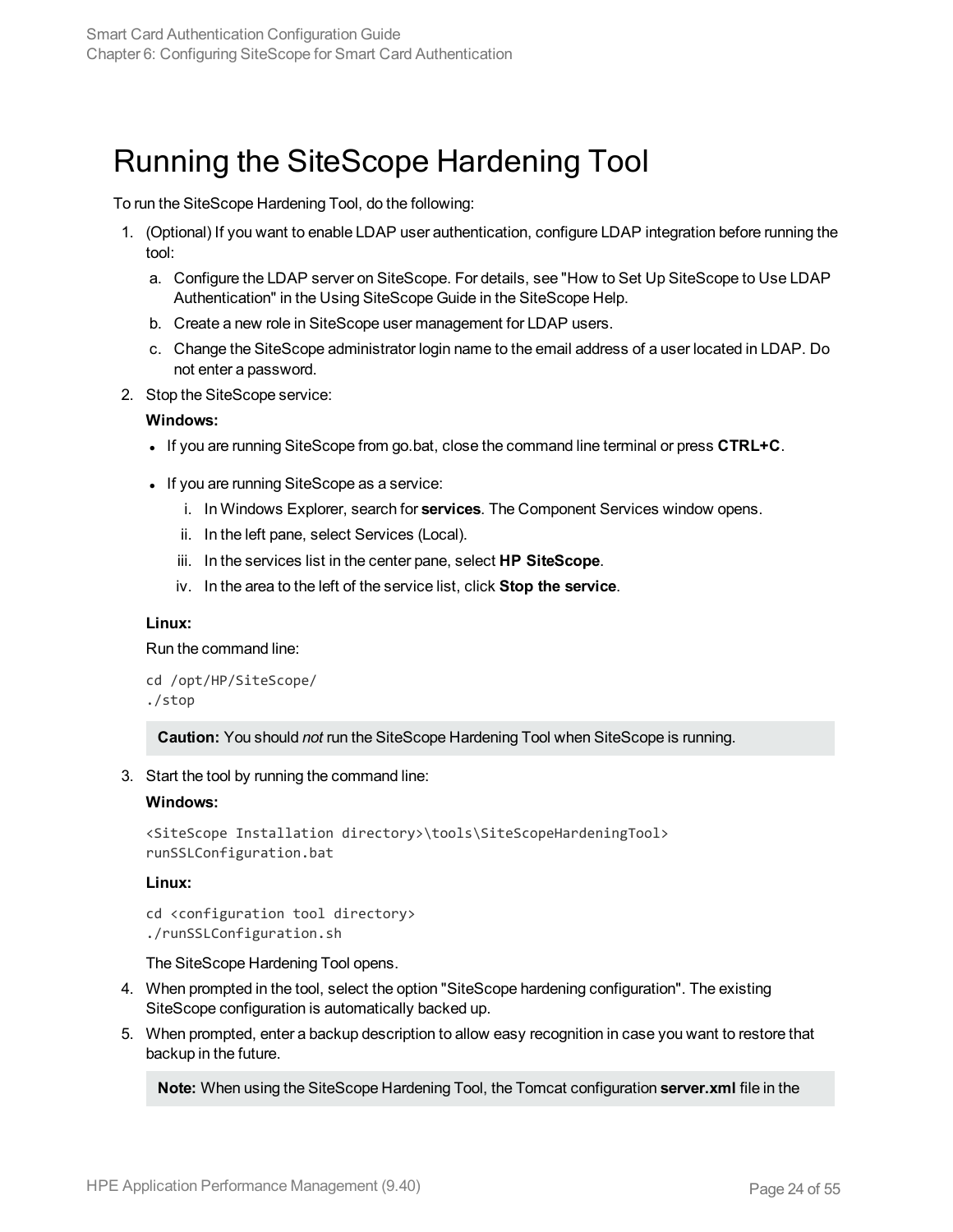**/opt/HP/SiteScope/Tomcat/conf** directory is overwritten and any modifications made to that file before running the tool are removed. To restore these modifications, you must reapply them to this file after running the tool.

6. Select one or a combination of the tasks listed above. If you want to perform all of these tasks, select the option "Full SiteScope hardening configuration (all of the configuration options)".

For details on using the SiteScope Hardening Tool to perform configuration tasks, see the task list above.

<span id="page-24-0"></span>**Note:** Changes in configuration take effect only after you exit the SiteScope Hardening Tool.

## Configuring Smart Card Authentication **Enforcement**

Smart cards are physical devices used to identify users in secure systems. These cards can be used to store certificates both verifying the user's identity and allowing access to secure environments.

SiteScope supports user authentication using smart cards. If smart card authentication is configured, you cannot log in to SiteScope without a valid smart card.

SiteScope can be configured to use these certificates in place of the standard model of each user manually entering a user name and password. You define a method of extracting the user name from the certificate stored on each card.

When SiteScope is configured for smart card authentication, users can log in to SiteScope only with a valid smart card. The option of logging in by manually typing in your username and password is locked for all users unless smart card configuration is disabled.

If smart card authentication is configured in APM and you want to integrate SiteScope with APM, you must configure SiteScope smart card authentication to authenticate the APM Client Authentication certificate. For details, see "Enabling Smart Card [Enforcement"](#page-24-1) below.

### <span id="page-24-1"></span>Enabling Smart Card Enforcement

To enable SiteScope smart card authentication, you should use the SiteScope Hardening Tool to configure SiteScope to work over SSL. For details, see ["Configuring](#page-21-1) SiteScope with Server Side SSL (https)" on page [22](#page-21-1). When prompted in the tool, enable smart card enforcement.

**Note:** If smart card enforcement is enabled, the only supported browser is Internet Explorer running on a Windows operating system.

If smart card enforcement is disabled, but client certificate authentication is enabled, to use SiteScope in Firefox, see "Using Firefox When Client [Certification](#page-26-0) is Enabled" on page 27.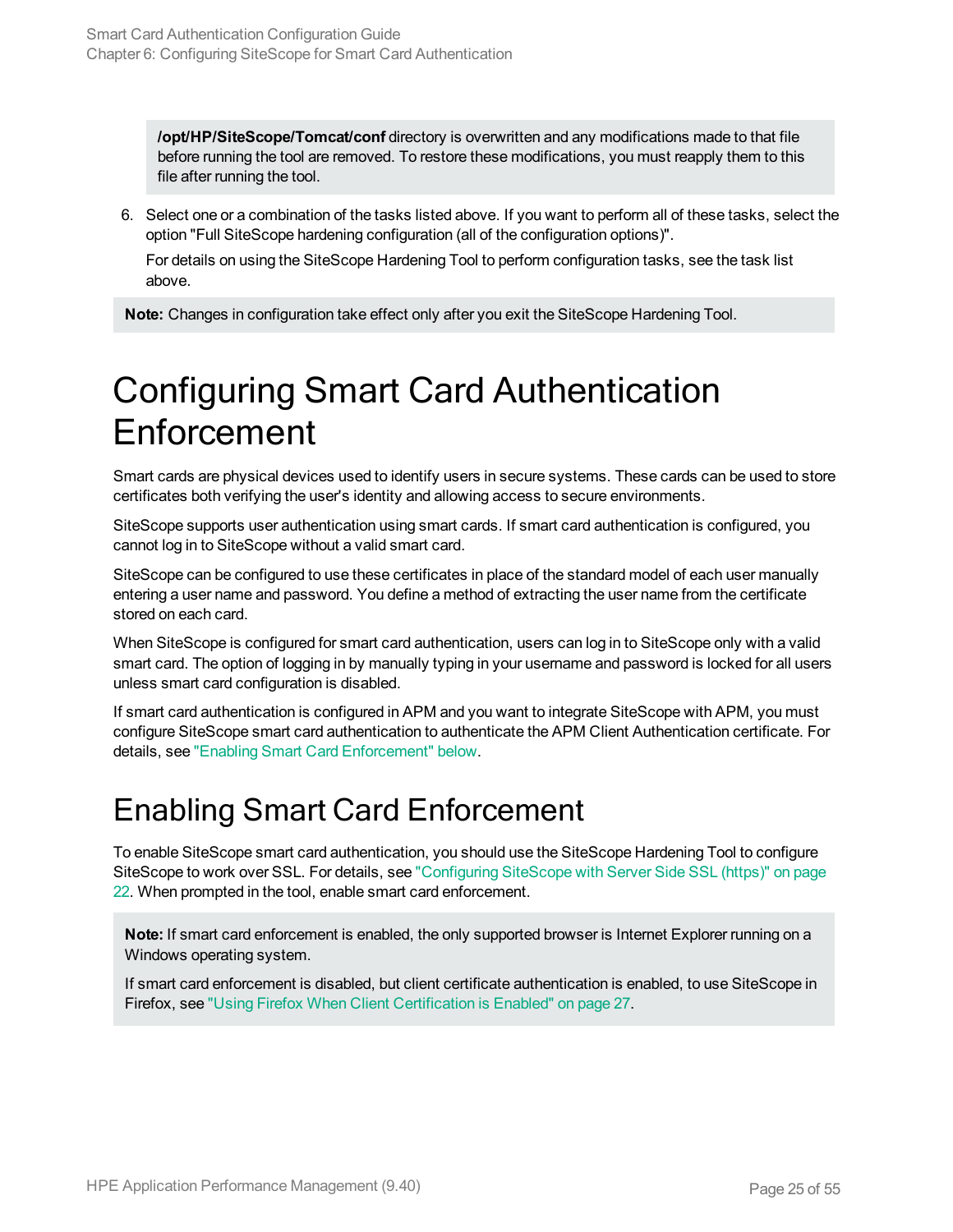### <span id="page-25-0"></span>Importing Certificate Authority Certificates into SiteScope TrustStores

For SiteScope to trust a Client Authentication certificate, SiteScope must trust the Certificate Authority that issued the Client Authentication certificate. For SiteScope to trust a Certificate Authority, the Certificate Authority's certificate must be stored in the SiteScope server and main TrustStores.

The SiteScope server TrustStore is responsible for authentication of all incoming connection request from clients (API and browsers).

The SiteScope main TrustStore is a Certificate Authority Java TrustStore that is located in Java directory in the SiteScope install directory. This TrustStore is responsible for SiteScope certificate management.

You use the SiteScope Hardening Tool to import Certificate Authority certificates into SiteScope server and main TrustStores.

**Note:** Before importing Certificate Authority certificates into SiteScope TrustStores, you must configure SiteScope to work over SSL by importing a SiteScope server certificate into the SiteScope server keystore.

If you have not already done this, the SiteScope Hardening Tool prompts you to perform a full SiteScope hardening configuration. For details, see ["Configuring](#page-21-1) SiteScope with Server Side SSL (https)" on page [22.](#page-21-1)

To import Certificate Authority certificates into SiteScope TrustStores:

- 1. Run the SiteScope Hardening Tool. For details, see "Using the [SiteScope](#page-22-0) Hardening Tool" on page 23.
- 2. When prompted in the tool, select the option "Import CA certificates into SiteScope main and server trustStores".
- 3. Follow the instructions in the tool.

#### **Tips:**

• The tool accepts file paths in regular Windows format only. In UNIX format, where a blank space in a file path is preceded by a backslash ("\") to indicate that a blank space follows, you should remove the backslash.

| Format         | File path                                                                       |
|----------------|---------------------------------------------------------------------------------|
| <b>Windows</b> | /user/temp dir/certificate.cer                                                  |
| <b>UNIX</b>    | /user/temp\ dir/certificate.cer<br>change to:<br>/user/temp dir/certificate.cer |

• Changes in configuration take effect only after you exit the SiteScope Hardening Tool.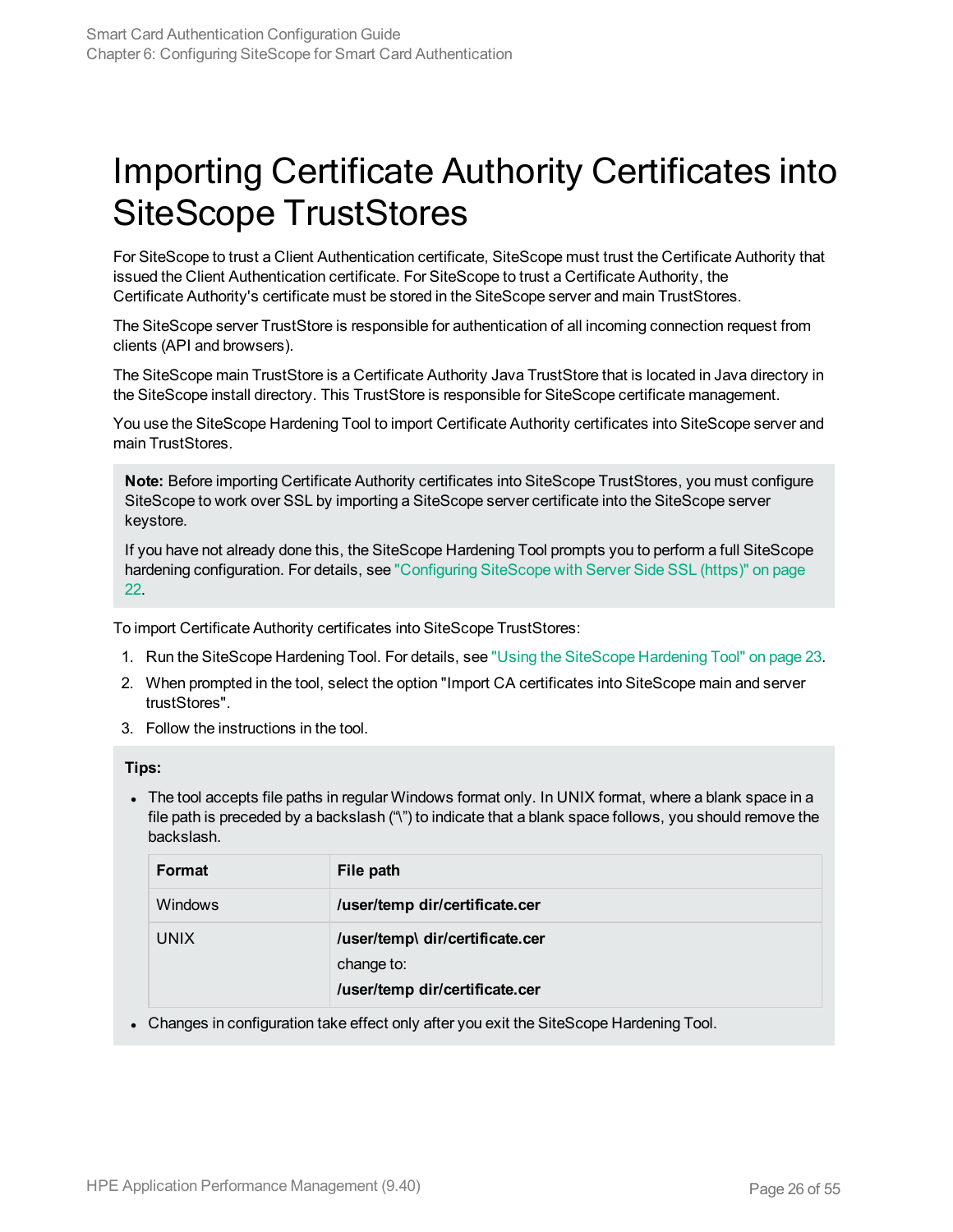## <span id="page-26-0"></span>Using Firefox When Client Certification is Enabled

If smart card enforcement is disabled, but client certificate authentication is enabled, to open the SiteScope user interface in Firefox, you must:

- 1. Import your personal certificate into Firefox, as follows:
	- a. In Firefox, go to **Tools** > **Options** > **Advanced** > **Encryption** > **View Certificates**. The Certificate Manager dialog box opens.
	- b. Click **Import...** and open your personal certificate in **.pfx** (or **.p12**) file format. The Password Entry Dialog dialog box opens.
	- c. Enter the password used to encrypt this certificate backup and click **OK**. The certificate appears in the Certificate Manager dialog box, confirming that the certificate is added to Firefox.
- 2. Import your personal certificate into the client JRE, as follows:
	- a. In the JRE, open the Java Control Panel.
	- b. Go to **Security > Certificates** and select Client Authentication as the Certificate type.
	- c. Click **Import** and open the Client Authentication certificate that you imported into Firefox.
	- d. Click **OK**. The personal certificate appears in the JRE.
- 3. Enter the SiteScope URL in Firefox. The User Identification Request dialog box opens. Select the personal certificate that you created in step 1 to present as identification.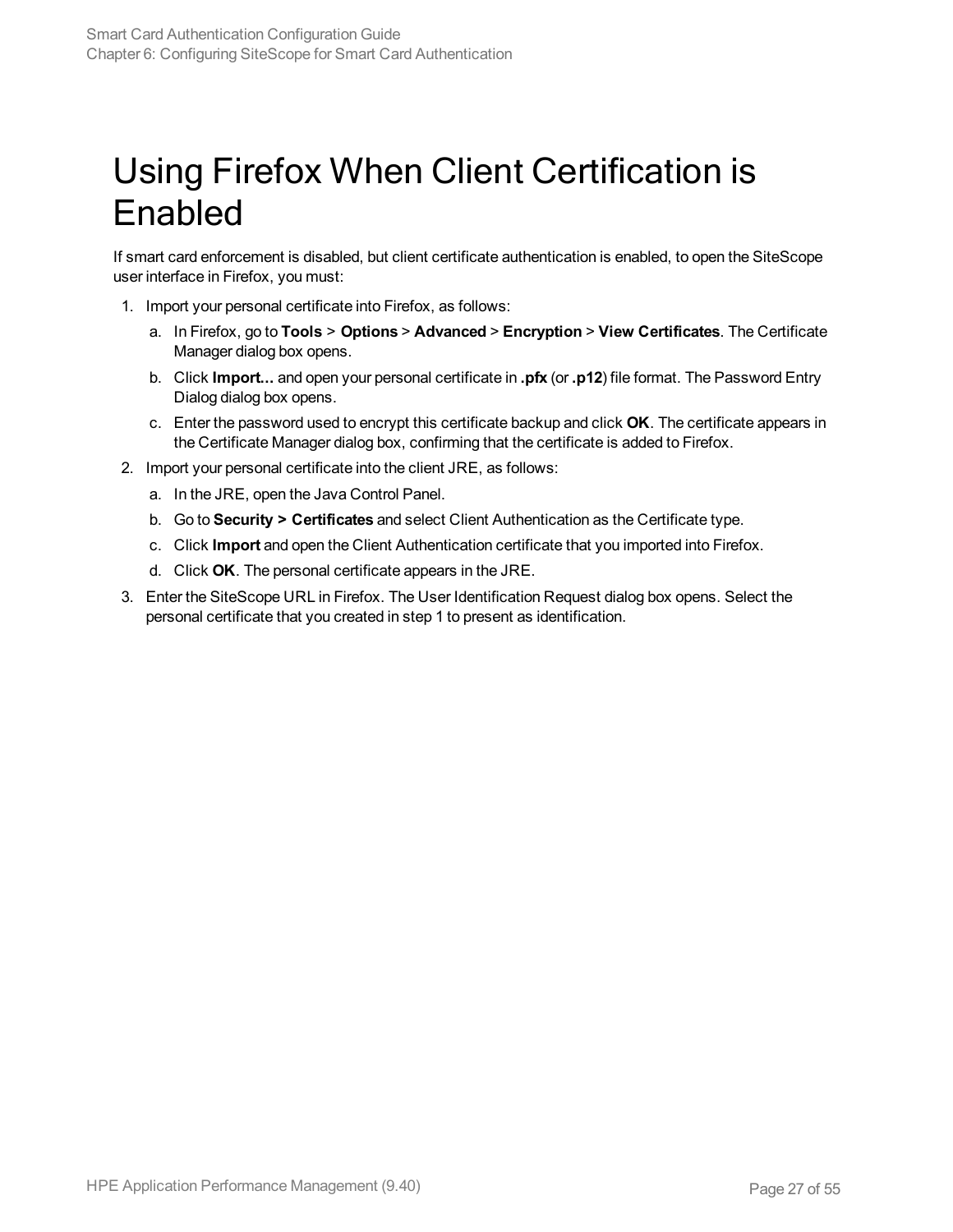# <span id="page-27-0"></span>Chapter 7: Configuring BSM Connector for Smart Card Authentication

This chapter contains the following topics:

- **.** "Setting Up Smart Card [Authentication"](#page-27-1) below
- "How to Configure BSM Connector to Connect to an APM Server that Requires a Client [Authentication](#page-30-0) [Certificate"](#page-30-0) on page 31
- "How to Prepare BSM [Connector](#page-34-0) for Using SSL" on page 35
- <span id="page-27-1"></span>• "How to Configure the Topology Discovery Agent in BSM [Connector](#page-35-0) when the APM Server Requires a Client [Authentication](#page-35-0) Certificate" on page 36

### Setting Up Smart Card Authentication

BSM Connector supports user authentication using smart cards. If smart card authentication is configured, you cannot log in without a valid smart card.

This section includes:

- <sup>l</sup> "Configure [BSM Connector](#page-27-2) to Connect to a Server That Requires Smart Card Authentication" below
- <sup>l</sup> "Enable Smart Card [Authentication](#page-27-3) in BSM Connector" below
- <span id="page-27-2"></span>• "Disable Smart Card [Authentication](#page-29-0) in BSM Connector" on page 30

### **Configure BSM Connector to Connect to a Server That Requires Smart Card Authentication**

BSM Connector can be configured to communicate with servers that have enabled smart card authentication.

1. Configure BSM Connector to connect to a APM server that requires a Client Authentication certificate. By completing this step, you ensure that metrics data is sent and indicator data is received securely.

For details, see "How to Configure BSM [Connector](#page-30-0) to Connect to an APM Server that Requires a Client [Authentication](#page-30-0) Certificate" on page 31.

2. Configure BSM Connector to send topology to a APM server that requires a Client Authentication certificate. By completing this step, you ensure that topology data is sent securely.

"How to Configure the Topology Discovery Agent in BSM [Connector](#page-35-0) when the APM Server Requires a Client [Authentication](#page-35-0) Certificate" on page 36.

### <span id="page-27-3"></span>**Enable Smart Card Authentication in BSM Connector**

To configure smart card authentication in BSM Connector, complete the following tasks:

1. Stop BSM Connector:

Windows: Stop the **HP BSM Connector** service in the **Administrative Tools > Services**. Linux: Stop the BSM Connector main process, type /opt/HP/BSMConnector/stop.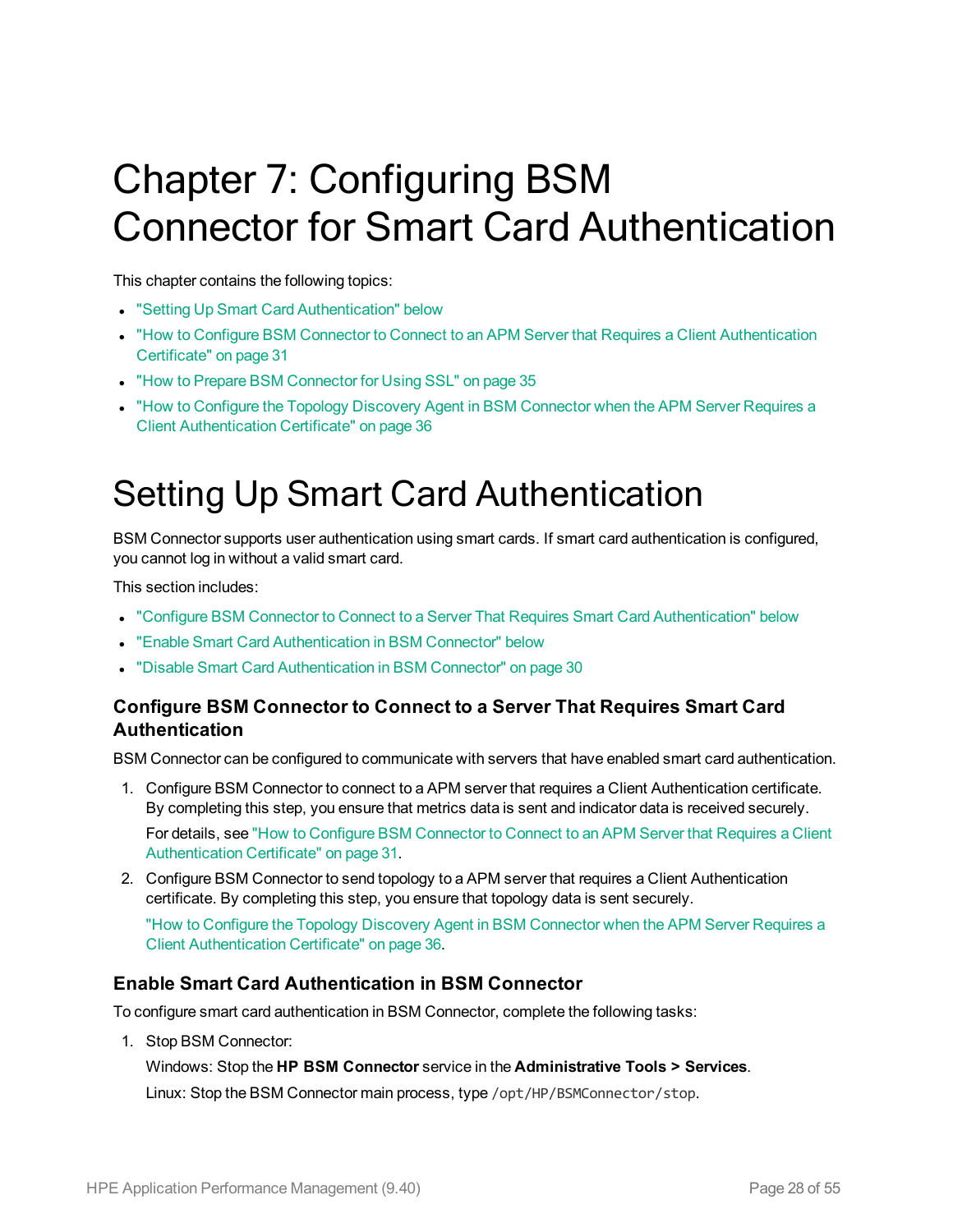- 2. Configure the BSM Connector Tomcat server to require a Client Authentication certificate for mutual authentication:
	- a. Configure the Tomcat server to request a Client Authentication certificate by locating the following section of the **<BSM Connector root directory>/Tomcat/conf/server.xml** configuration file:

```
<Connector port="30000" maxThreads="150"
                        minSpareThreads="25" maxSpareThreads="75"
                         enableLookups="true" disableUploadTimeout="true"
                         acceptCount="100" debug="0"
                         scheme="https" secure="true" clientAuth="false"
                         sslProtocol="TLS"
                         keystore="../groups/serverKeystore"
                         keystoreType="JKS"
                         keystorePass="changeit"/>
```
**Note:** The keystore password must be the same as the one set for the BSM Connector keystore in "How to Prepare BSM [Connector](#page-34-0) for Using SSL" on page 35.

Change clientAuth="true", and add the following attributes:

```
clientAuth="true"
           ...
           truststoreFile="../templates.certificates/truststore.jks"
truststorePass="changeit"
truststoreType="JKS"
```
b. Import the certificate of your certificate authority to the BSM Connector Tomcat truststore (**<BSM Connector root directory>/templates.certificates/truststore.jks**) by running the command from the **<BSM Connector root directory>/java/bin** directory:

```
keytool -import -trustcacerts -alias <your alias> -keystore <BSM Connector root
directory>/templates.certificates/truststore.jks -file <certificate file>
```
- 3. Import the Operations Agent certificate to the BSM Connector Tomcat truststore:
	- a. On the BSM Connector system, use the **ovcoreid** command line tool to find out the core ID: ovcoreid
	- b. Export the Operations Agent certificate to a file, type:

ovcert -exportcert -file agent\_client.p12 -alias <core ID>

c. Import the Operations Agent certificate to the Tomcat truststore:

<BSM Connector root directory>/java/bin/keytool -importkeystore -srckeystore agent\_client.p12 -srcstoretype pkcs12 -srcalias <core ID> -destkeystore <BSM Connector root directory>/templates.certificates/truststore.jks -destalias agentcert

4. Modify the following parameters of the Java Virtual Machine:

Windows:

/>

- a. Edit the BSM Connector's service key in the registry. Use regedit to open the Registry Editor.
- b. In the Registry Editor, navigate to HKEY\_LOCAL MACHINE/SYSTEM/CurrentControlSet/Services/<*BSM Connector service name*>/serviceParam. The default service name is HP BSM Connector.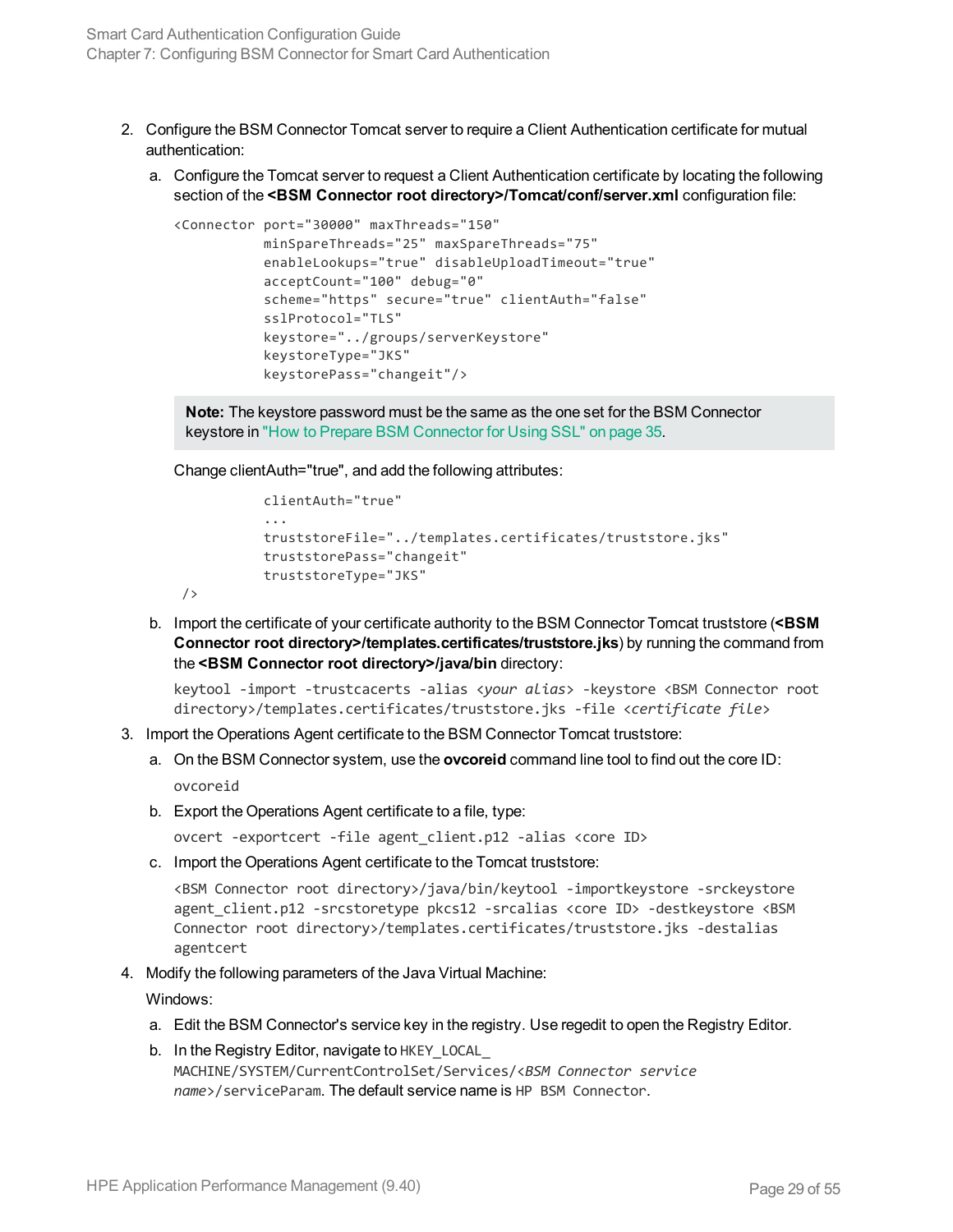c. Modify the serviceParam default and add the following properties, for example at the beginning of the data string:

```
-Djavax.net.ssl.keyStore="<full_path_to_keystore.jks>"
-Djavax.net.ssl.keyStorePassword=<keystore_pass>
```
#### **Example:**

```
-Djavax.net.ssl.keyStore="<BSM Connector root
directory>/templates.certificates/.ks"
-Djavax.net.ssl.keyStorePassword=<keystore_pass>
```
#### Linux:

- a. Navigate to <*BSM Connector root directory*>/bin and edit the start-monitor script.
- b. In the script, add the following properties to the JAVA\_OPTS section:

```
-Djavax.net.ssl.keyStore=<full path to keystore.jks>
-Djavax.net.ssl.keyStorePassword=<keystore_pass>
```
#### **Example:**

```
-Djavax.net.ssl.keyStore="<BSM Connector root
directory>/templates.certificates/.ks"
-Djavax.net.ssl.keyStorePassword=<keystore_pass>
```
5. Start BSM Connector:

Windows: Start the **HP BSM Connector** service in the **Administrative Tools > Services**.

Linux: Start the BSM Connector main process, type /opt/HP/BSMConnector/start.

- 6. Add users to BSM Connector using the BSM Connector **user** command line tool:
	- a. In the Subject Alternative Name (SAN) field of the certificate, look for the value of the User Principal Name (UPN) in Other Name (OID: 1.3.6.1.4.1.311.20.2.3).
	- b. Use the **user** command line tool to add a user to BSM Connector:

```
user -add <value of UPN> <password>
```
**Note:** The user tool requires a password for each user. However, the password is not used when logging into BSM Connector using a smart card. Users must enter their smart card PIN instead.

### <span id="page-29-0"></span>**Disable Smart Card Authentication in BSM Connector**

1. Edit the following section in the **<BSM Connector root directory>/Tomcat/conf/server.xml** configuration file:

```
<Connector port="30000" maxThreads="150"
                         minSpareThreads="25" maxSpareThreads="75"
                         enableLookups="true" disableUploadTimeout="true"
                         acceptCount="100" debug="0"
                         scheme="https" secure="true" clientAuth="true"
                         sslProtocol="TLS"
                         keystore="../groups/serverKeystore"
                         keystoreType="JKS"
                         keystorePass="changeit"
```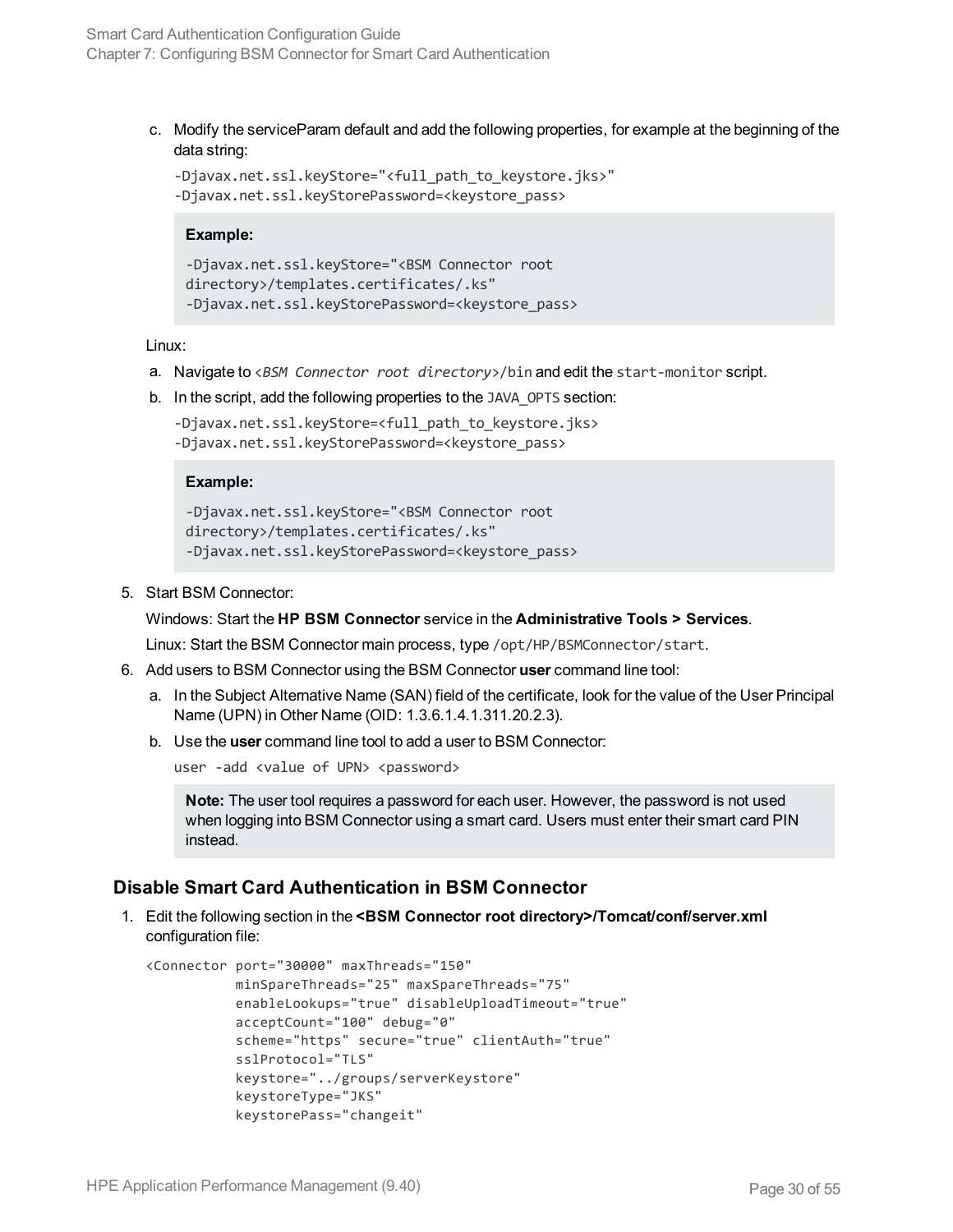```
           truststoreFile="../templates.certificates/truststore.jks"
truststorePass="changeit"
truststoreType="JKS"
```
/>

- 2. Change clientAuth="false".
- 3. Restart BSM Connector:

Windows: Restart the **HP BSM Connector** service in the **Administrative Tools > Services**. Linux: Restart the BSM Connector main process, type /opt/HP/BSMConnector/stop followed by /opt/HP/BSMConnector/start.

## <span id="page-30-0"></span>How to Configure BSM Connector to Connect to an APM Server that Requires a Client Authentication Certificate

This task describes the steps involved in enabling secure communication between BSM Connector and APM when the APM server requires a Client Authentication certificate. By completing this procedure, you ensure that metrics data is sent and indicator data is received securely.

1. If you obtained the Client Authentication certificate in Java keystore (JKS) format, copy it to the **<APM Connector root directory>/templates.certificates** directory, and then continue with ["Check](#page-33-0) the keystore [contents."](#page-33-0) on page 34.

If the Client Authentication certificate already exists in PKCS#12 format, convert it to JKS format using the following command from the **<BSM Connector root directory>/java/bin** directory, and then continue with "Check the keystore [contents."](#page-33-0) on page 34:

```
keytool -importkeystore -srckeystore <keystore with Client Authentication
certificate>.pfx -destkeystore <BSM Connector root
directory>/templates.certificates/.ks -srcstoretype PKCS12
```
#### **Example:**

keytool -importkeystore -srckeystore c:\client.pfx -destkeystore C:\BSMConnector\templates.certificates\.ks -srcstoretype PKCS12

#### **Note:**

- Make sure the Client Authentication certificate is issued to an existing APM user.
- Make sure that the private key password is at least six characters long, and that the private key and keystore passwords are the same.
- Make sure that the above keystore contains the CA certificate that issued it.

Otherwise, perform the following steps (if you did not obtain the Client Authentication certificate in JKS or PKCS#12 format). See also the section "Creating a Keystore" in the APM Hardening Guide.

a. Create a keystore under **<BSM Connector root directory>/templates.certificates** by running the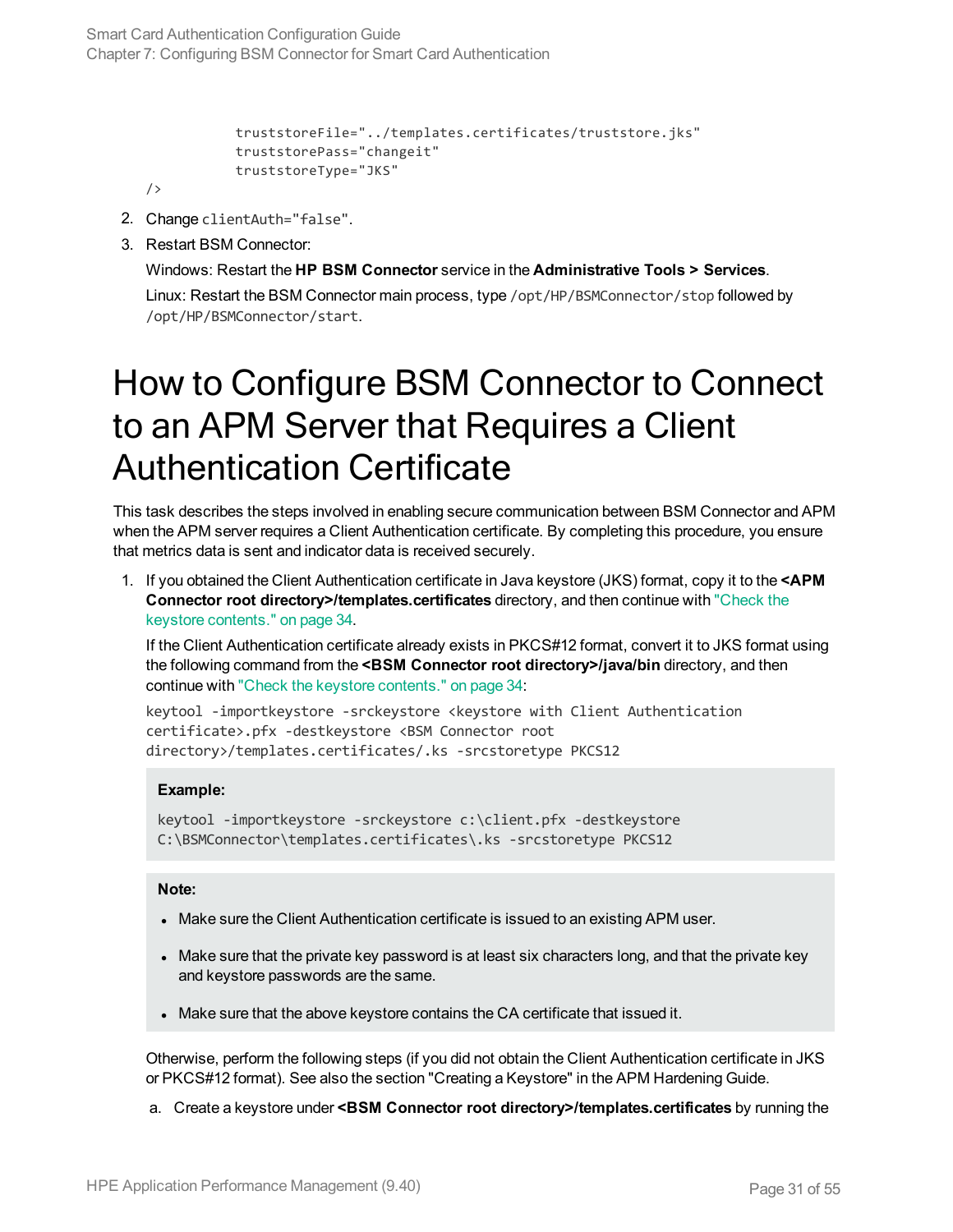#### following command from the **<BSM Connector root directory>/java/bin** directory:

keytool -genkeypair -keyalg RSA -alias bsmc -keystore <*BSM Connector root directory*>/templates.certificates/.ks -storepass <*your\_keystore\_password*>

#### **Example:**

keytool -genkeypair -keyalg RSA -alias bsmc -keystore C:\BSMConnector\templates.certificates\.ks -storepass changeit What is your first and last name? [Unknown]: domain.name What is the name of your organizational unit? [Unknown]: dept What is the name of your organization? [Unknown]: XYZ Ltd What is the name of your City or Locality? [Unknown]: New York What is the name of your State or Province? [Unknown]: USA What is the two-letter country code for this unit? [Unknown]: US Is CN=domain.name, OU=dept, O=XYZ Ltd, L=New York, ST=USA, C=US correct? [no]: yes Enter key password for <BSM Connector> Press Enter to use the same password as the keystore password.

b. Create a certificate request for this keystore by running the following command from the **<BSM Connector root directory>/java/bin** directory:

keytool -certreq -alias bsmc -file c:\bsmc.csr -keystore <BSM Connector root directory>\templates.certificates\.ks -storepass <*your\_keystore\_password*>

#### **Example:**

```
keytool -certreq -alias bsmc -file c:\bsmc.csr -keystore
C:\BSMConnector\templates.certificates\.ks -storepass changeit
```
- c. Have your certificate authority sign the certificate request. Copy and paste the contents of the .csr file into your Certificate Authority Web form.
- d. Download the signed Client Authentication certificate in BASE-64 format to **<BSM Connector root directory>/templates.certificates/clientcert.cer**.
- e. Download the certificate authority certificate in BASE-64 format to **c:\**.
- f. Import the certificate authority certificate into the JKS keystore by running the following command:

```
keytool -import -alias ca -file c:\ca.cer -keystore <BSM Connector root
directory>/templates.certificates/.ks -storepass <your keystore password>
```
#### **Example:**

```
keytool -import -alias ca -file c:\ca.cer -keystore
C:\BSMConnector\templates.certificates\.ks -storepass changeit
Owner: CN=dept-CA, DC=domain.name
Issuer: CN=dept-CA, DC=domain.name
```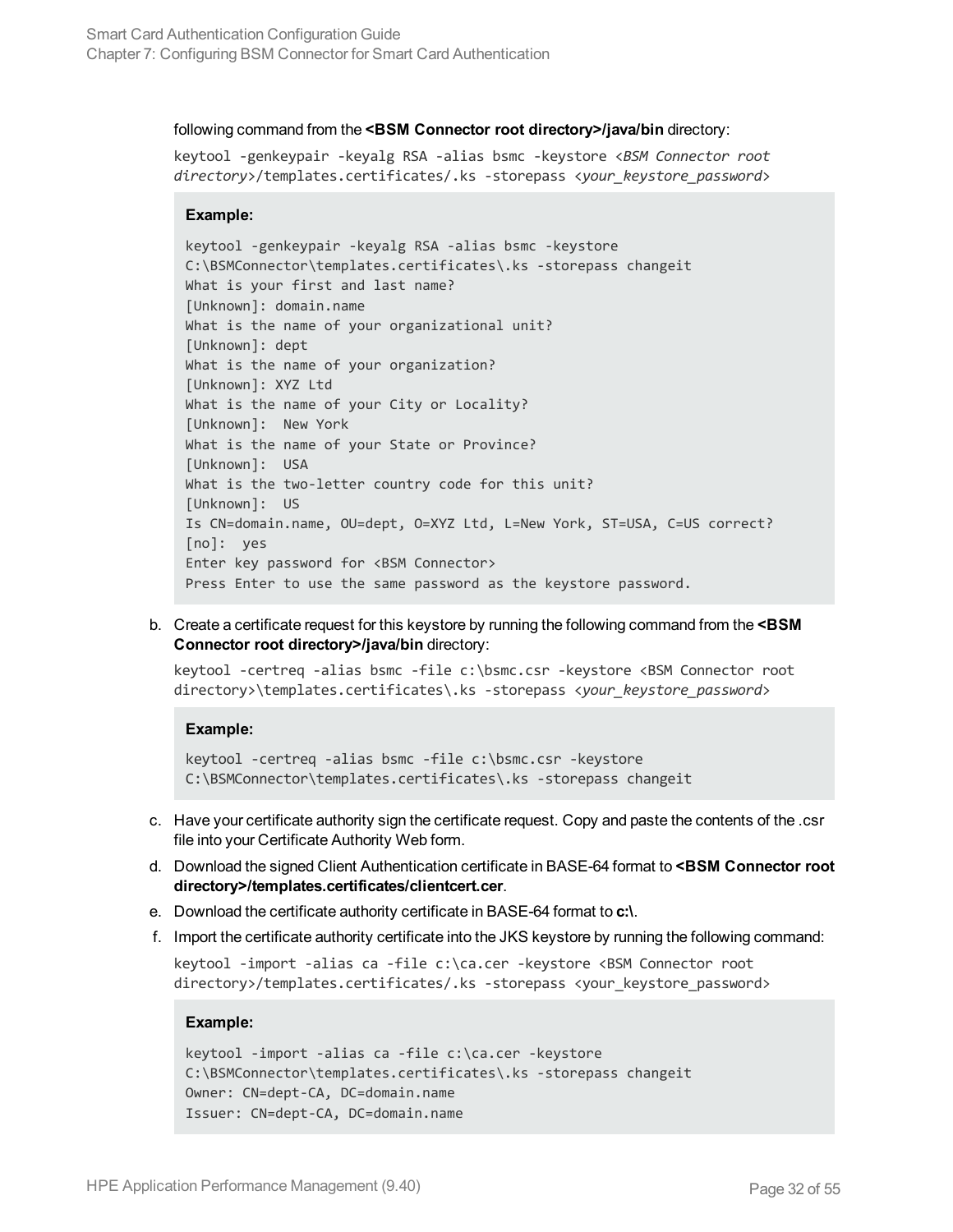```
Serial number: 2c2721eb293d60b4424fe82e37794d2c
Valid from: Tue Jun 17 11:49:31 IDT 2008 until: Mon Jun 17 11:57:06 IDT 2013
Certificate fingerprints:
MD5: 14:59:8F:47:00:E8:10:93:23:1C:C6:22:6F:A6:6C:5B
SHA1: 17:2F:4E:76:83:5F:03:BB:A4:B9:96:D4:80:E3:08:94:8C:D5:4A:D5
Trust this certificate? [no]: yes
Certificate was added to keystore
```
g. Import the Client Authentication certificate into the keystore by running the following command:

```
keytool -import -alias bsmc -file <BSM Connector root
directory>/templates.certificates/certnew.cer -keystore <BSM Connector root
directory>/templates.certificates/.ks -storepass <your_keystore_password>
```
#### **Example:**

```
keytool -import -alias bsmc -file
c:\BSMConnector\templates.certificates\certnew.cer -keystore
C:\BSMConnector\templates.certificates\.ks -storepass changeit
```
The certificate reply is installed in the keystore **<BSM Connector root directory>/java/bin** directory.

- 2. Verify that the Client Authentication certificate is correct.
	- a. Double-click the Client Authentication certificate that is installed on your machine. The Certificate dialog box opens.
	- b. Click the **Details** tab.
	- c. Click **Enhanced Key Usage**.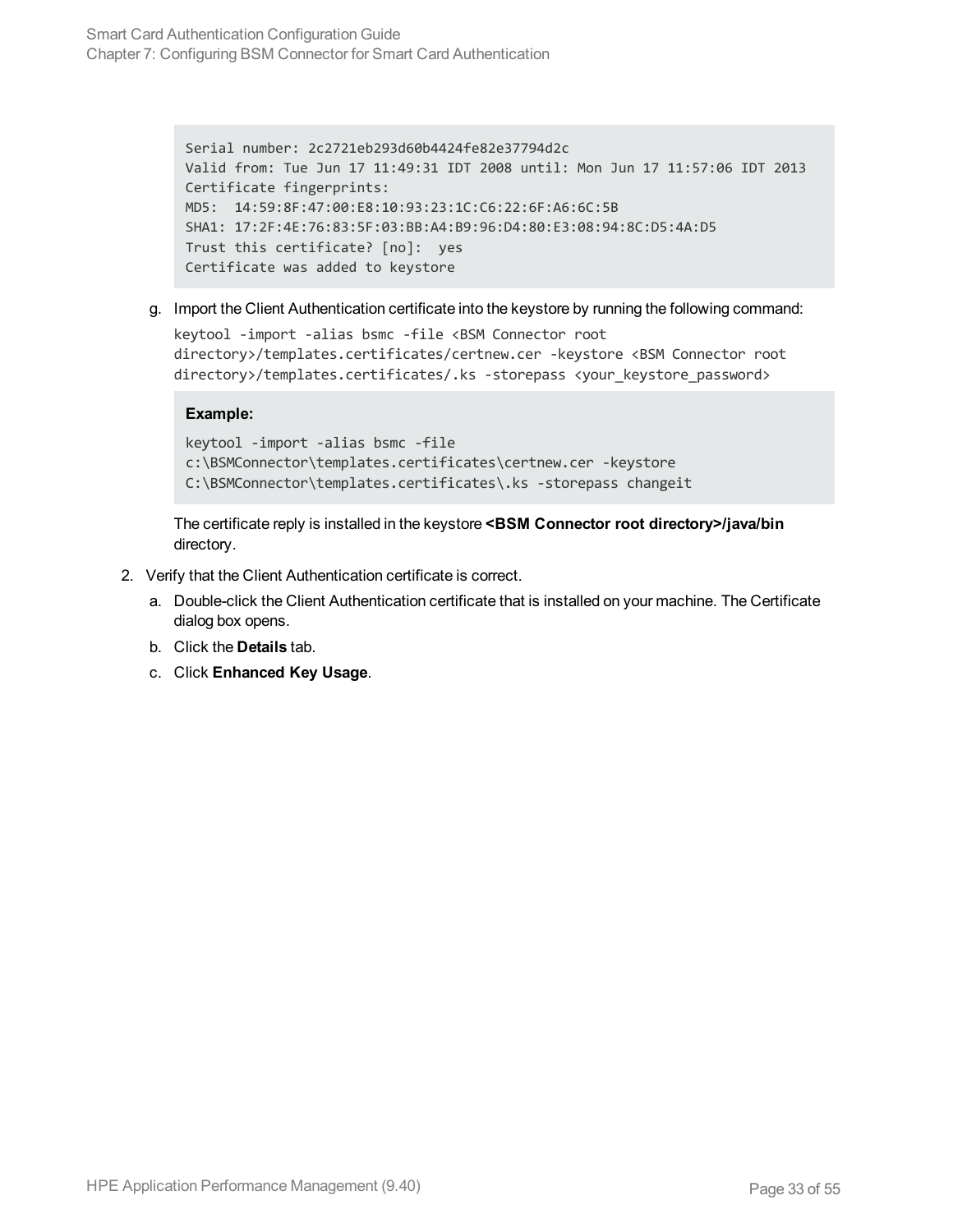d. Verify that the Client Authentication object identifier (OID) is **1.3.6.1.5.5.7.3.2**.

| Certificate                                                                                                                                                                                                                                                                                                                                                                                                                                                                                                                                                                                                                    | x  |  |
|--------------------------------------------------------------------------------------------------------------------------------------------------------------------------------------------------------------------------------------------------------------------------------------------------------------------------------------------------------------------------------------------------------------------------------------------------------------------------------------------------------------------------------------------------------------------------------------------------------------------------------|----|--|
| Details<br>Certification Path<br>General                                                                                                                                                                                                                                                                                                                                                                                                                                                                                                                                                                                       |    |  |
| $<$ All $>$<br>Show:                                                                                                                                                                                                                                                                                                                                                                                                                                                                                                                                                                                                           |    |  |
| Field<br>Value<br><b>Enhanced Key Usage</b><br>Smart Card Logon (1.3.6.1.4<br>Subject Key Identifier<br>40 01 14 18 6e 5f 8e a1 11 9b<br>Authority Key Identifier<br>KeyID=85 ea f8 e7 b2 61 fb a<br><b>TE CRL Distribution Points</b><br>[1]CRL Distribution Point: Distr<br>Ξ<br><b>TE Authority Information Access</b><br>[1] Authority Info Access: Acc<br><b>Key Usage</b><br>Digital Signature, Non-Repudia<br>Thumbprint algorithm<br>sha1<br>Thumhnrint<br>67 ae ha 12 d4 c9 21 c4 d1 94<br>Smart Card Logon (1.3.6.1.4.1.311.20.2.2)<br>Client Authentication (1.3.6.1.5.5.7.3.2)<br>Secure Email (1.3.6.1.5.5.7.3.4) |    |  |
| Edit Properties<br>Copy to File<br>Learn more about certificate details                                                                                                                                                                                                                                                                                                                                                                                                                                                                                                                                                        |    |  |
|                                                                                                                                                                                                                                                                                                                                                                                                                                                                                                                                                                                                                                | OK |  |

<span id="page-33-0"></span>3. Check the keystore contents.

Run the following command from the **<BSM Connector root directory>/java/bin** directory, and enter the keystore password:

keytool -list -keystore <BSM Connector root directory>/templates.certificates/.ks

```
Example:
keytool -list -keystore C:\BSMConnector\templates.certificates\.ks
Enter keystore password: changeit
Keystore type: jks
Keystore provider: SUN
Your keystore contains 2 entries
ca, Mar 8, 2012, trustedCertEntry,
Certificate fingerprint (MD5): 14:59:8F:47:00:E8:10:93:23:1C:C6:22:6F:A6:6C:5B
bsmc, Mar 8, 2012, keyEntry,
Certificate fingerprint (MD5): C7:70:8B:3C:2D:A9:48:EB:24:8A:46:77:B0:A3:42:E1
```
4. To use this keystore for Client Authentication certificate, add the following lines to the **<BSM Connector root directory>/groups/master.config** file:

\_urlClientCert=<*keystoreName*> \_urlClientCertPassword=<*keystorePassword*>

#### **Example:**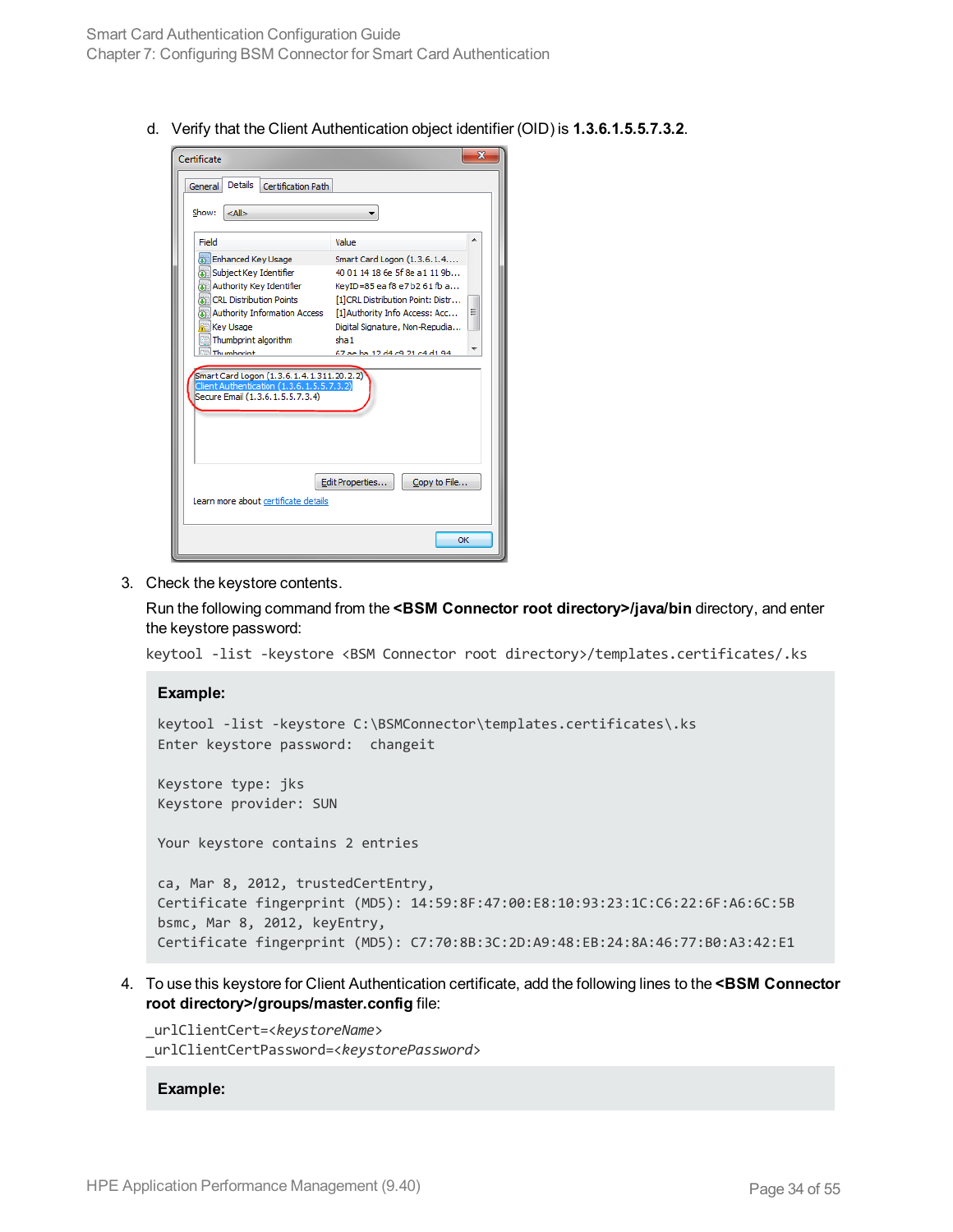\_urlClientCert=.ks \_urlClientCertPassword=changeit

- 5. Save the changes to the file.
- 6. Restart the BSM Connector server:

Windows: Restart the **HP BSM Connector** service in the **Administrative Tools > Services**.

Linux: Restart the BSM Connector main process, type /opt/HP/BSMConnector/stop followed by /opt/HP/BSMConnector/start.

7. In APM, select **Admin > Integrations > BSM Connector Integrations**, and click the **New BSM Connector** button to add the BSM Connector instance.

### **Troubleshooting**

If the connection between BSM Connector and APM fails, check the following log files for errors:

• BSM Connector system:

#### **<BSM Connector root directory>/log/bac\_integration.log**

• APM Gateway Server:

#### **<HPAPM root directory>/log/topaz\_all.ejb.log**

Check for the following error:

javax.net.ssl.SSLHandshakeException: sun.security.validator.ValidatorException: PKIX path building failed: sun.security.provider.certpath.SunCertPathBuilderException: unable to find valid certification path to requested target

**Possible solutions:** The error indicates one of the following:

- The CA root certificate was not imported into the APM JVM.
- <span id="page-34-0"></span>• The APM server was not restarted after the import. (A server restart is always required after a certificate import.)

### How to Prepare BSM Connector for Using SSL

BSM Connector is shipped with a self-signed certificate. You must replace the certificate with a certificate issued by your Certificate Authority (CA) as described below.

- 1. Obtain a server certificate from your CA issued to the BSM Connector server. Typically this certificate is issued in PKCS12 format with a password-protected private key.
- 2. Change the Tomcat configuration to use the PKCS12 certificate instead of the default self-signed Java certificate. Locate the following lines in the **<BSM Connector root directory>/Tomcat/conf/server.xml** configuration file:

```
keystore="../groups/serverKeystore" keystoreType="JKS"
keystorePass="changeit"/>
```
Change them to:

```
keystore="path to server certificate in PKCS12 format"
   keystoreType="PKCS12"
```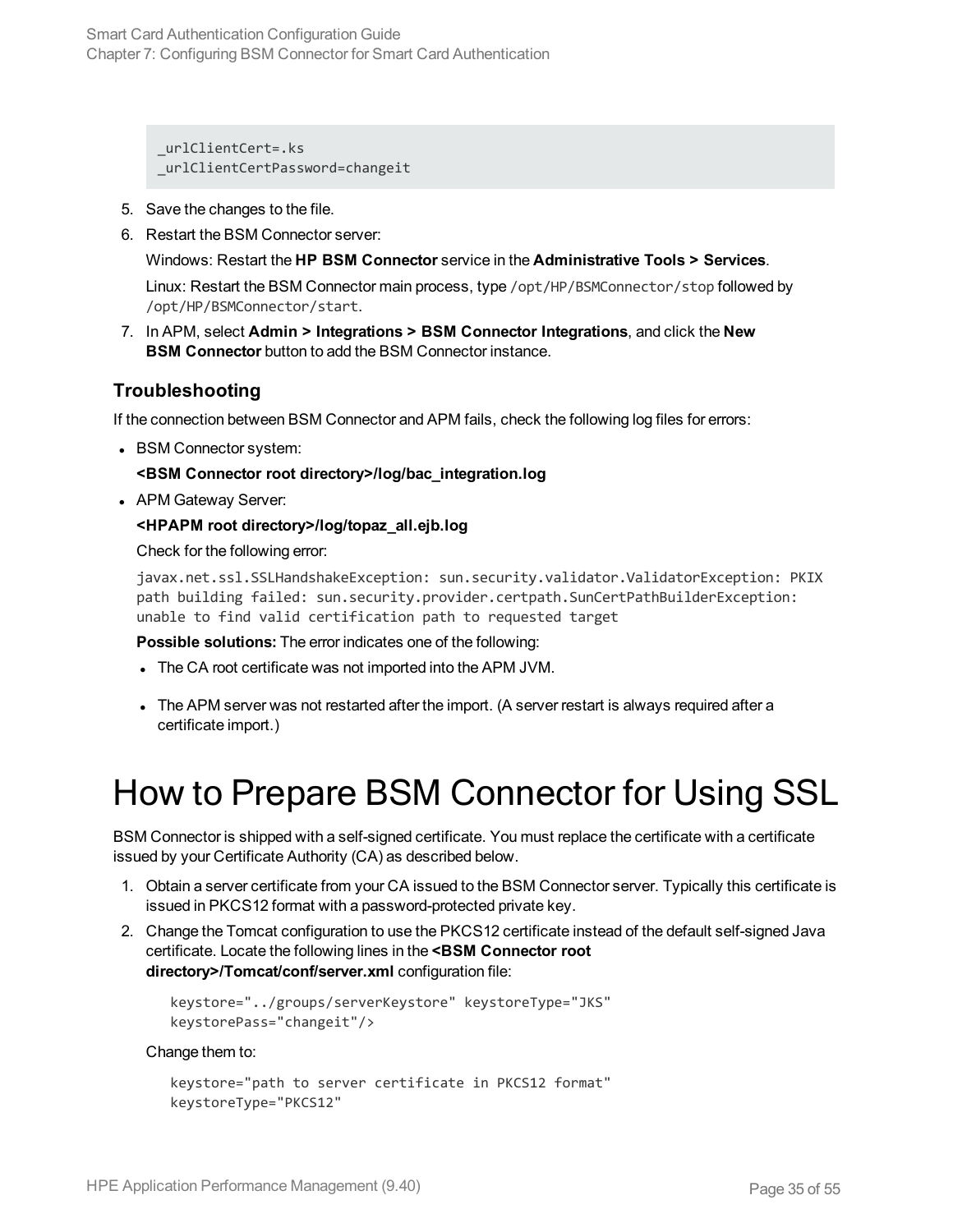```
keystorePass="password for the private key"
```
Restart Tomcat.

If you cannot obtain a server certificate from a CA in PKCS12 format, manually generate a server certificate using a Java Keystore (JKS) and have it signed by your CA. See the section "Creating a Keystore" in the APM Hardening Guide.

<span id="page-35-0"></span>**Note:** The private key password must be at least six characters, and the password for the private key and password for the keystore must be the same.

## How to Configure the Topology Discovery Agent in BSM Connector when the APM Server Requires a Client Authentication **Certificate**

After configuring BSM Connector to connect to the APM Gateway Server using a Client Authentication certificate (see "How to Configure BSM [Connector](#page-30-0) to Connect to an APM Server that Requires a Client [Authentication](#page-30-0) Certificate" on page 31), you need to perform the following steps for discovery to report topology to the APM server.

1. Import the Certificate Authority (CA) certificate (or APM server certificate) into the discovery truststore (**<BSM Connector root directory>/WEBINF/classes/security/MAMTrustStoreExp.jks**) with the password **logomania**, which encrypted, is: **[22,-8,116,-119,-107,64,49,93,-69,57,-13,-123,-32,-114,-88,- 61]**):

keytool -import -alias <your\_CA> -file <certificate file> -keystore <BSM Connector root directory>/WEB-INF/classes/security/MAMTrustStoreExp.jks -storepass logomania

#### **Example:**

keytool -import -alias AMQA\_CA -file c:\ca.cer -keystore C:\BSMConnector\WEB-INF\classes\security\MAMTrustStoreExp.jks -storepass logomania

#### **Note:**

- The default discovery keystore password is logomania. We highly recommend that you do not change the default password.
- The private key password must be at least six characters, and the password for the private key and password for the keystore must be the same.
- 2. Check the contents of the truststore using the following command:

keytool -list -keystore <BSM Connector root directory>/WEB-INF/classes/security/MAMTrustStoreExp.jks -storepass logomania

```
Keystore type: <Keystore_type>
```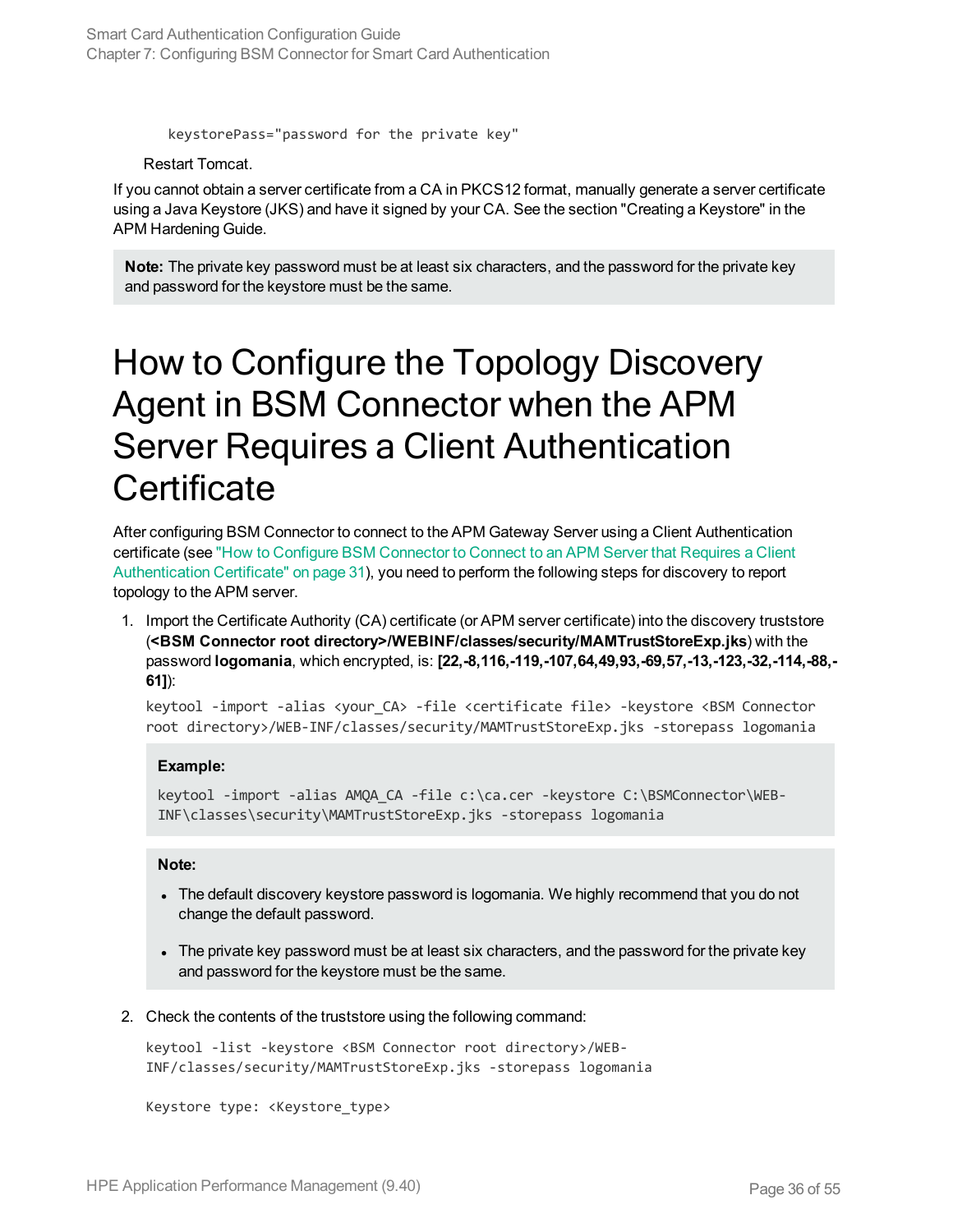Smart Card Authentication Configuration Guide Chapter 7: Configuring BSM Connector for Smart Card Authentication

```
Keystore provider: <Keystore_provider>
```
Your keystore contains 2 entries

```
mam, Nov 4, 2004, trustedCertEntry,Certificate fingerprint (MD5):
<Certificate_fingerprint>
amqa_ca, Dec 30, 2010, trustedCertEntry,Certificate fingerprint (MD5):
<Certificate_fingerprint>
```
#### **Example:**

```
keytool -list -keystore C:\BSMConnector\WEB-INF\classes\security\
MAMTrustStoreExp.jks -storepass logomania
```
Keystore type: JKS Keystore provider: SUN

Your keystore contains 2 entries

mam, Nov 4, 2004, trustedCertEntry, Certificate fingerprint (MD5): C6:78:0F:58:32:04:DF:87:5C:8C:60:BC:58:75:6E:F7 amqa\_ca, Dec 30, 2010, trustedCertEntry, Certificate fingerprint (MD5): 5D:47:4B:52:14:66:9A:6A:0A:90:8F:6D:7A:94:76:AB

- 3. Copy the BSM Connector client keystore (.ks) from **<BSM Connector root directory>/templates.certificates** to **<BSM Connector root directory>/WEB-INF/classes/security/**.
- 4. In the **ssl.properties** file, update the **javax.net.ssl.keyStore** property to the keystore name. For example, javax.net.ssl.keyStore=.ks.
- 5. Change the BSM Connector client keystore password to match the discovery keystore password (logomania).

```
keytool -storepasswd -new logomania -keystore <BSM Connector root directory>/WEB-
INF/classes/security/.ks -storepass <your_keystore_password>
```
#### **Example:**

```
keytool -storepasswd -new logomania -keystore C:\BSMConnector\WEB-
INF\classes\security\.ks -storepass changeit
```
6. Change the private key password to match the discovery keystore password:

keytool -keypasswd -alias bsmc -keypass <your\_keystore\_password> -new logomania -keystore <BSM Connector root directory>/WEB-INF/classes/security/.ks -storepass logomania

#### **Example:**

```
keytool -keypasswd -alias bsmc -keypass changeit -new logomania -keystore
C:\BSMConnector\WEB-INF\classes\security\.ks -storepass logomania
```
7. Verify keystore using the new password: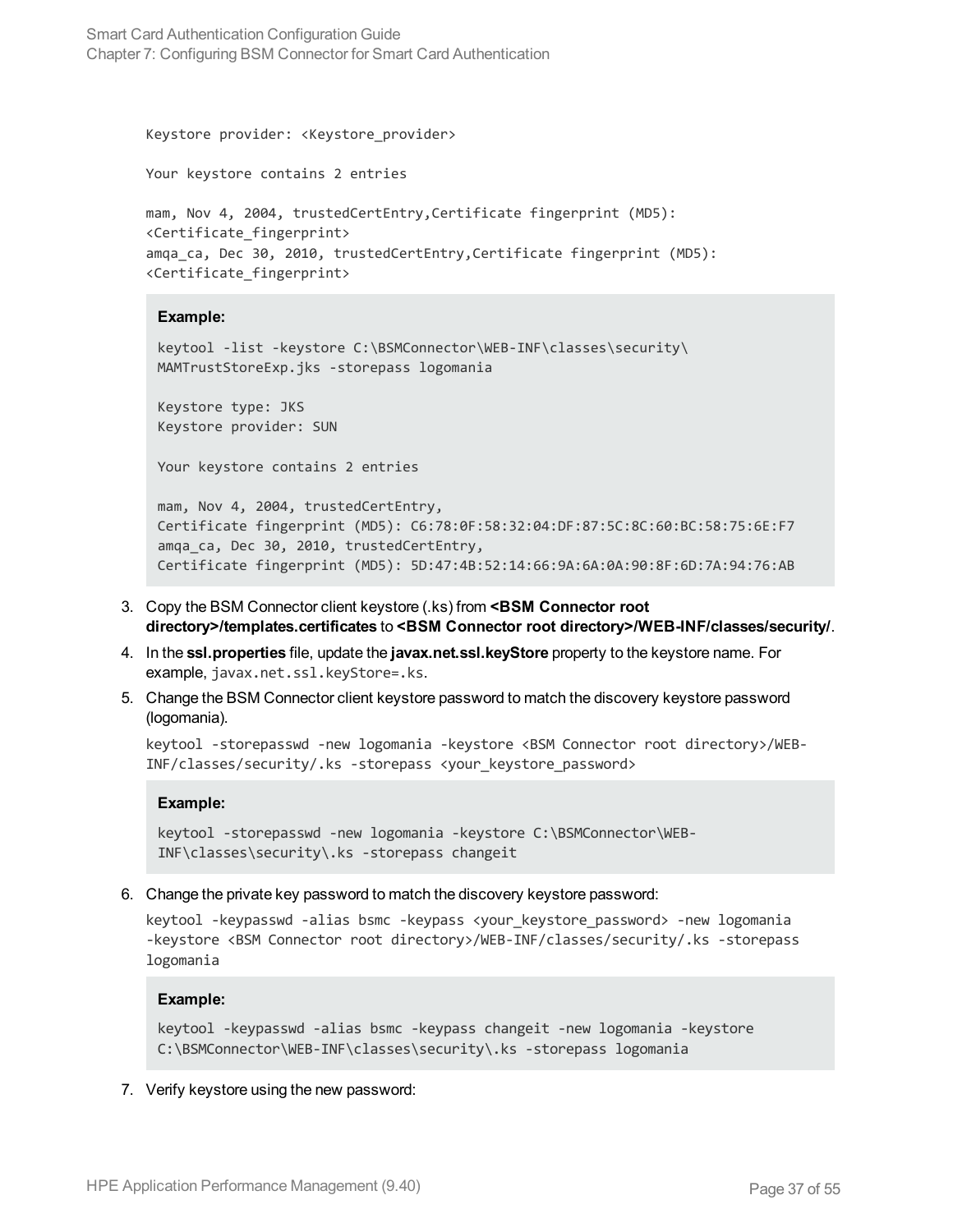keytool -list -v -keystore <BSM Connector root directory>/WEB-INF/classes/security/.ks -storepass logomania

#### **Example:**

```
keytool -list -v -keystore C:\BSMConnector\WEB-INF\classes\security\.ks
-storepass logomania
```
8. Restart the BSM Connector server:

Windows: Restart the **HP BSM Connector** service in the **Administrative Tools > Services**.

Linux: Restart the BSM Connector main process, type /opt/HP/BSMConnector/stop followed by /opt/HP/BSMConnector/start.

9. In APM, select **Admin > Integrations > BSM Connector Integrations**, and click the **New BSM Connector** button to add the BSM Connector instance. In the **Profile Settings** pane, make sure to select the **Web Server Use SSL** checkbox.

### **Troubleshooting**

Check the bac-integration.log located in <BSM Connector root directory>/logs/bac\_integration/ for the following errors:

```
2010-12-30 11:03:06,399 [TopologyReporterSender] (TopologyReporterSender.java:364)
ERROR - failed to run main topology agent. topologyCommand=TopologyCommand{commandType
=RUN_SCRIPT, …
java.lang.IllegalArgumentException: cannot find script with
name=create_monitor.py at com.mercury.sitescope.integrations
.bac.topology.dependencies.DependenciesCrawler
.findDependencies(DependenciesCrawler.java:60)
at com.mercury.sitescope.integrations.bac.topology.
dependencies.ScriptDependenciesFinder
.find(ScriptDependenciesFinder.java:80)
at com.mercury.sitescope.integrations.bac.topology.
TopologyReporterSender.getDependencies(TopologyReporterSender.java:552)
at com.mercury.sitescope.integrations.bac.topology.
TopologyReporterSender.send(TopologyReporterSender.java:347)
at com.mercury.sitescope.integrations.bac.topology.
TopologyReporterSender.run(TopologyReporterSender.java:304)
at java.lang.Thread.run(Thread.java:619)
```
Verify that the certificate and keystore passwords are identical.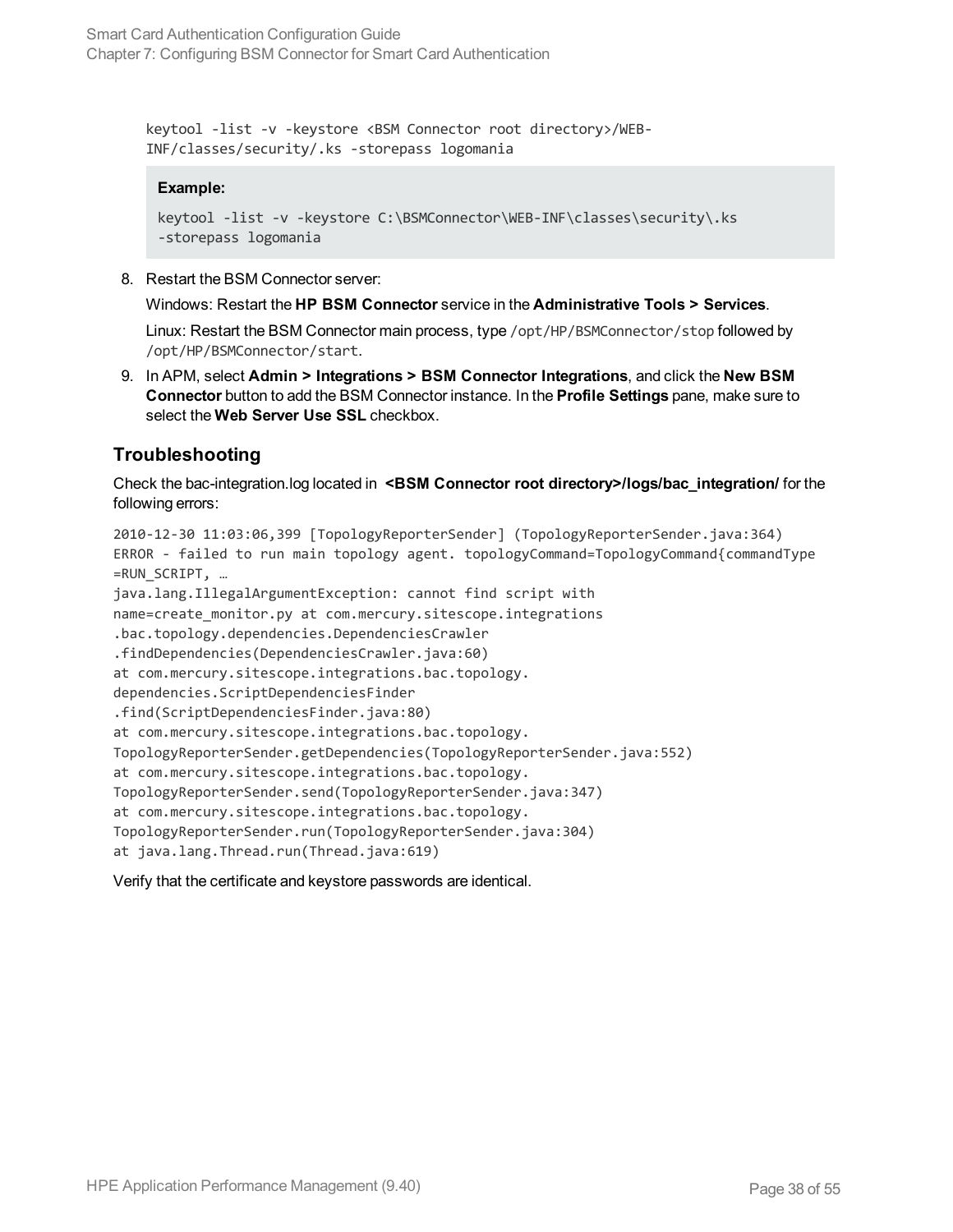# <span id="page-38-0"></span>Chapter 8: Configuring Data Flow Probe for Smart Card Authentication

This chapter contains the following topics:

- ["Connect](#page-38-1) the Data Flow Probe to APM Using SSL" below
- "Connect the Data Flow Probe to [APM Using](#page-39-0) Reverse Proxy" on the next page
- <span id="page-38-1"></span>• "Connect the Data Flow Probe to APM Using Client [Authentication](#page-39-1) Certificates" on the next page

### Connect the Data Flow Probe to APM Using SSL

When a session is started between the Data Flow Probe and the Gateway Server, the Gateway Server sends the Probe a server-side certificate that was issued by a Certification Authority (CA) recognized by the Gateway Server. The Data Flow Probe engine should be configured to trust the certificate or the CA that issued it, and to communicate via SSL.

- 1. Establish trust with the CA which issued the APM virtual server certificate.
	- a. Obtain the root certificate of the issuing authority and save it to a file, for example, **C:\ca.cer**.
	- b. Import this certificate into the Data Flow Probe JVM: **C:\hp\UCMDB\DataFlowProbe\bin\jre\bin** with the following values:

```
C:\hp\UCMDB\DataFlowProbe\bin\jre\bin\keytool -import -trustcacerts -alias <your
alias> -keystore ..\lib\security\cacerts -file C:\ca.cer
```
- c. Enter the password (default: **changeit**) and click **Yes** to confirm.
- 2. Set the connection parameters in the Data Flow Probe.
	- a. Open the file **C:\hp\UCMDB\DataFlowProbe\conf\DiscoveryProbe.properties**.
	- b. Configure the URL of the APM server:

serverName = <APM virtual server fully qualified domain name>

**Note:** The SSL connection may fail if an IP address is used instead of domain name.

c. Configure the port number to use for HTTPS:

```
# Ports used for HTTP/s traffic
```
#serverPort = 80

serverPortHttps = 443

d. Set the schema to be used by the Agent to HTTPS: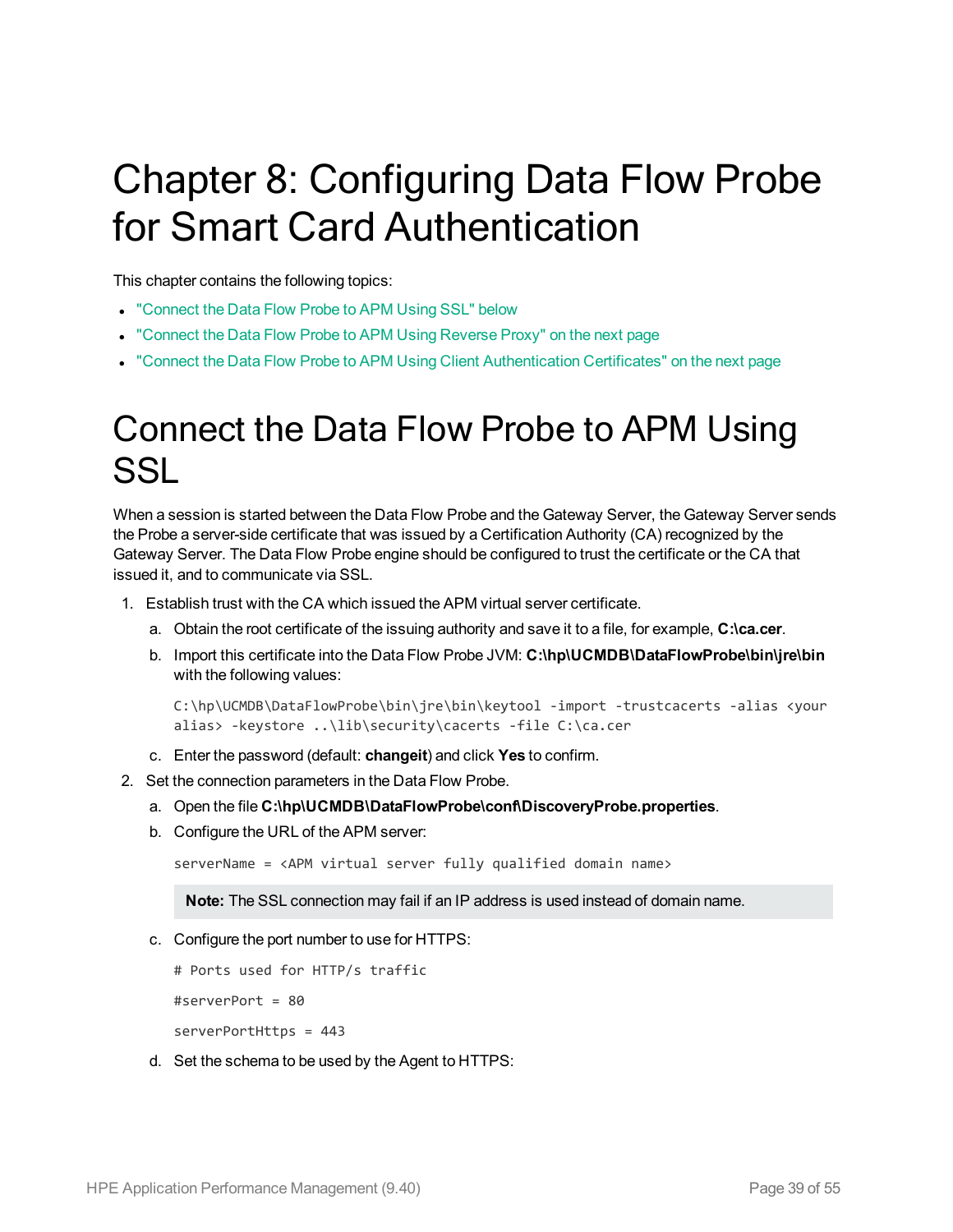# Can be either HTTP or HTTPS

appilog.agent.probe.protocol = HTTPS

<span id="page-39-0"></span>3. Restart the Data Flow Probe.

## Connect the Data Flow Probe to APM Using Reverse Proxy

Perform the following procedure to connect the Data Flow Probe to APM through the reverse proxy.

- 1. Edit the **discoveryProbe.properties** file (located in **C:\hp\UCMDB\DataFlowProbe\conf**).
- 2. Set the **serverName** property to the reverse proxy server's IP or DNS name.
- 3. Set the **serverPort** and **serverPortHttps** properties to the reverse proxy server's ports.
- 4. Save the file.

The following proxy server configuration is required if Data Flow Probes only are connected via a reverse proxy to APM.

Note: In the URLs in this table, you can use either https or http.

| <b>Requests for on the Reverse Proxy Server</b> | Proxy Request to be Served by:                                                                                            |
|-------------------------------------------------|---------------------------------------------------------------------------------------------------------------------------|
| /mam/ $*$                                       | https://[APM server]/mam /* or                                                                                            |
| /mam images/*                                   | https://[APM server]/mam images/*                                                                                         |
| /mam-collectors/*                               | https://[APM server]/mam-collectors/*                                                                                     |
| $/cm/*$                                         | https://[APM server]/cm/*                                                                                                 |
|                                                 | https://[APM server]/cm/*                                                                                                 |
| $/axis2/*$                                      | https://[APM server]/axis2/*                                                                                              |
|                                                 | <b>Note:</b> Required if SOAP adaptor is used with<br>embedded RTSM for replication into secure APM via<br>reverse proxy. |

### <span id="page-39-1"></span>Connect the Data Flow Probe to APM Using Client Authentication Certificates

If the APM front-end requires SSL and a Client Authentication certificate, you need to configure the Data Flow Probe to provide a certificate as described below.

**Prerequisite:** The Data Flow Probe must be configured with SSL, as described in ["Connect](#page-38-1) the Data Flow Probe to APM Using SSL" on the [previous](#page-38-1) page.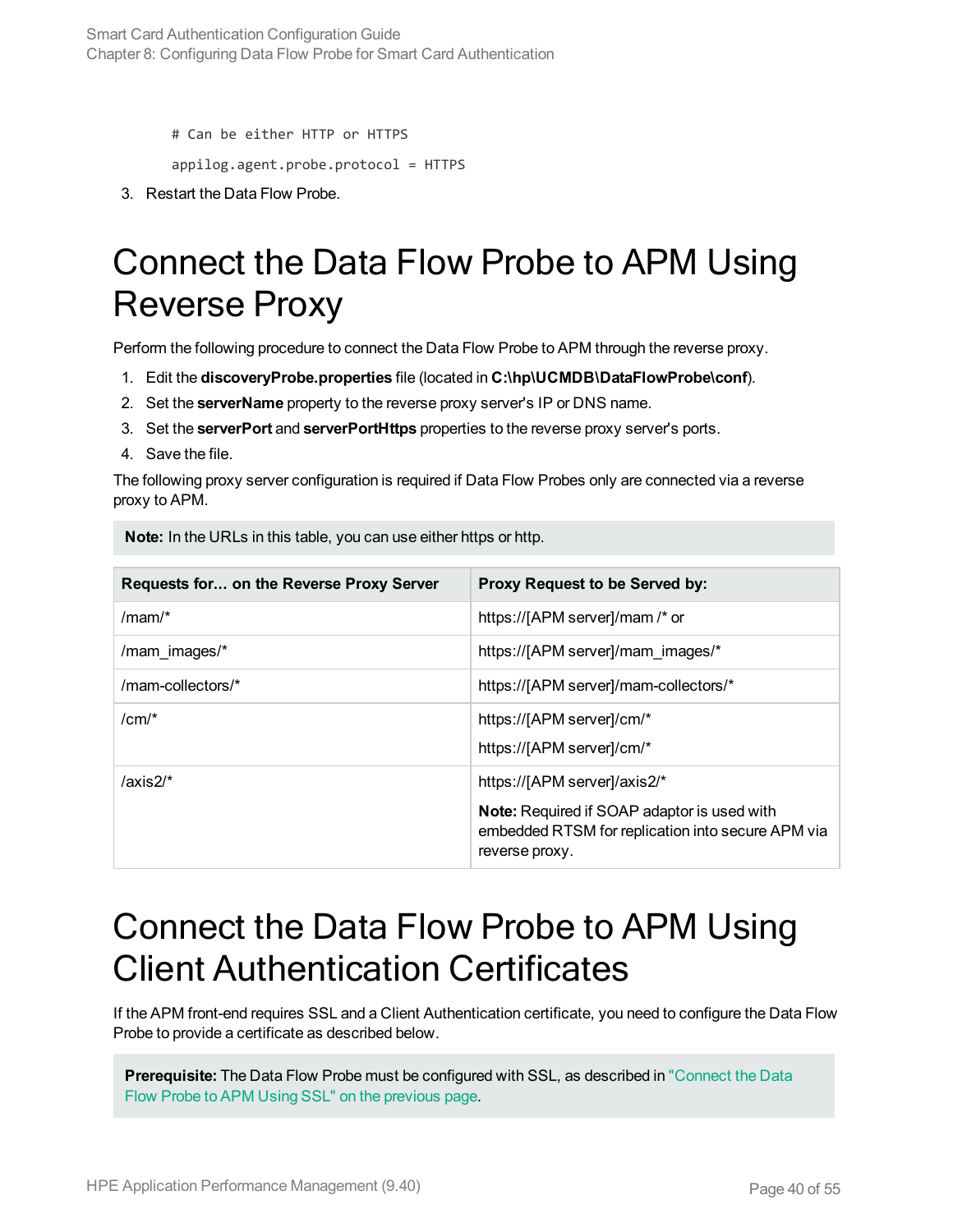1. Obtain the Client Authentication certificate issued to the name of the Data Flow Probe server. The certificate can be in either PFX or JKS format. If you want to create your own keystore manually, see "SSL Certificates" in the APM Hardening Guide.

If the Client Authentication certificate is in PFX format, you must convert it to JKS format. For example:

```
C:\hp\UCMDB\DataFlowProbe\bin\jre\bin>keytool.exe -importkeystore -srckeystore
C:\hp\UCMDB\DataFlowProbe\conf\security\certificate.pfx -destkeystore
C:\hp\UCMDB\DataFlowProbe\conf\security\keystore.jks -srcstoretype PKCS12.
```
**Note:** The keystore password must be the same as the private key password.The keystore password should already be configured in the **ssl.properties** file as **logomania** (the default password). If the keystore password is not **logomania**, you must re-encrypt the password and change it in the **ssl.properties** file. To re-encrypt the password, see step 4 below.

- 2. Verify that the Client Authentication certificate is correct.
	- a. Double-click the Client Authentication certificate that is installed on your machine. The Certificate dialog box opens.
	- b. Click the **Details** tab.
	- c. Click **Enhanced Key Usage**.
	- d. Verify that the Client Authentication object identifier (OID) is **1.3.6.1.5.5.7.3.2**.

| Certificate                                                                                                                                                                                                                                                                                                                                                                                                                                                                                  |    |  |
|----------------------------------------------------------------------------------------------------------------------------------------------------------------------------------------------------------------------------------------------------------------------------------------------------------------------------------------------------------------------------------------------------------------------------------------------------------------------------------------------|----|--|
| Details<br>Certification Path<br>General                                                                                                                                                                                                                                                                                                                                                                                                                                                     |    |  |
| Show:<br>$<$ All $>$                                                                                                                                                                                                                                                                                                                                                                                                                                                                         |    |  |
| Field<br>Value<br>Enhanced Key Usage<br>Smart Card Logon (1.3.6.1.4<br>40 01 14 18 6e 5f 8e a1 11 9b<br>Subject Key Identifier<br>(窗 Authority Key Identifier<br>KeyID=85 ea f8 e7 b2 61 fb a<br><b>CEL</b> Distribution Points<br>[1]CRL Distribution Point: Distr<br>Ξ<br>क्वा Authority Information Access<br>[1] Authority Info Access: Acc<br><b>Key Usage</b><br>Digital Signature, Non-Repudia<br>Thumbprint algorithm<br>sha 1<br><b>Thumborint</b><br>67 ae ha 12 d4 c9 21 c4 d1 94 |    |  |
| Smart Card Logon (1.3.6.1.4.1.311.20.2.2)<br>Client Authentication (1.3.6.1.5.5.7.3.2)<br>Secure Email (1.3.6.1.5.5.7.3.4)                                                                                                                                                                                                                                                                                                                                                                   |    |  |
| Edit Properties<br>Copy to File<br>Learn more about certificate details                                                                                                                                                                                                                                                                                                                                                                                                                      |    |  |
|                                                                                                                                                                                                                                                                                                                                                                                                                                                                                              | OK |  |

3. Import the Certificate Authority certificate into the Data Flow Probe Java truststore by running the following command:

C:\hp\UCMDB\DataFlowProbe\bin\jre\bin>keytool.exe -import -trustcacerts -alias <your alias> -file C:\ca.cer -keystore C:\hp\UCMDB\DataFlowProbe\conf\security\MAMTrustStoreExp.jks

HPE Application Performance Management (9.40) example the matrix of 55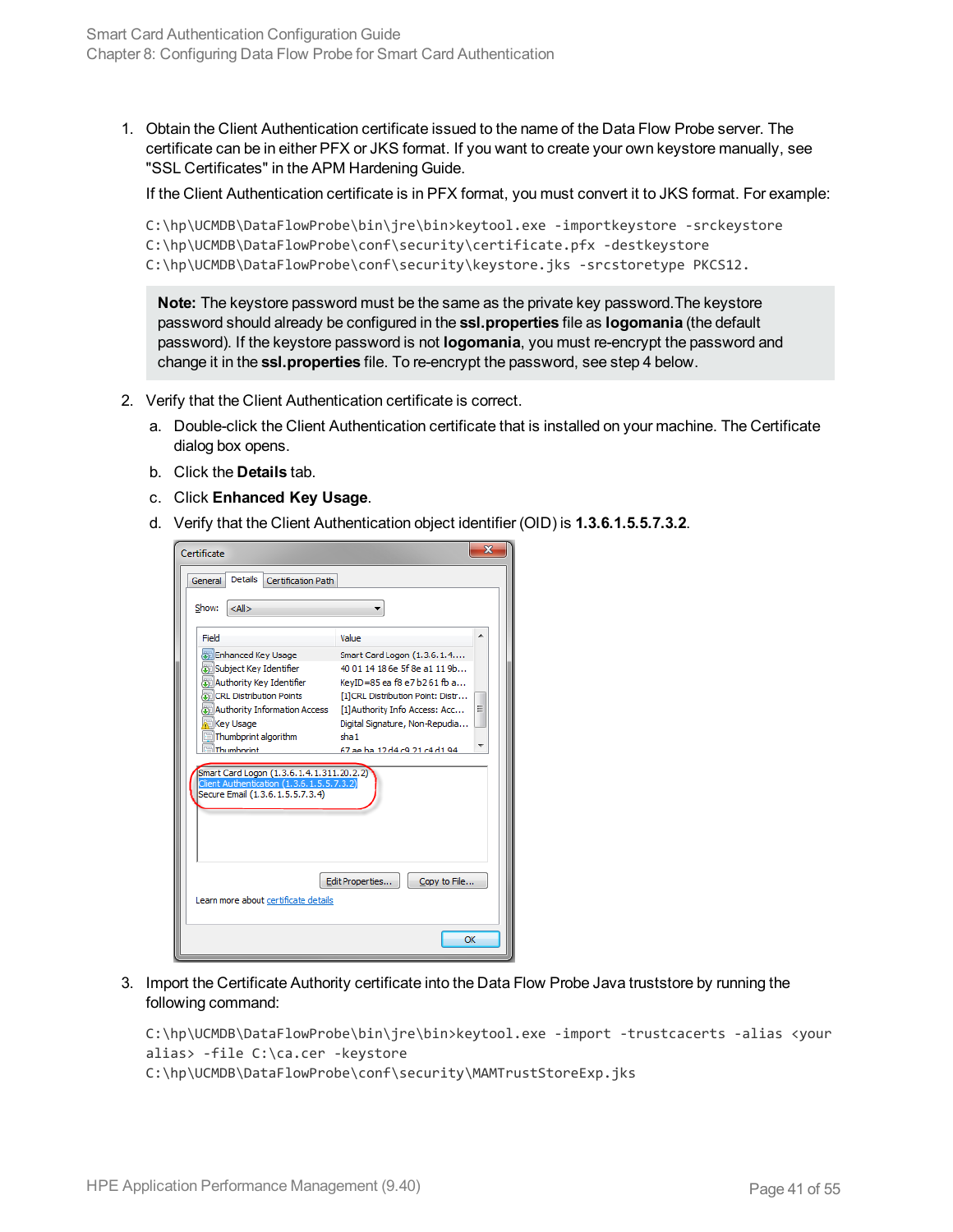Enter the keystore password (default: **logomania**). To change the password, see "Update the keystore and truststore passwords" below.

4. Change the **ssl.properties** file, located in the **C:\hp\UCMDB\DataFlowProbe\conf\security** folder. Update the keystore file name to point to the client keystore file you created previously:

# Path to Keystore file

javax.net.ssl.keyStore=keystore.jks

- 5. (Optional) Update the keystore and truststore passwords:
	- a. You encrypt the password through the Probe's JMX console: Launch a Web browser and enter the following address: **http://<Data Flow Probe machine name or IP address>:1977**. If you are running the Data Flow Probe locally, enter **http://localhost:1977**.

You may have to log in with a user name (default: **sysadmin**) and password (default: **sysadmin**).

- b. Locate the **Type=MainProbe** service and click the link to open the JMX MBEAN View page.
- c. Locate the **getEncryptedKeyPassword** operation.
- d. Enter your keystore or truststore password in the **Key Password** field and click **getEncryptedKeyPassword**.
- e. Open the **ssl.properties** file in the following folder: **C:\hp\UCMDB\DataFlowProbe\root\lib\security\**.
- f. Copy and paste the encrypted password (numbers separated by commas, for example, 1,2,3,4,5) into the relevant keystore or truststore line of the **ssl.properties** file.
- g. Save the file.
- 6. Update the **C:\hp\UCMDB\DataFlowProbe\conf\DiscoveryProbe.properties** file:
	- a. Change the **appilog.agent.probe.protocol** parameter to **HTTPS**.
	- b. Make sure the **serverPortHttps** value is **443**.
- 7. Restart the Data Flow Probe.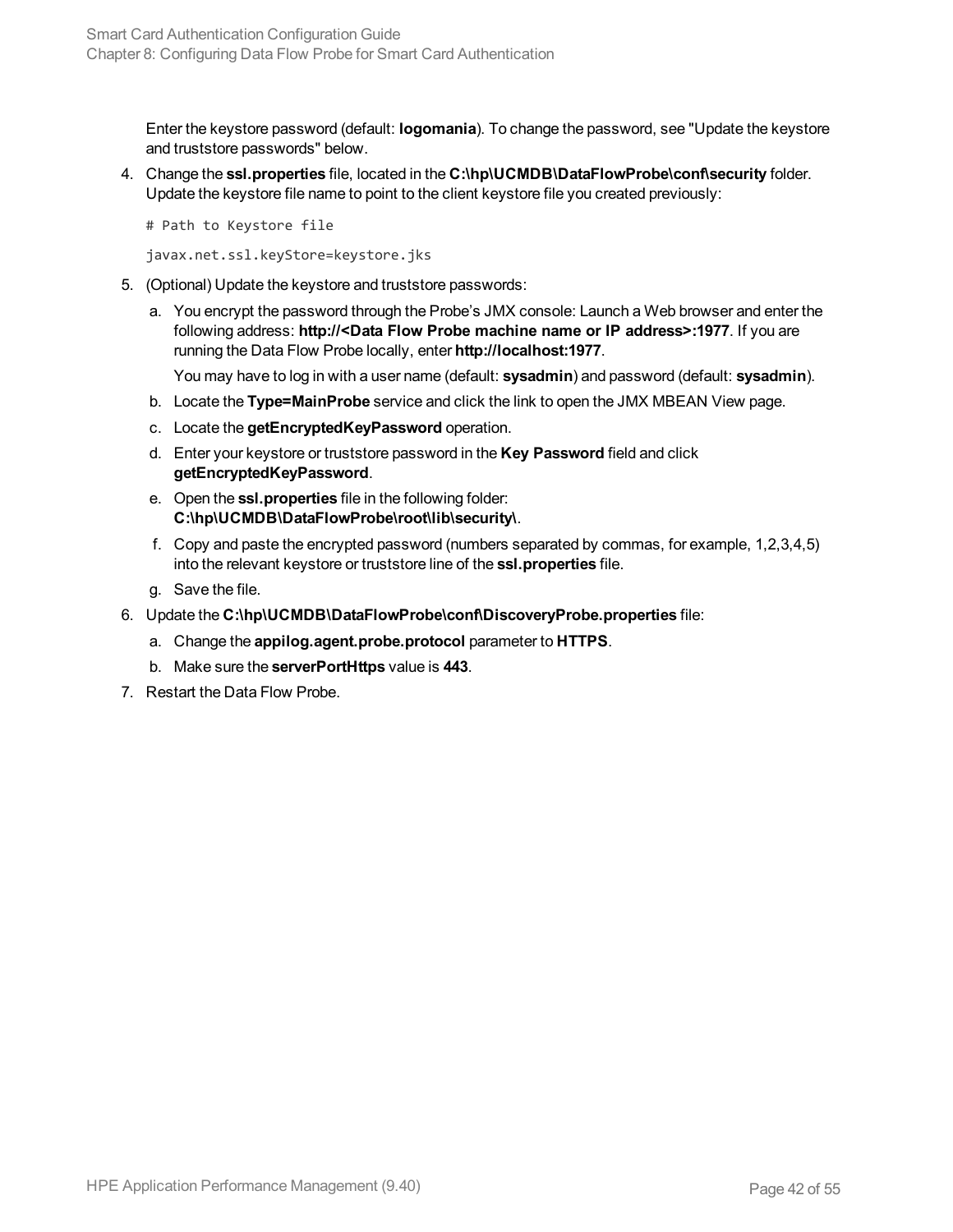# <span id="page-42-0"></span>Chapter 9: Configuring System Health for Smart Card Authentication

This chapter contains the following topics:

- ["Installing](#page-42-1) System Health" below
- <span id="page-42-1"></span>• "Enabling Smart Card [Enforcement](#page-45-0) in System Health" on page 46

### Installing System Health

Before installing System Health, you must ensure that the server and the database are up and running. System Health must be installed in the same domain as , and any firewalls must be open.

#### **Note:**

- For system requirements, see the APM System Requirements and Support Matrixes Guide at [http://support.openview.hpe.com/selfsolve/document/KM00318731/binary/BSM\\_922\\_SysReqs\\_](http://support.openview.hp.com/selfsolve/document/KM00318731/binary/BSM_922_SysReqs_SupportMatrixes.pdf) [SupportMatrixes.pdf](http://support.openview.hp.com/selfsolve/document/KM00318731/binary/BSM_922_SysReqs_SupportMatrixes.pdf).
- If you plan to enable smart card enforcement in APM, you should install System Health on the APM Gateway server.

You install System Health in one of the following ways:

- On a standalone machine with access to (recommended so that System Health continues to run if servers are down).
- On the server (should be done only if a standalone machine is not available or if smart card enforcement is enabled in APM).

### **How to install System Health**

- 1. Uninstall the existing version of System Health from your machine.
- 2. Run the System Health installation according to your operating system from the System Health installation disk or access it from the [Software](http://support.openview.hp.com/selfsolve/patches) Patches Site [\(support.openview.hpe.com/selfsolve/patches](http://support.openview.hp.com/selfsolve/patches)).

#### **For Windows:**

Enter the location from which you are installing System Health according to your operating system and architecture, followed by **SystemHealth\_9.22\_setup.exe**.

#### **For Linux:**

- a. Log into the server as user**root**.
- b. Move to the directory where the installation files can be found according to your operating system and architecture.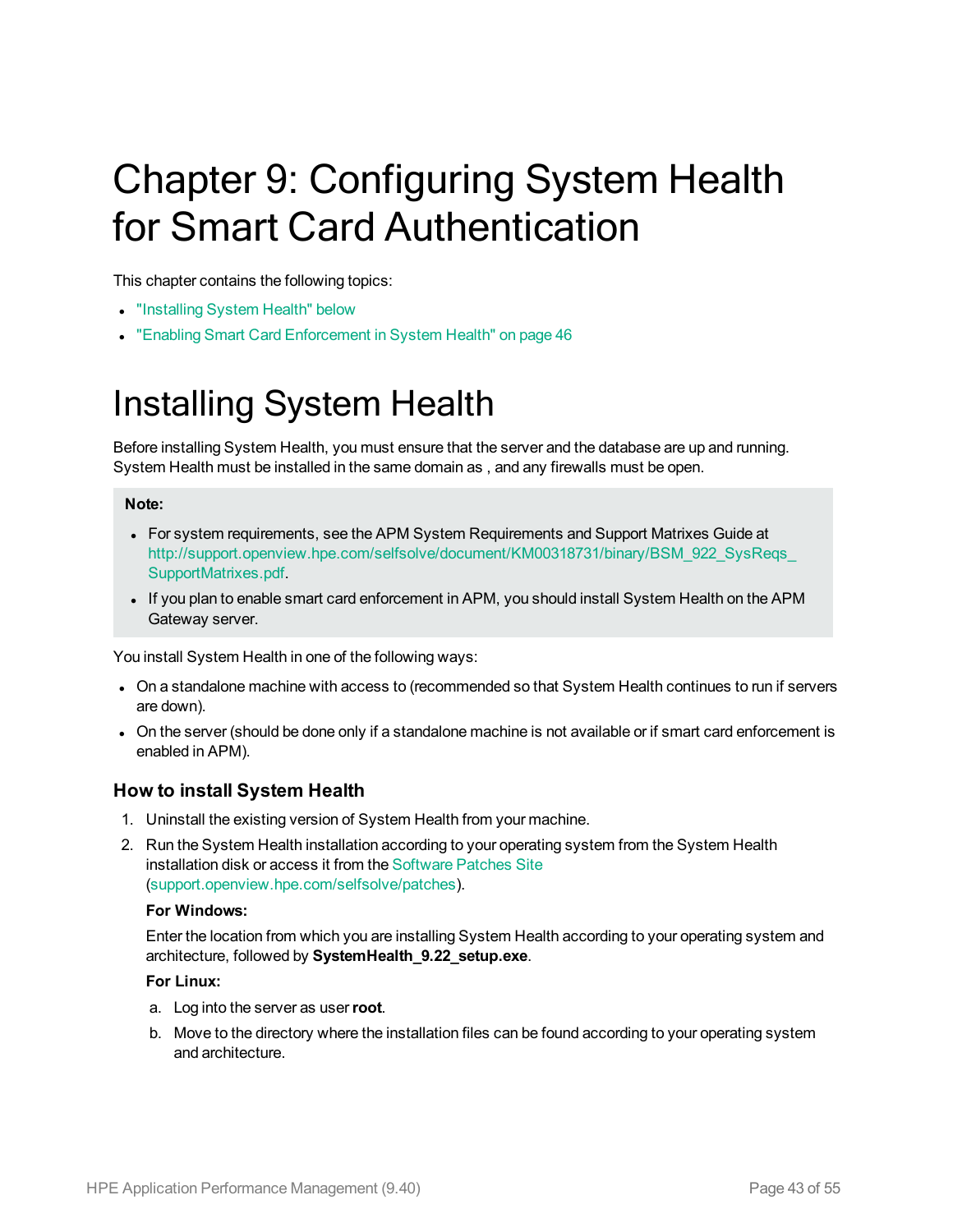c. Run the script **./SystemHealth\_9.22\_setup.bin**.

**Note:** Installation in console mode is not supported.

3. If the Installer detects any anti-virus program running on your system, it prompts you to examine the warnings before you continue with the installation. Read the warnings, if any, that appear in the **Application requirement check warnings** screen and follow the instructions as described in the screen.

Click **Continue** to continue with the installation.

- 4. In the **Introduction (Install)** screen that opens, click **Next**.
- 5. To install System Health, you must accept the terms of the license agreement by clicking **Next**.
- 6. The **Install Checks** screen opens and runs verification checks. After the free disk space verification is complete, click **Next**.

If the free disk space verification is not successful, free up disk space (for example, by using the Windows Disk Cleanup utility) and repeat this step.

7. In the Pre-Install Summary screen, click **Install**.

The Installer selects and installs the required System Health software components. The progress of each software component appears on your screen during installation.

- 8. After installing the System Health components, the Introduction screen of the System Health Configuration Wizard opens. Click **Next**.
- 9. The Settings page of the System Health Configuration Wizard opens.

| <b>Settings</b>                                     |                 |  |
|-----------------------------------------------------|-----------------|--|
| Enter values for the following deployment settings: |                 |  |
| Basic settings                                      |                 |  |
| Port                                                | 18080           |  |
| <b>BSM</b> server                                   |                 |  |
| HP BSM Server machine                               |                 |  |
| SiteScope service settings:                         |                 |  |
| Service name                                        | HP SystemHealth |  |
| Use local system account                            |                 |  |
| Use this account:                                   |                 |  |
| Password:                                           |                 |  |
| Confirm Password:                                   |                 |  |
|                                                     |                 |  |

Enter the required configuration information and click **Next**:

- Port. The System Health port number. Accept the default port number of 18080, or choose another port that is free. If the port number is already in use, an error message appears.
- **HP BSMServer machine.** The fully qualified domain name (FQDN) of the server. For example,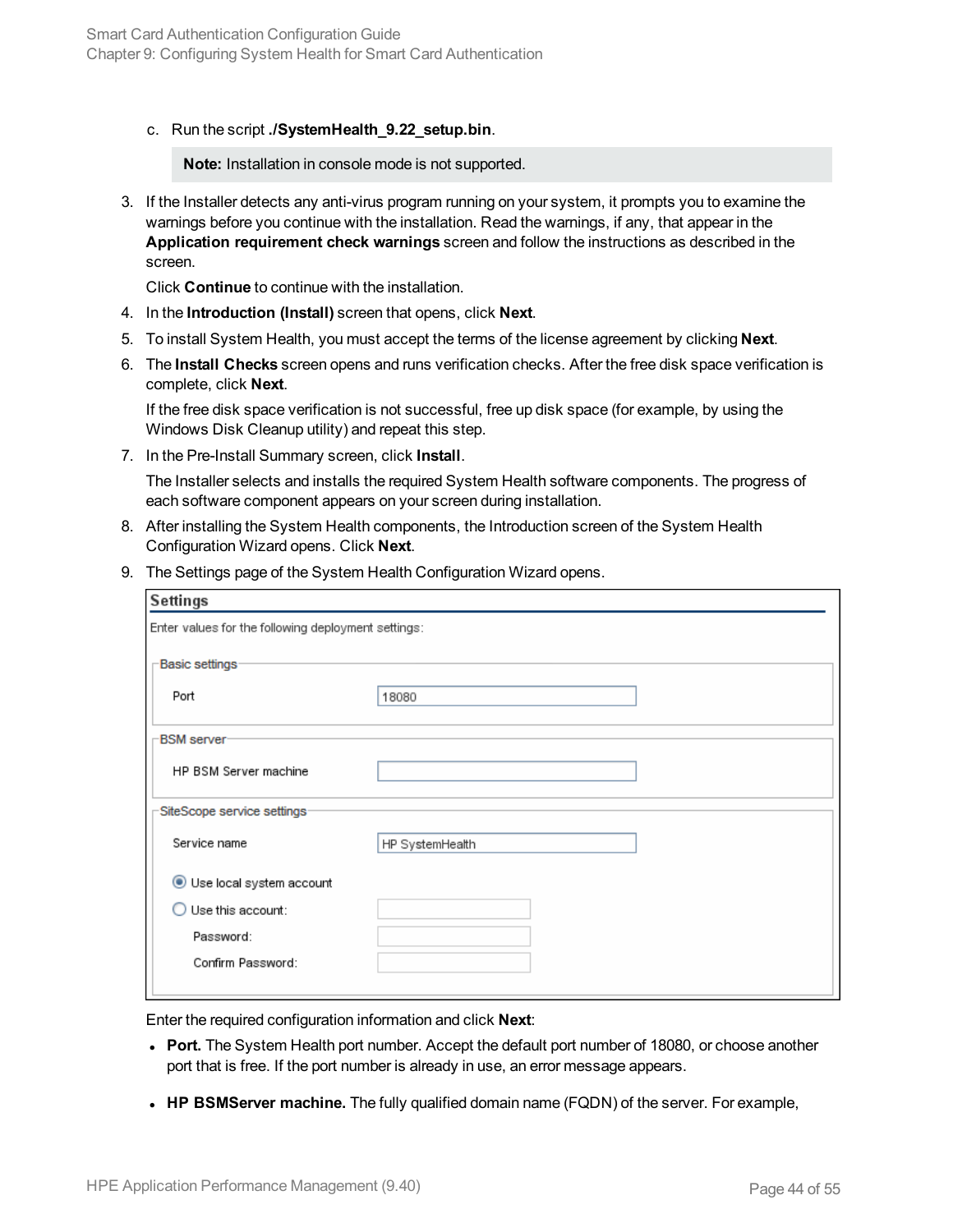#### **http://<server\_name>.<domain\_name>**.

**Note:** If you are connecting System Health to an environment with a Load Balancer, enter the hostname of the APM Gateway server, not the Load Balancer.

- <sup>l</sup> **Service name.** The name of the System Health service. If the machine has a previous version of System Health installed, enter another name for the System Health service. The default service name is HP SystemHealth.
- **Use local system account.** By default, System Health is installed to run as a Local System account. This account has extensive privileges on the local computer, and has access to most system objects. When System Health is running under a Local System account, it attempts to connect to remote servers using the name of the server.
- **Use this account.** Select to change the user account of the System Health service. You can set the System Health service to log on as a user with domain administration privileges. This gives System Health access privileges to monitor server data within the domain. Enter an account and password (and confirm the password) that can access the remote servers. If System Health is installed to run as a custom user account, the account used must have **Log on as a service** rights.

The JMX Encryption data settings page opens.

10. On the JMX Encryption data settings page, you can enter the login and password for the JMX Server, the JMX HTTP Server, and the URL Server. To enable System Health to communicate with a APM system in which smart card enforcement is enabled, select the **Smart Card** check box.

If you do not enable smart card enforcement when installing System Health, you can enable it later. For details, see "Enabling Smart Card [Enforcement](#page-45-0) in System Health" on the next page.

11. The Summary screen opens.

| Summary                                                                                                                                |
|----------------------------------------------------------------------------------------------------------------------------------------|
| HP System Health will be configured with the following settings                                                                        |
| Site Scope Service Name: HP SystemHealth<br>Site Scope user interface port: 18080<br>License file: none<br>Administrator email: "none" |

Check that the information is correct and click **Next** to continue, or **Back** to return to previous screens to change your selections.

- 12. In the Done screen, click **Finish** to close the System Health Configuration Wizard.
- 13. When the installation finishes, the Installation Complete window opens displaying a summary of the installation paths used and the installation status.

If the installation was not successful, review the installation log file for any errors by clicking the **View log file** link in the **Installation Complete** window to view the log file in a web browser.

For more information about the installed packages, click the **Details** tab.

Click **Done** to close the installation program.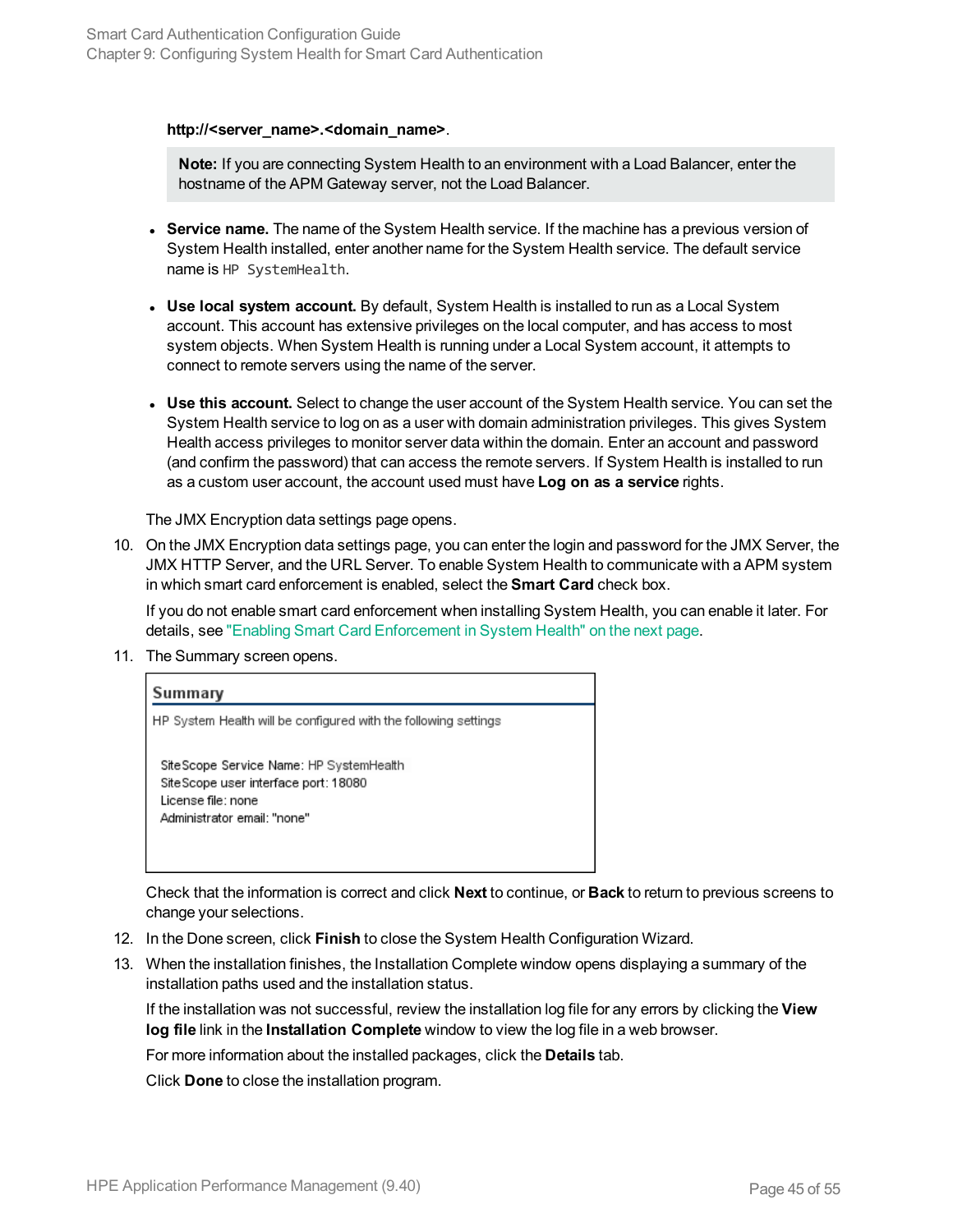If the installation program determines that the server must be restarted, it prompts you to restart the server.

### <span id="page-45-1"></span>**How to install System Health in a secured environment**

To connect System Health to APM in a secured environment, you must connect directly to the APM Gateway server, not the reverse proxy. You must then:

- 1. Click the SiteScope link at the top left corner of the System Health interface. SiteScope opens.
- 2. Configure SiteScope to connect to the APM server. For details, see "Configuring SiteScope to Connect to an APM Server That Requires a Client Certificate" in the HPE SiteScope Deployment Guide.
- 3. Configure the topology discovery agent in SiteScope to report topology to the APM server. For details, see "Configuring the Topology Discovery Agent in SiteScope When APM Server Requires a Client" in the HPE SiteScope Deployment Guide.

**Note:** The HPE SiteScope Deployment Guide is available from the HPE Software Support site at [https://softwaresupport.hp.com](http://h20230.www2.hp.com/selfsolve/manuals).

When installing System Health in a secured environment, note the following:

- If you connect System Health to APM using the secured Gateway server, the following URL-based monitors do not work because their URLs use the HTTP protocol, not the HTTPS protocol:
	- Web Data Entry Availability
	- APM Application Server Response

#### **To enable these monitors to work:**

- a. Click the SiteScope link at the top left corner of the System Health interface. SiteScope opens.
- b. In the monitor tree in the left pane of the SiteScope interface, click the monitor name.
- c. Open the URL Monitor Settings panel in the Properties tab.
- d. In the URL field under Main Settings, replace **http** with **https** and save the change. For example, replace the monitor URL http://ourcompany.com/SiteScope/services with https://ourcompany.com/SiteScope/services.

### <span id="page-45-0"></span>Enabling Smart Card Enforcement in System **Health**

If smart card enforcement is enabled in System Health, you can access System Health only from the localhost machine. Access requests from other machines are rejected. Therefore, if smart card enforcement is enabled in System Health, to enable communication between APM and System Health, System Health must be on the same server as APM.

You can enable smart card enforcement in System Health either while installing System Health or after installation. For details, see the System Health Guide.

To enable smart card enforcement after installing System Health:

1. Run the System Health Configuration Wizard: **For Windows:**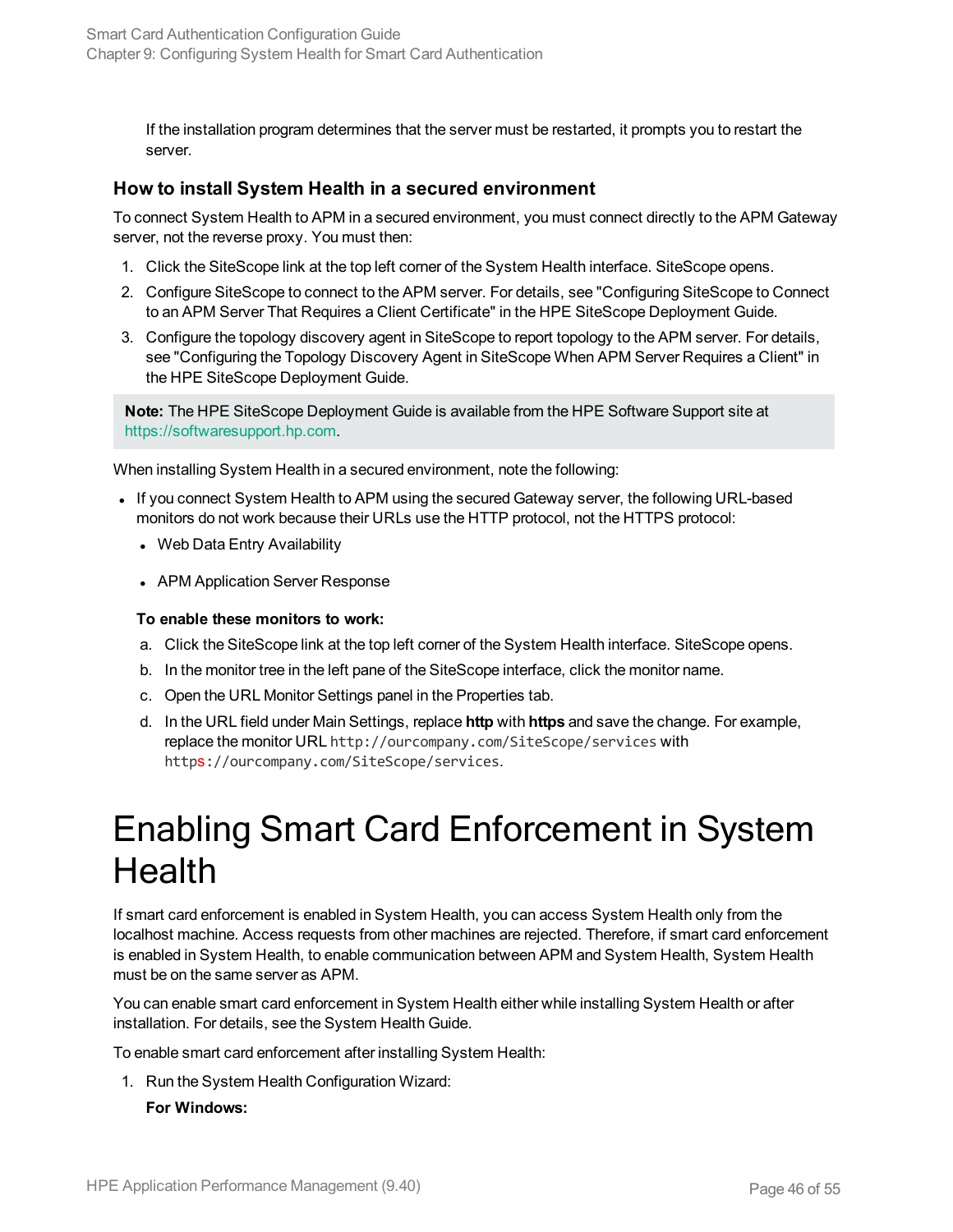### Run **Start** > **HP System Health** > **Configuration Wizard**. **For Linux:**

Run the **sh\_config.sh** file in the **%SYSH\_HOME%/bin** directory.

- 2. In the System Health Configuration Wizard, skip to the JMX Encryption data settings page.
- 3. On the JMX Encryption data settings page, select the **Smart Card** check box.
- 4. Click **Next**.
- 5. Click **Finish**. Smart card enforcement is enabled.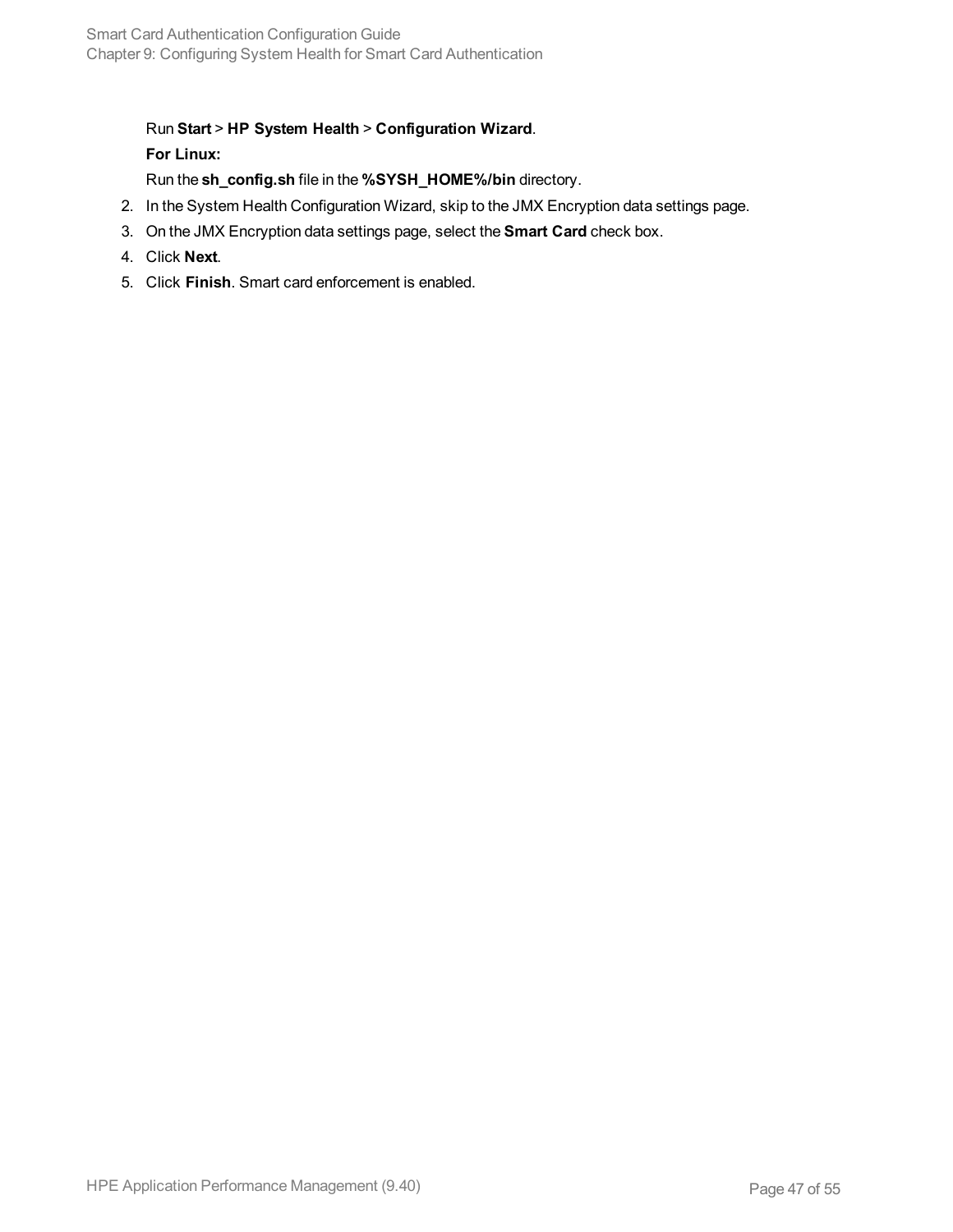# <span id="page-47-0"></span>Chapter 10: Configure RUM to Connect to APM when Smart Card Authentication is Enabled

Configuring RUM to connect to a smart card authentication enabled APM mainly involves establishing trust to the certificate authority, taking a Client Authentication certificate from the certificate authority, configuring it properly, and saving it on the RUM machine. This is done in two main steps:

"Step 1: Obtain a CA Root [Certificate](#page-47-2) and Establish Trust" below

<span id="page-47-1"></span>"Step 2: Obtain and Configure the CA Issued Client [Authentication](#page-48-0) Certificate" on the next page

### **Prerequisite**

<span id="page-47-2"></span>Before securing the connection from RUM to a secured APM, prepare a secured APM environment.

## Step 1: Obtain a CA Root Certificate and Establish Trust

This procedure involves obtaining the root CA certificate that signs the server certificate used by APM, converting it to the proper format, and saving it on the RUM machine. This allows RUM to trust certificates coming from this authority.

#### **To obtain a CA root certificate:**

You must obtain the root certificate from the CA that signed the APM server certificate.

If you do not have the root certificate of the CA that signed the APM server certificate:

- 1. Obtain the CA root certificates for the APM virtual gateway (front end) server URLs.
	- a. In Internet Explorer, open a secured APM web console (https://<APM-GW-Server>/topaz).
	- b. Click the **Security Report** button (located on the right side of URL field in the Internet Explorer browser) and click the **Viewcertificates** link.

**Note:** If you do not see the **Security Report** button, press **Alt** on your keyboard (to expand the upper toolbar options) and click **File > Properties** and click the **Certificates** button.

- c. Click the **General** tab and check that the following certificate fields are defined correctly:
	- <sup>o</sup> **issued to:** APM's host name
	- <sup>o</sup> **issued by:** SomeRoot-CA
- d. Verify that the certificate did not expire.
- e. Click the **Certificate Path** tab and click the root node of the certificate path.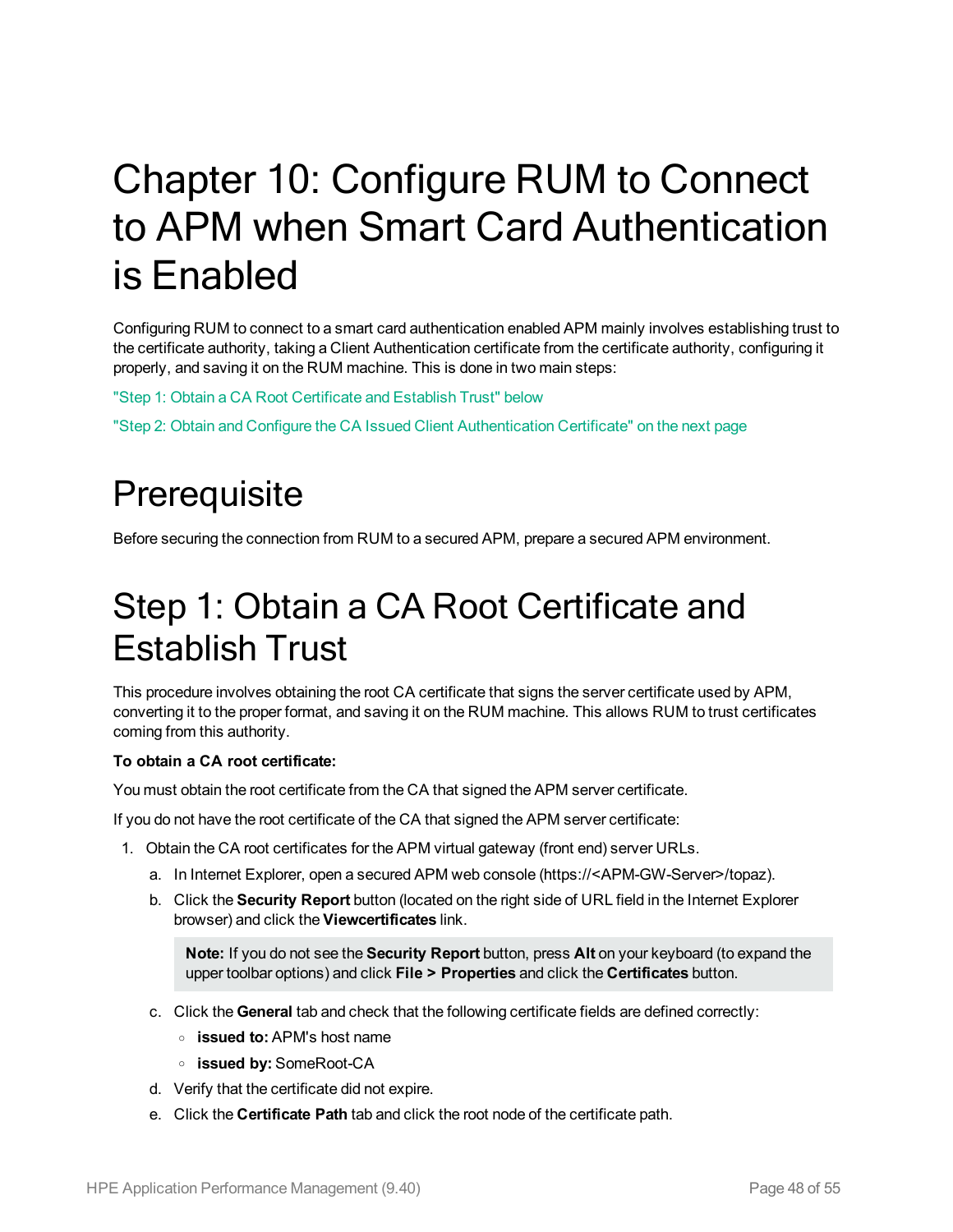**Note:** The certificate path may contain a chain of certificates. You will need to obtain each of the certificates in the chain.

- f. Click **View Certificate**.
- g. Click the **Details** tab and click **Copy to File**.
- h. Click **Next** and select **Base 64 encoded binary**.

**Note: Base 64 encoded** supports both Apache and IIS. **DER encoded** works only with IIS).

- i. Specify the certificate file name and path (for example, C:\BSM\_Root).
- j. Click **Next**.
- k. Click **Finish**.
- l. Click **OK** and exit the Certificate wizard. Make sure that the server certificate file was created in the requested path (for example, C:\BSM\_Root.cer).
- m. Copy the created certificate and save it on the local machine (for example, under C:\).
- n. Repeat steps e m for each CA root certificate in the chain of certificates.
- 2. After obtaining the CA root certificate(s), establish trust by importing the root CA certificate(s) for the authority that issues APM's virtual gateway (front end) server.
	- a. Open a cmd window on the RUM Engine machine.
	- b. Connect to <productDir>\JRE\bin and execute:

**keytool -import -alias SomeRoot-CA -file <server certificate file and path> -keystore <keystore path> -trustcacerts -storepass <password>**

- c. When asked about trusting this certificate, enter **y**. A **certificate was added to keystore** message appears
- 3. After obtaining the CA root certificate and establishing trust, configure the connection to APM using HTTPS.
	- a. Open the RUM Engine web console and click **Configuration > BSM Connection Settings**.
	- b. In the **Connection to Business Service Management** pane, change the **protocol** to **https**, and make sure that the **port** changes to **443**.
	- c. In the **SSL** pane, make sure that the **Truststore type** is **JKS** (mandatory).
	- d. If you used the default truststore/keystore (..\lib\security\cacerts), the **Truststore path** and **Truststore password** fields should remain empty.

## <span id="page-48-0"></span>Step 2: Obtain and Configure the CA Issued Client Authentication Certificate

#### **To work with a CA Client Authentication certificate:**

- 1. Obtain a Client Authentication certificate.
- 2. Convert the Client Authentication certificate to .pfx format.
- 3. Verify that the Client Authentication certificate is correct.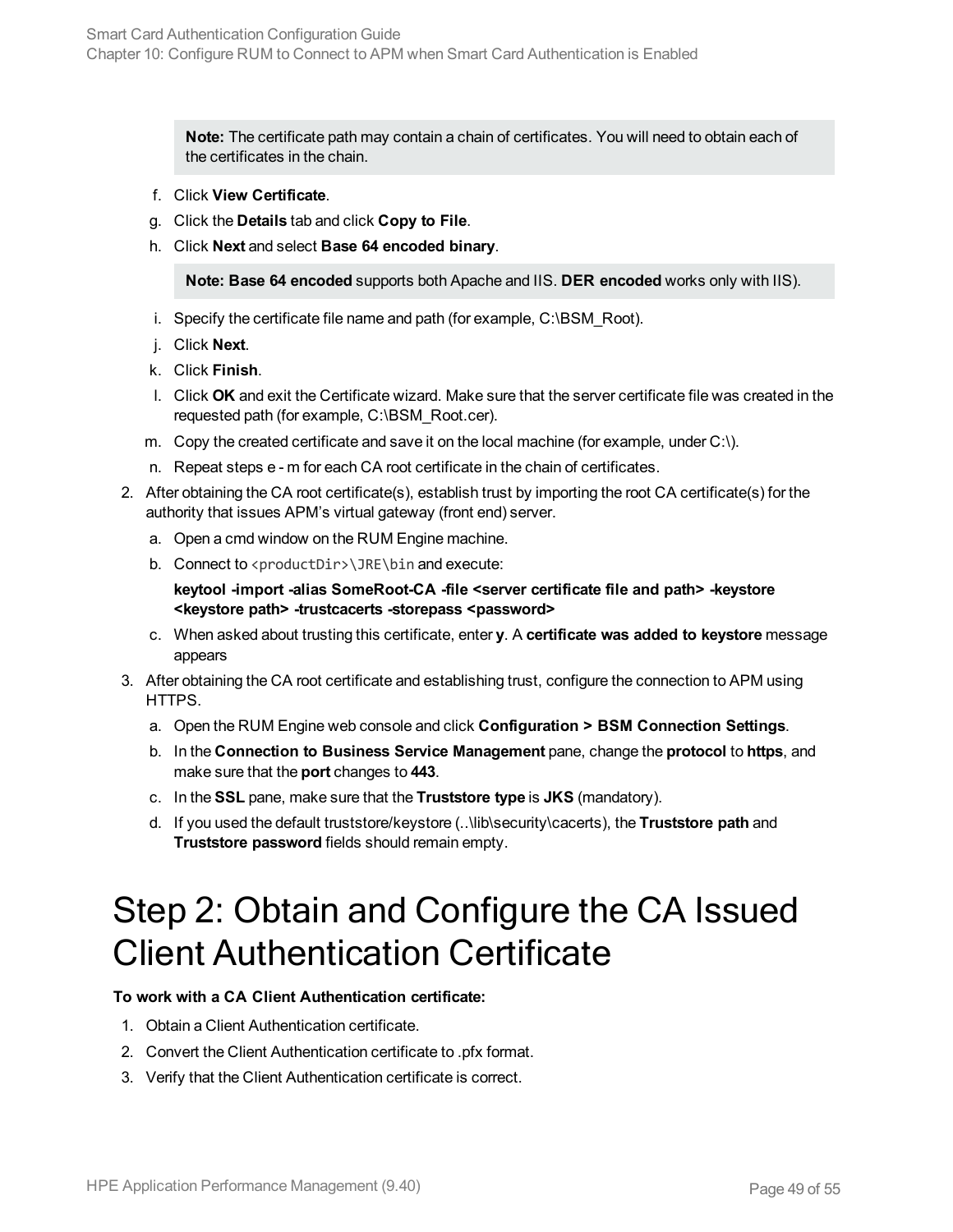- a. Double-click the Client Authentication certificate that is installed on your machine. The Certificate dialog box opens.
- b. Click the **Details** tab.
- c. Click **Enhanced Key Usage**.
- d. Verify that the Client Authentication object identifier (OID) is **1.3.6.1.5.5.7.3.2**.

| х<br>Certificate                                                                                                                                                                                                                                                                                                                                                                                                                                                                  |    |  |
|-----------------------------------------------------------------------------------------------------------------------------------------------------------------------------------------------------------------------------------------------------------------------------------------------------------------------------------------------------------------------------------------------------------------------------------------------------------------------------------|----|--|
| Details<br>General<br>Certification Path                                                                                                                                                                                                                                                                                                                                                                                                                                          |    |  |
| Show:<br>$<$ All $>$                                                                                                                                                                                                                                                                                                                                                                                                                                                              |    |  |
| Field<br>Value<br><b>Fill Enhanced Key Usage</b><br>Smart Card Logon (1.3.6.1.4<br>40 01 14 18 6e 5f 8e a1 11 9b<br>Subject Key Identifier<br>Authority Key Identifier<br>KevID=85 ea f8 e7 b2 61 fb a<br>CRL Distribution Points<br>[1]CRL Distribution Point: Distr<br>Ξ<br>Authority Information Access<br>[1] Authority Info Access: Acc<br><b>Key Usage</b><br>Digital Signature, Non-Repudia<br>Thumbprint algorithm<br>sha1<br>Thumhnrint<br>67 ae ha 12 d4 c9 21 c4 d1 94 |    |  |
| Smart Card Logon (1.3.6.1.4.1.311.20.2.2)<br>Client Authentication (1.3.6.1.5.5.7.3.2)<br>Secure Email (1.3.6.1.5.5.7.3.4)<br>Edit Properties<br>Copy to File<br>Learn more about certificate details                                                                                                                                                                                                                                                                             |    |  |
|                                                                                                                                                                                                                                                                                                                                                                                                                                                                                   | OK |  |

- 4. Copy the created .pfx file to the RUM Engine machine.
- 5. Configure the certificate information in the RUM Engine web console.
	- a. Open the RUM Engine web console.
	- b. Navigate to **Configuration > BSM Connection Settings**.
	- c. In the **SSL** pane, enter the following:
		- <sup>o</sup> **keystore path** = Client Authentication certificate path (for example: "C:\client\_certificate.pfx")
		- <sup>o</sup> **keystore type** = PKSC12" (.pfx file is of PKSC12 type)
		- <sup>o</sup> **keystore password** and **private key password** = Password for Client Authentication certificate.
	- d. Click **Save Configuration** and test the connection with APM by clicking the **Test RTSM Password** button.

**Note:** If you already retrieved the client.pfx file with another password from APM, make sure to put the file in the proper path on RUM and use the relevant password in the configuration connection.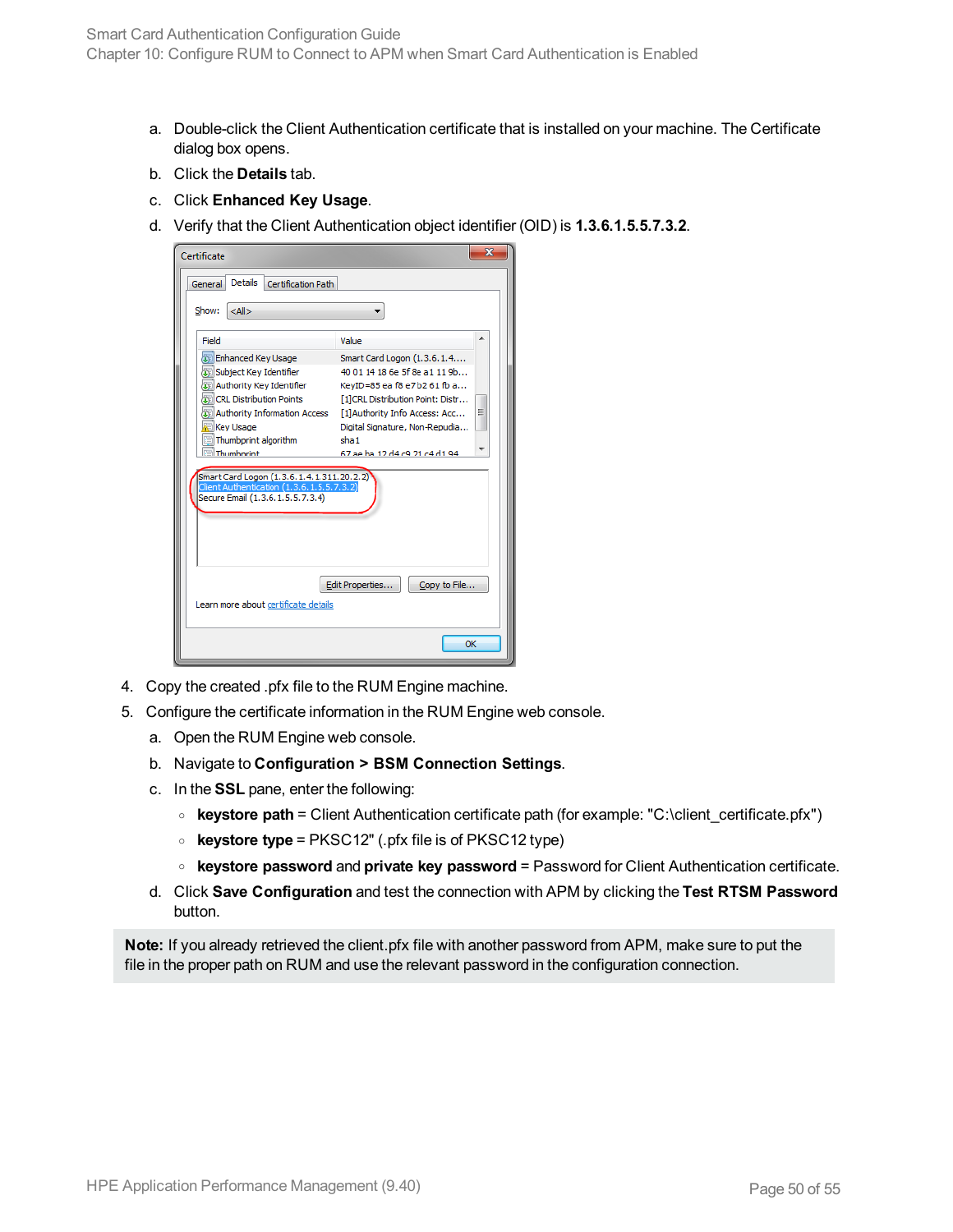# <span id="page-50-1"></span><span id="page-50-0"></span>Chapter 11: Troubleshooting

## Frequent Requests to Re-enter Your Smart Card PIN Code when Accessing APM **Components**

**Problem:** Each time you click in the APM Console to start a new Java process, you are asked for the PIN code of your smart card .

**Solution:** The reason you are asked for your PIN code each time you start another application, is that the smart card software does not allow caching the pin code for the APM session, only per process. To resolve this problem:

- <sup>l</sup> Set the Smart Card Authentication Configuration mode to **Custom** or **Users only login** in the Smart Card Authentication Configuration Wizard (see Smart Card Authentication in the APM Platform Administration Guide).
- If you have an Apache reverse proxy configuration, constrain the URL list that is client-cert authenticated. This list is in the configuration file of the Apache Reverse Proxy / Load Balancer (or the Apache web server, if you don't have the Apache Load Balancer in front to terminate the user's incoming SSL connection). This method is relevant for reverse proxy configurations. For instructions, see "To [constrain](#page-50-2) the URL list that is client-cert [authenticated"](#page-50-2) below.

**Note:** If you rerun the Smart Card Authentication Configuration Wizard for any reason, you need to repeat this procedure.

<span id="page-50-2"></span>To constrain the URL list that is client-cert authenticated

1. In the file **httpd-ssl.conf**, locate the following section:

SSLVerifyClient require

SSLVerifyDepth 10

SSLCACertificateFile /opt/HP/BSM/WebServer/conf/ssl/client\_ca\_root.pem

SSLOptions +ExportCertData

2. Wrap this section with a URL constraint as follows. This enables this particular URL to do the smart card authentication (and thus the PIN prompt), while the remainder of the application session will be serverauthenticated https after a valid application session is established.

```
<LocationMatch
"^/topaz/login.jsp|.*/topaz.*/bsmservices.*|.*/opr.*/rest.*|.*/topaz.*/servicehealth
.*|.*/topaz.*/slm.*|.*/topaz.*/eumopenapi.*|.*/topaz.*/eumappapi.*|.*/topaz.*/eumrep
ortsapi.*">
SSLVerifyClient require
SSLVerifyDepth 10
```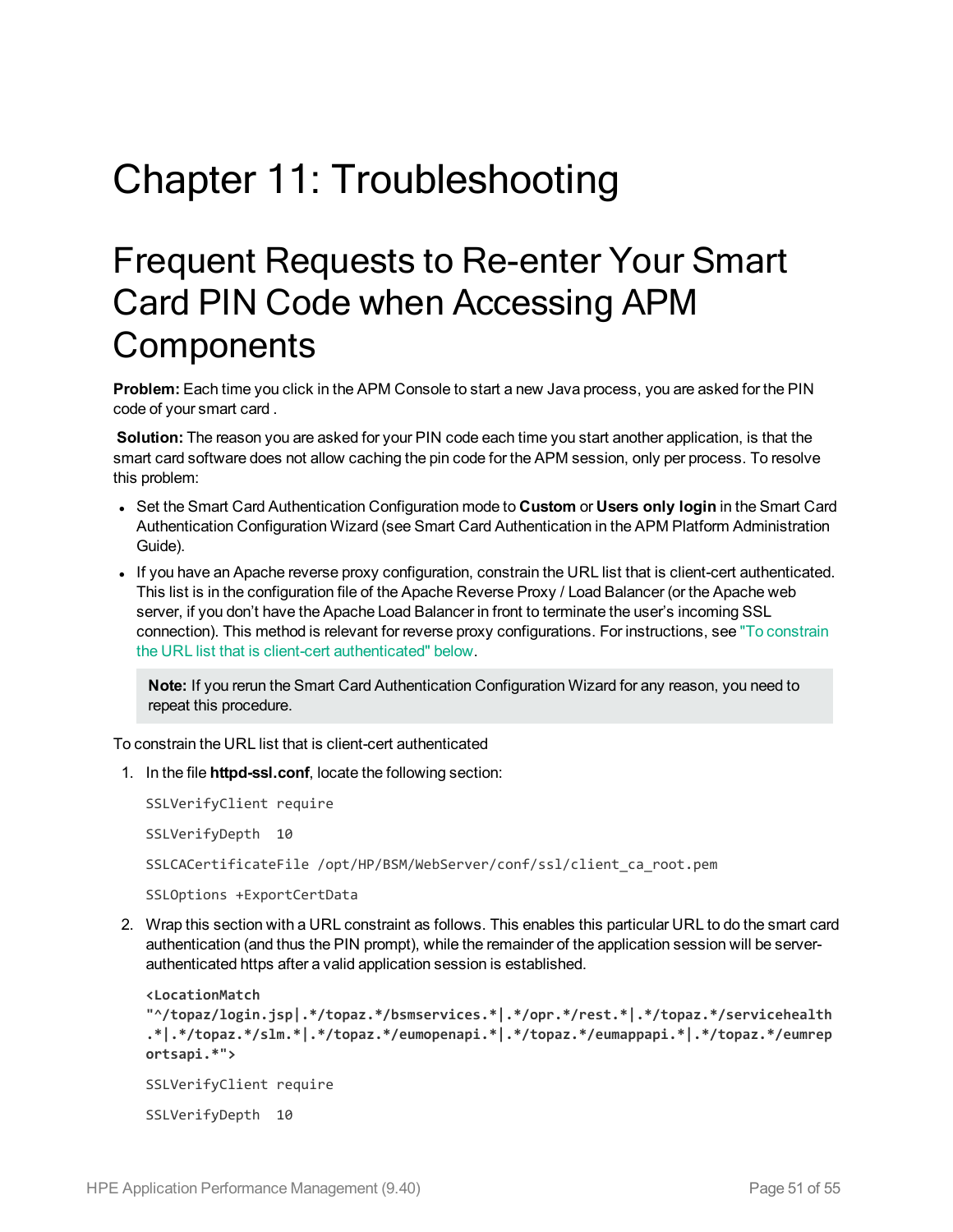SSLCACertificateFile /opt/HP/BSM/WebServer/conf/ssl/client\_ca\_root.pem SSLOptions +ExportCertData

**</LocationMatch>**

<span id="page-51-0"></span>3. Restart the Apache web server to ensure that the configuration is activated.

## Smart Card Authentication Configuration Timeout Failure

**Problem:** When configuring Smart Card Authentication using the Configuration Wizard, APM fails during setup with a timeout failure.

**Solution:** Increase the value of the **process.launcher.time.out** parameter. The default is 60 seconds.

- 1. In a text editor, open **HPBSM\conf\settings\security.xml**.
- 2. Locate the parameter **process.launcher.time.out**.

```
<setting
name="process.launcher.time.out"
sectionResource="security.login"
nameResource="process.launcher.time.out.name"
descResource="process.launcher.time.out.desc"
refreshRate="Reboot"
displayInUI="false"
settingType="global">
<value type="number">60</value>
</setting>
```
<span id="page-51-1"></span>3. In the line <value type="number">60</value>, increase the value.

### Unable to Disable Smart Card Authentication

**Problem:** If you manually change the IIS and then try to disable Smart Card Authentication by running the Smart Card Authentication wizard or RevertHardening.bat, the APM system may enter an unstable state. Although Smart Card Authentication seems to be disabled, you can continue to access APM using Smart Card Authentication as well as entering a user name and password.

**Solution:** Remove SSL binding and rerun the post-installation wizard.

- 1. Open a cmd window and run **netsh http show ssl**.
- 2. Locate the IP:port line and copy the address.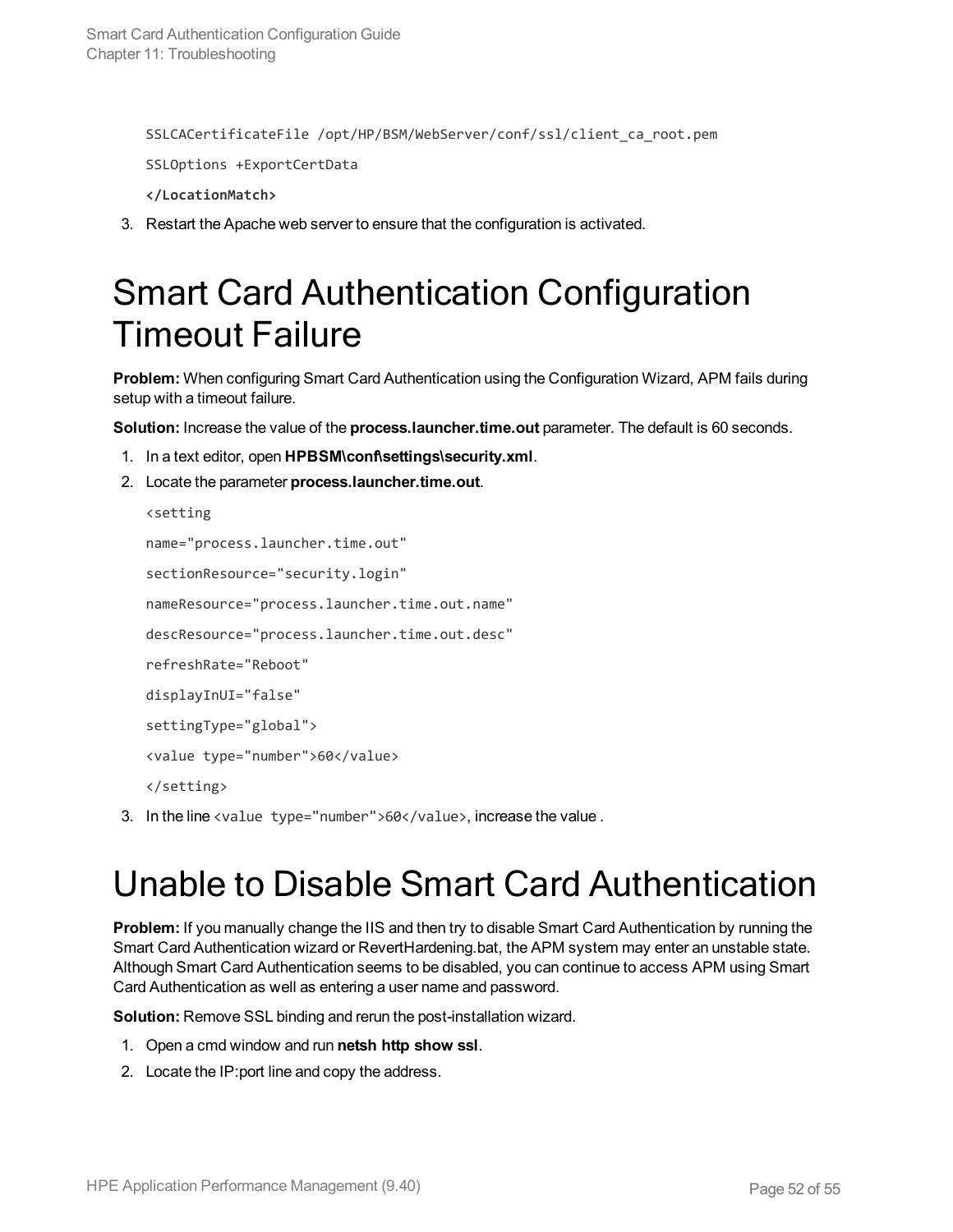For example, locate the line: IP:port : 0.0.0.0:443 and copy 0.0.0.0.443

3. Run the command **netsh http delete sslcert ipport=<IP port address>** where <IP port address> is the address you copied in the previous step.

For example, **netsh http delete sslcert ipport=0.0.0.0.443**

<span id="page-52-0"></span>4. Run **<HPEAPM root directory>\bin\postinstall.bat**.

## Applets Unavailable when Smart Card Authentication is Configured

**Problem:** Java has a bug related to TLS1.2 that makes our applets in the UI unavailable when CAC is configured and USB keys are used. The following URLs refer to the relevant issues opened in the JVM bug tracker:

<https://bugs.openjdk.java.net/browse/JDK-8067035>

<https://bugs.openjdk.java.net/browse/JDK-8065580>

**Workaround:** If Smart Card Authentication mode is configured, disable TLS1.2 in APM gateway (in the web server configuration).

#### **To disable TLS1.2 on IIS:**

1. Create a text file with following content

Windows Registry Editor Version 5.00

[HKEY\_LOCAL\_MACHINE\SYSTEM\CurrentControlSet\Control\SecurityProviders\SCHANNEL]

```
[HKEY_LOCAL_
```

```
MACHINE\SYSTEM\CurrentControlSet\Control\SecurityProviders\SCHANNEL\Protocols]
```

```
[HKEY_LOCAL_
```

```
MACHINE\SYSTEM\CurrentControlSet\Control\SecurityProviders\SCHANNEL\Protocols\TLS
1.2]
```

```
[HKEY_LOCAL_
MACHINE\SYSTEM\CurrentControlSet\Control\SecurityProviders\SCHANNEL\Protocols\TLS
1.2\Server]
```
"Enabled"=dword:00000000

"DisabledByDefault"=dword:ffffffff

- 2. Save the file as **disable\_TLS12.reg**.
- 3. Double-click the file.
- 4. The registry editor will ask if you want to import settings from the file. Click **Yes**.
- 5. Reboot the machine. (You should reboot not just APM but the whole machine.)

#### **To disable TLS1.2 on Apache:**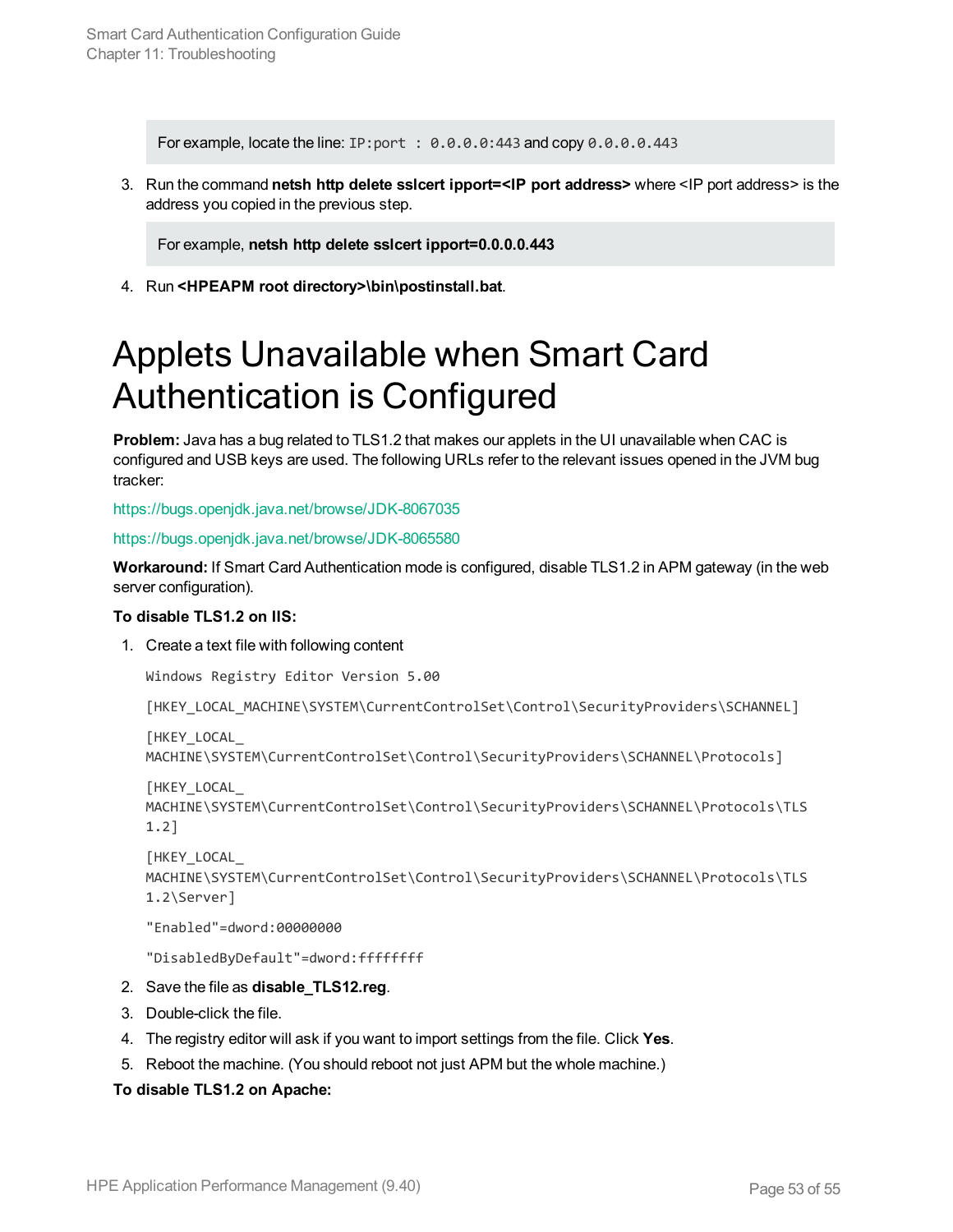- 1. Open the SSL configuration file: **HPBSM/WebServer/conf/extra/httpd-ssl.conf**.
- 2. Locate the following line in the file

SSLProtocol all -SSLv2 -SSLv3

3. Edit the line as follows:

SSLProtocol all -SSLv2 -SSLv3 -TLSv1.2

4. Restart Apache. (You can restart Apache by executing **HPBSM/WebServer/bin/Apache2Restart.sh** or **HPBSM/WebServer/bin/Apache2Restart.bat**)